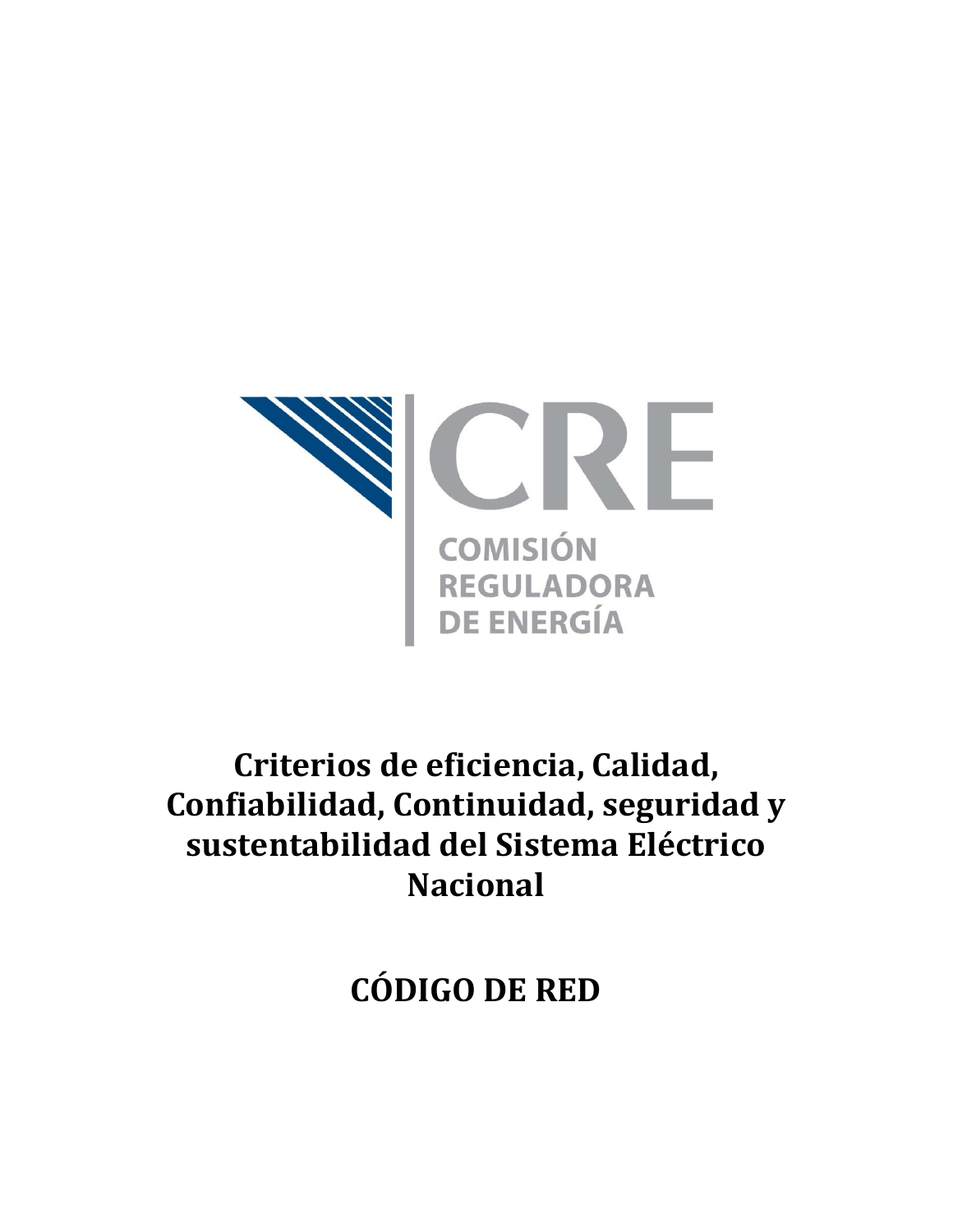| А.                           |                                                                                    |  |  |
|------------------------------|------------------------------------------------------------------------------------|--|--|
| A.1<br>A.2<br>A.2.1<br>A.2.2 |                                                                                    |  |  |
| A.2.3                        |                                                                                    |  |  |
| В.                           |                                                                                    |  |  |
| B.1                          |                                                                                    |  |  |
| B.2                          |                                                                                    |  |  |
| <b>B.3</b>                   |                                                                                    |  |  |
| B.4                          |                                                                                    |  |  |
| <b>B.6</b>                   |                                                                                    |  |  |
| <b>B.7</b>                   |                                                                                    |  |  |
| C.                           |                                                                                    |  |  |
|                              |                                                                                    |  |  |
| 1.                           | CRITERIOS TÉCNICOS DE OBSERVACIÓN PARA EL PROCESO DE PLANEACIÓN (P)  16            |  |  |
| 1.1.                         |                                                                                    |  |  |
| 1.2.                         |                                                                                    |  |  |
| 1.3.                         |                                                                                    |  |  |
| 1.3.1.                       |                                                                                    |  |  |
| 1.3.2.                       |                                                                                    |  |  |
| 1.4.                         |                                                                                    |  |  |
| 2.                           | CRITERIOS TÉCNICOS PARA LA OPERACIÓN EN ESTADO ESTABLE DEL SEN (OP)  23            |  |  |
| 2.1.                         |                                                                                    |  |  |
| 2.2.                         |                                                                                    |  |  |
| 2.3.                         |                                                                                    |  |  |
| 2.3.1.                       |                                                                                    |  |  |
| 2.4.                         |                                                                                    |  |  |
| 2.4.1.                       |                                                                                    |  |  |
| 2.4.2.                       |                                                                                    |  |  |
| 2.4.3.                       |                                                                                    |  |  |
| 7.4.4.                       |                                                                                    |  |  |
| 2.4.5.                       |                                                                                    |  |  |
| 2.4.6.                       |                                                                                    |  |  |
| 2.4.7.                       |                                                                                    |  |  |
| 2.4.8.                       | COORDINACIÓN, SUPERVISIÓN Y CONTROL DE LA OPERACIÓN DEL SISTEMA ELÉCTRICO (OP)  34 |  |  |
| 2.4.9.                       |                                                                                    |  |  |
| 2.4.10.<br>2.4.11.           |                                                                                    |  |  |
| 2.4.12.                      |                                                                                    |  |  |
| 2.4.13.                      |                                                                                    |  |  |
|                              |                                                                                    |  |  |
| 3.                           |                                                                                    |  |  |
| 3.1.                         |                                                                                    |  |  |
| 3.2.                         |                                                                                    |  |  |

# **CONTENIDO**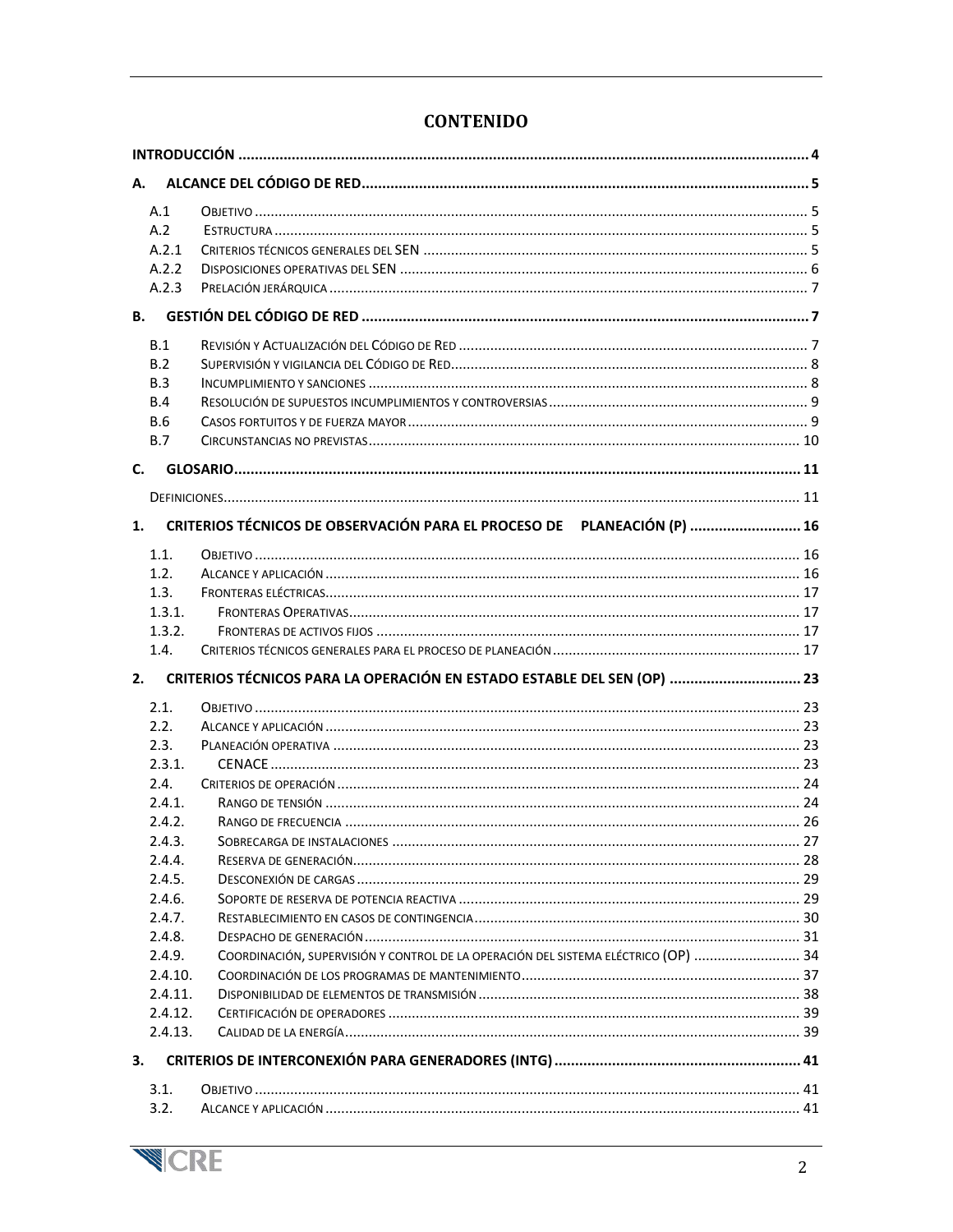| 3.3.   |                                                                                               |  |
|--------|-----------------------------------------------------------------------------------------------|--|
| 4.     |                                                                                               |  |
| 4.1.   |                                                                                               |  |
| 4.2.   |                                                                                               |  |
| 4.3.   |                                                                                               |  |
| 5.     |                                                                                               |  |
| 5.1.   |                                                                                               |  |
| 5.2.   |                                                                                               |  |
| 5.3.   |                                                                                               |  |
| 5.3.1. |                                                                                               |  |
| 5.4.   |                                                                                               |  |
| 5.4.1. |                                                                                               |  |
| 5.4.2. |                                                                                               |  |
| 6.     | CRITERIOS GENERALES DE INTEROPERABILIDAD Y SEGURIDAD INFORMÁTICA (ISI)  51                    |  |
| 6.1.   |                                                                                               |  |
| 6.2.   |                                                                                               |  |
| 6.3.   |                                                                                               |  |
| 6.4.   | INTEROPERABILIDAD DE LOS ELEMENTOS Y SISTEMAS DE MEDICIÓN, MONITOREO Y OPERACIÓN DE LAS REDES |  |
|        |                                                                                               |  |
| 6.5.   |                                                                                               |  |
| 6.6.   | RESPONSABILIDADES EN MATERIA DE INTEROPERABILIDAD Y SEGURIDAD DE LA INFORMACIÓN  53           |  |
| 7.     |                                                                                               |  |
| 7.1.   |                                                                                               |  |
| 7.2.   |                                                                                               |  |
| 7.3.   |                                                                                               |  |
| 7.3.1. |                                                                                               |  |
| 7.3.2. |                                                                                               |  |
| 7.3.3. |                                                                                               |  |
| 7.3.4. |                                                                                               |  |
| 7.3.5. |                                                                                               |  |
| 7.3.6. |                                                                                               |  |
| 7.3.7. |                                                                                               |  |
| 7.3.8. |                                                                                               |  |
| 7.3.9. |                                                                                               |  |
| 8.     |                                                                                               |  |
| 8.1.   |                                                                                               |  |
| 8.1.1. |                                                                                               |  |
| 8.2.   |                                                                                               |  |
| 8.2.1. |                                                                                               |  |

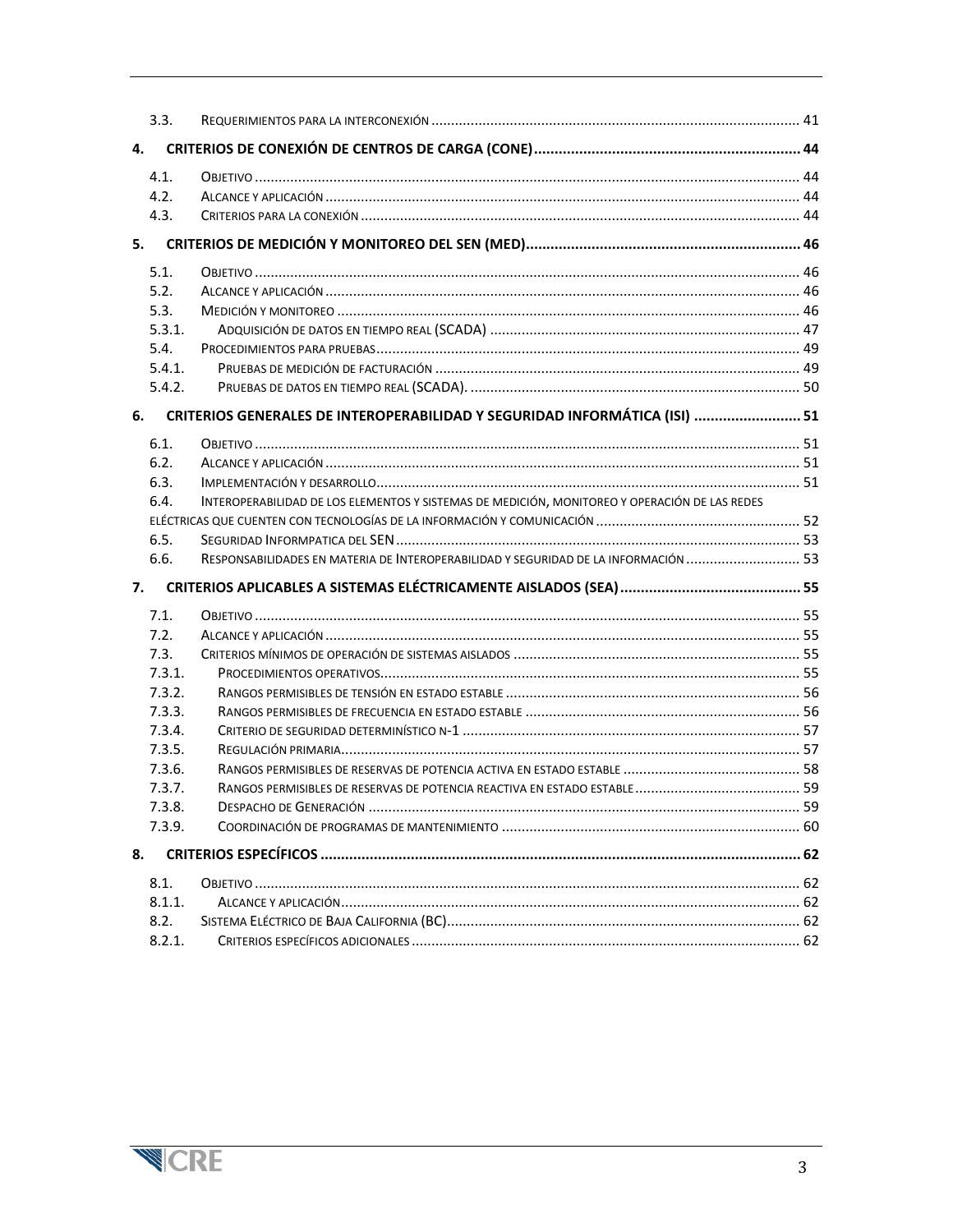# <span id="page-3-0"></span>**Introducción**

Conforme a lo establecido en el artículo 12, fracción XXXVII de la Ley de la Industria Eléctrica (LIE), es atribución de la Comisión Reguladora de Energía (CRE) la expedición y aplicación de la regulación necesaria en materia de eficiencia, Calidad, Confiabilidad, Continuidad, seguridad y Sustentabilidad del Sistema Eléctrico Nacional (SEN).

Por lo anterior, la CRE integra en estos Criterios, en adelante "Código de Red", los requerimientos técnicos mínimos para el desarrollo eficiente de los procesos de planeación, medición, control operativo, acceso y uso de la infraestructura eléctrica.

Estos requerimientos técnicos mínimos se fijan de manera que el SEN alcance y mantenga una condición técnica en la que opera sin violar límites operativos y con suficientes márgenes de reserva de modo que se pueda soportar la contingencia sencilla más severa sin violación de límites operativos en post-disturbios. Dicha condición técnica se denomina "condición adecuada de operación".

Los criterios contenidos en este Código de Red se basan en las siguientes premisas:

- El SEN debe ser controlado de tal modo que se maximice el tiempo en que se mantenga dentro de sus límites técnicos definidos en las condiciones normales de operación;
- El SEN debe ser capaz de soportar la contingencia sencilla más severa, sin incumplir las condiciones de suministro establecidas;
- La infraestructura física del SEN debe estar protegida contra daños ocasionados por la operación de sus elementos, fuera de límites técnicos establecidos;
- Un área eléctrica que haya sido aislada del SEN por la ocurrencia de un evento debe ser reintegrada de manera segura y eficiente;
- La ampliación y la modernización de la infraestructura del SEN deben tener como objetivo la mejora continua de los niveles de eficiencia, Confiabilidad, Calidad, Continuidad, seguridad y Sustentabilidad;
- La interconexión de Centrales Eléctricas debe llevarse a cabo sin que se afecten los niveles de eficiencia, Confiabilidad, Calidad, Continuidad, seguridad y Sustentabilidad del SEN;
- La conexión de Centros de Carga al SEN no debe afectar los niveles de eficiencia, Confiabilidad, calidad, continuidad, seguridad y Sustentabilidad del SEN; y
- En general, debe contribuir a mejorar el desempeño del Mercado Eléctrico Mayorista (MEM).

En el Capítulo A se aborda de manera general el alcance y la estructura del Código de Red, se establecen las definiciones en materia de casos fortuitos y de fuerza mayor, así como de circunstancias no previstas.

El Capítulo B contiene los lineamientos relacionados con la gestión del Código de Red en términos de interpretación, vigilancia y monitoreo del cumplimiento de lo establecido, por parte de los Integrantes de la Industria Eléctrica.

El Capítulo C incluye el Glosario de términos contenidos a lo largo del documento.

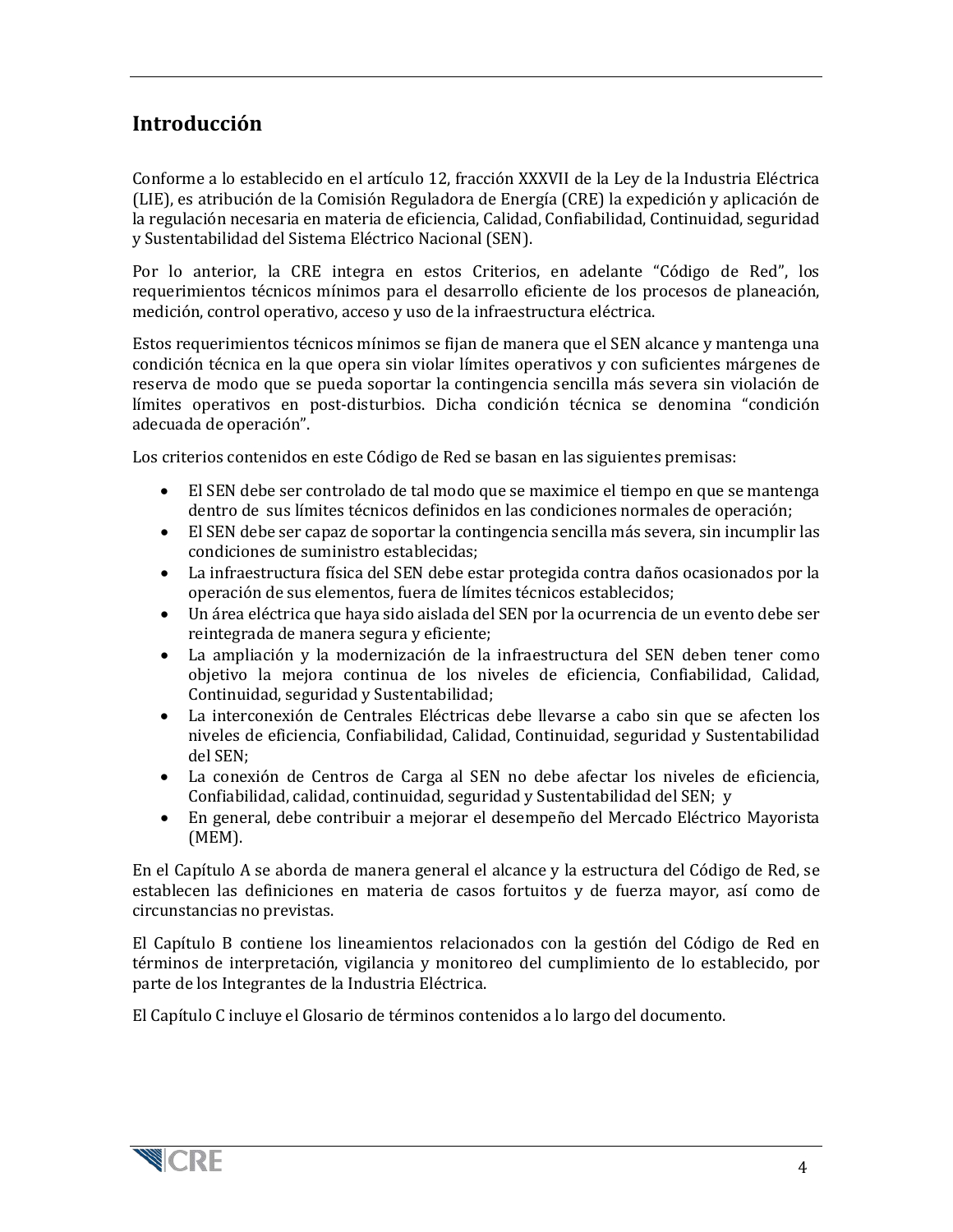# <span id="page-4-0"></span>**A. Alcance del Código de Red**

# <span id="page-4-1"></span>**A.1 Objetivo**

Los Criterios de eficiencia, Calidad, Confiabilidad, Continuidad, seguridad y Sustentabilidad contenidos en este documento tienen como objetivo permitir e incentivar que el SEN se desarrolle, mantenga, opere, amplíe y modernice de manera coordinada con base en requerimientos técnicos, y de la manera más económica. Lo anterior debe realizarse bajo los principios de acceso abierto y trato no indebidamente discriminatorio.

Asimismo, el Código de Red debe ser entendido como el documento que establece los requerimientos técnicos mínimos que los Integrantes de la Industria Eléctrica están obligados a cumplir con relación a las actividades de planeación y operación del SEN, así como la medición, el control, el acceso y uso de la infraestructura eléctrica.

El Código de Red es de cumplimiento obligatorio para los Integrantes de la Industria Eléctrica y corresponderá a la CRE su interpretación y vigilancia.

#### <span id="page-4-2"></span>**A.2 Estructura**

El Código de Red está conformado por los Criterios Técnicos Generales del SEN y por las Disposiciones Operativas del SEN. A su vez, las Disposiciones Operativas del SEN contienen Manuales, Procedimientos y Criterios específicos.

#### <span id="page-4-3"></span>**A.2.1 Criterios técnicos generales del SEN**

Los Criterios Técnicos Generales del SEN (Criterios Generales) establecen las disposiciones, reglas y procedimientos de carácter general, que deben cumplir los Integrantes de la Industria Eléctrica para que el SEN alcance y mantenga su condición adecuada de operación. Los Criterios Técnicos Generales tendrán prelación jerárquica dentro del Código de Red.

El contenido de los Criterios Generales se detalla en los siguientes capítulos:

El Capítulo 1 establece los Criterios Generales sobre las condiciones de eficiencia, Confiabilidad, Calidad, Continuidad y Seguridad que son de observancia obligatoria en la elaboración de los programas de ampliación y modernización de la Red Nacional de Transmisión (RNT) y de las Redes Generales de Distribución (RGD). Lo anterior, observando en todo momento la política establecida por la Secretaría de Energía (Sener).

El Capítulo 2 establece los Criterios sobre las condiciones operativas que se deben cumplir para asegurar que el Sistema Eléctrico Nacional mantenga el suministro de energía eléctrica dentro de los parámetros convenidos con los Centros de Carga.

El Capítulo 3 describe los Criterios sobre las características específicas de la infraestructura necesaria para lograr la interconexión de Centrales Generadoras.

El Capítulo 4 aborda los Criterios relacionados con las características específicas de la infraestructura necesaria para la conexión de Centros de Carga.

El Capítulo 5 fija los Criterios en materia de medición y monitoreo del Sistema Eléctrico Nacional así como las características técnicas de los equipos para registrar las lecturas

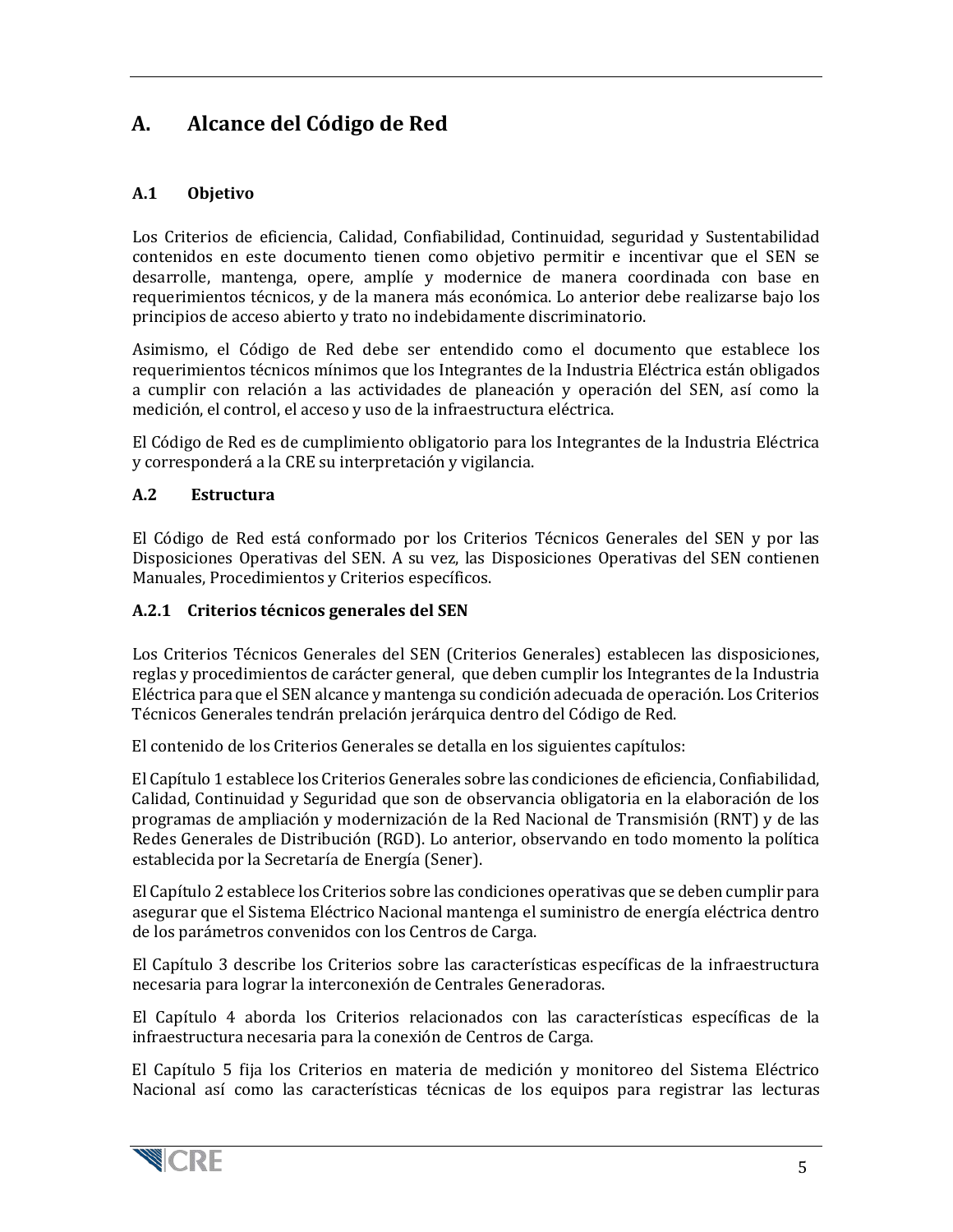necesarias para el monitoreo y supervisión que realice el Centro Nacional de Control de Energía (CENACE).

El Capítulo 6 establece los Criterios generales para la integración de elementos de medición, monitoreo y operación en la Red Eléctrica que utilizan Tecnologías de la Información y Comunicación (TIC) bajo el principio de Interoperabilidad. También establece los criterios generales para la administración de la Seguridad Informática que minimice la situación de riesgo del SEN ante amenazas informáticas derivadas del aumento en el uso de las TIC.

El Capítulo 7 se refiere a los Criterios que se deben considerar con respecto a las condiciones de operación de los sistemas que se encuentren eléctricamente aislados.

Finalmente, el Capítulo 8 describe los lineamientos aplicables a aquellos sistemas eléctricos que tienen que cumplir con procedimientos y Criterios de carácter específico.

#### <span id="page-5-0"></span>**A.2.2 Disposiciones operativas del SEN**

Las Disposiciones Operativas del SEN (Disposiciones) establecen las reglas, requerimientos, instrucciones, directrices, procedimientos y criterios de carácter específico, y que deben cumplir los Integrantes de la Industria Eléctrica para que el SEN mantenga el suministro de energía eléctrica dentro de los parámetros convenidos con los Centros de Carga.

Las Disposiciones se integran por Manuales y Procedimientos que contendrán los siguientes temas:

- a. Criterios técnicos de la planeación para la ampliación y modernización de la Red Nacional de Transmisión y de las Redes Generales de Distribución
- b. Requerimientos técnicos para la interconexión de Centrales Eléctricas
- c. Requerimientos técnicos para la conexión de los Centros de Carga
- d. Coordinación Operativa
- e. Definición de los Estados Operativos del SEN
- f. Programación de mantenimientos de las RGD que no pertenecen al MEM
- g. Control de Tensión
- h. Comunicación y coordinación operativa
- i. Reducción de la Generación por Confiabilidad
- j. Restablecimiento del SEN
- k. Despacho de Generación
- l. Administración de Licencias
- m. Asignación y despacho de Unidades de Central Generadora por Confiabilidad

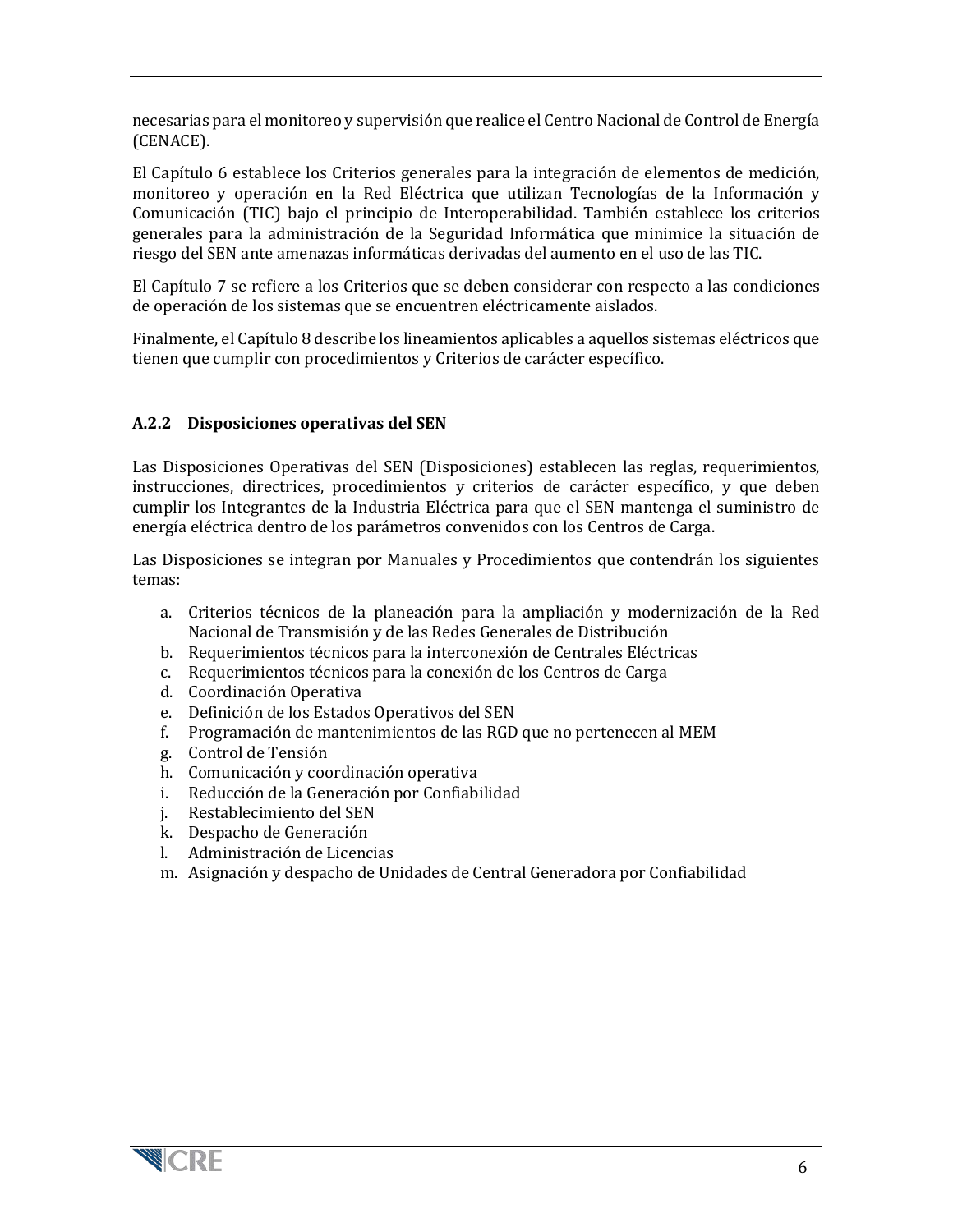# <span id="page-6-0"></span>**A.2.3 Prelación jerárquica**

Los Criterios Técnicos Generales tienen prelación jerárquica dentro del Código de Red por lo que los documentos de menor jerarquía y que componen las Disposiciones Operativas deben de guardar consistencia con los Criterios Técnicos Generales, como se observa en la Fig. 1. Asimismo, los Manuales, Procedimientos y Criterios Específicos que integran las Disposiciones estarán asociados a los distintos Capítulos que componen los Criterios Técnicos Generales.



Fig. 1. Prelación Jerárquica en el Código de Red.

# <span id="page-6-1"></span>**B. Gestión del Código de Red**

# <span id="page-6-2"></span>**B.1 Revisión y Actualización del Código de Red**

La CRE constituirá un Comité Consultivo de Confiabilidad, el cual iniciará a sesionar como máximo un año después de la expedición del presente Código de Red. El Comité Consultivo será un órgano propositivo y de opinión que tendrá por objeto contribuir al proceso de revisión, actualización, normalización y consulta pública de los manuales, procedimientos y criterios contenidos en el Código de Red.

La CRE emitirá las Reglas de Operación del Comité Consultivo de Confiabilidad mediante una Disposición de Carácter General que debe de contener al menos los aspectos de su integración y funcionamiento.

Las modificaciones que sean propuestas a través del Comité serán consideradas de la siguiente forma:

a. Revisión y Actualización: La CRE, con apoyo del Comité Consultivo de Confiabilidad, revisará los Criterios Técnicos Generales y las Disposiciones Operativas del SEN que componen el Código de Red de manera anual durante los primeros 5 años y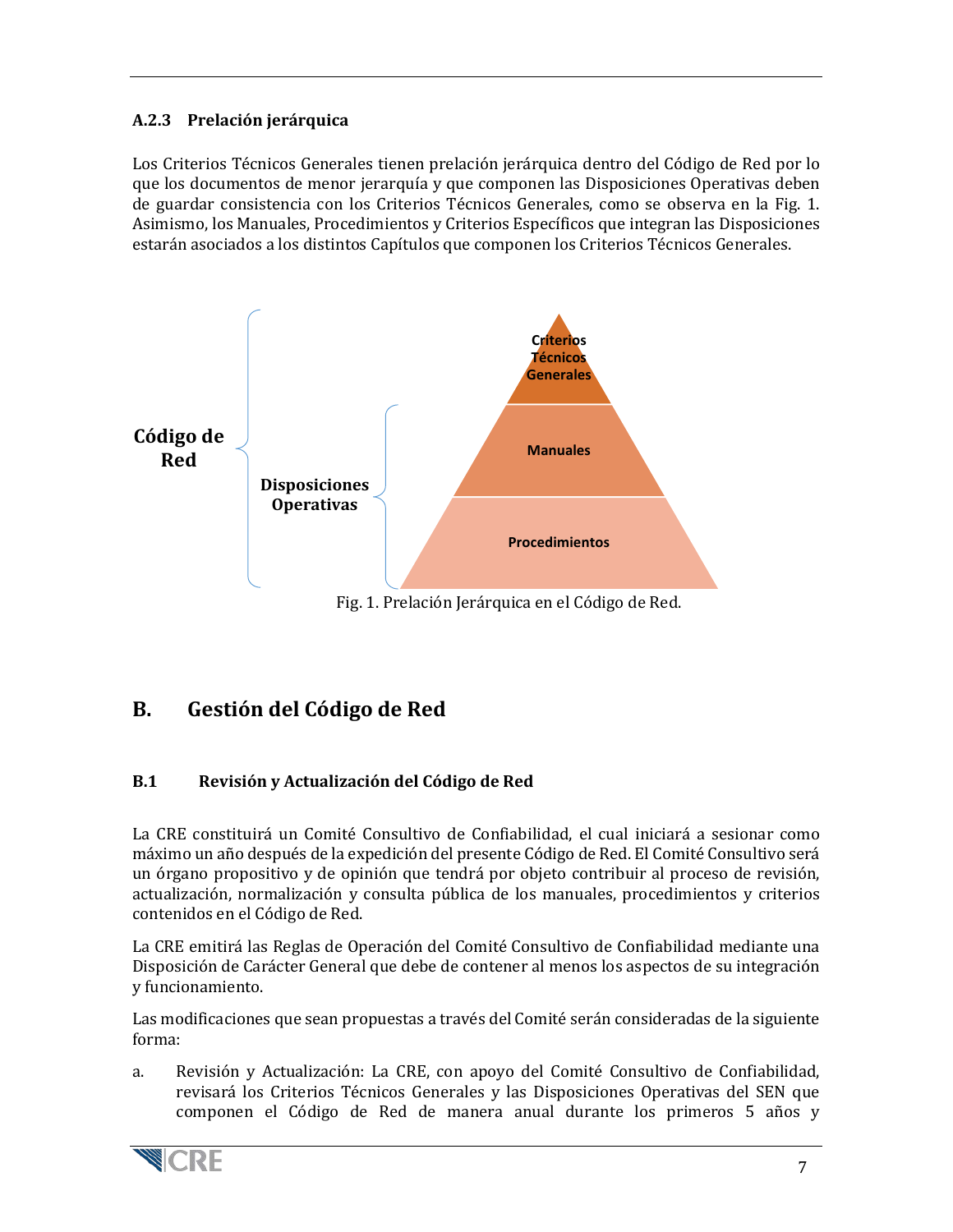posteriormente cada 3 años. Para lo anterior se tomarán en cuenta los desarrollos tecnológicos más recientes de la Industria Eléctrica. Asimismo los integrantes del Comité podrán proponer realizar el proceso de revisión de manera anticipada, y en su caso, la CRE realizará la actualización correspondiente.

b. Consulta Pública: Antes de aprobar alguna actualización al Código de Red, la CRE podrá someter dicha actualización a un proceso de Consulta Pública para efecto de que los interesados no integrantes del Comité Consultivo de Confiabilidad, emitan su opinión y comentarios en un plazo no mayor a 30 días hábiles.

#### <span id="page-7-0"></span>**B.2 Supervisión y vigilancia del Código de Red**

La vigilancia del cumplimiento del Código de Red se sujetará a las Disposiciones Administrativas de Carácter General para la Verificación e Inspección de la Industria Eléctrica en las actividades de generación, transmisión, distribución y consumo de energía eléctrica, y de planeación, operación y control del SEN; que al respecto expida la CRE. En ellas se establecerán indicadores, métricas y otros mecanismos de evaluación del comportamiento del SEN. La CRE podrá llevar a cabo los actos de verificación e inspección que determine necesarios por conducto de los servidores públicos que tenga adscritos o mediante Unidades de Inspección o por Unidades de Verificación cuando se trata de normas oficiales mexicanas por ella emitidas.

#### <span id="page-7-1"></span>**B.3 Incumplimiento y sanciones**

Los Integrantes de la Industria Eléctrica que dejen de observar, de manera grave a juicio de la CRE, las disposiciones establecidas en el Código de Red, se sujetarán a las sanciones establecidas en el Artículo 165, fracción I, inciso k), y fracción II, inciso c) de la LIE.

Sin perjuicio de lo anterior, en función de la magnitud de la condición de incumplimiento, la CRE podrá determinar que el Integrante de la Industria Eléctrica que se encuentre en la condición de incumplimiento de los criterios establecidos en el Código de Red, además de sujetarse a la correspondiente sanción a que hace referencia el párrafo inmediato anterior, deberá presentar de manera obligatoria un Plan de Trabajo detallando las acciones que serán implementadas para asegurar el cumplimiento de aquellos Criterios sobre los cuales se haya detectado el incumplimiento.

La magnitud de la condición de incumplimiento será evaluada por la CRE con el apoyo técnico del CENACE, y considerará el impacto asociado a:

- a. Número de usuarios afectados
- b. Tiempo de interrupción del suministro<br>c. Energía no suministrada
- c. Energía no suministrada
- d. Corte manual de carga considerada no controlable
- Otras.

El Plan de Trabajo tendrá carácter vinculatorio y deberá contener, al menos, la siguiente información:

a. Las acciones específicas que serán implementadas para dar cumplimiento a los criterios que no se han cumplido.

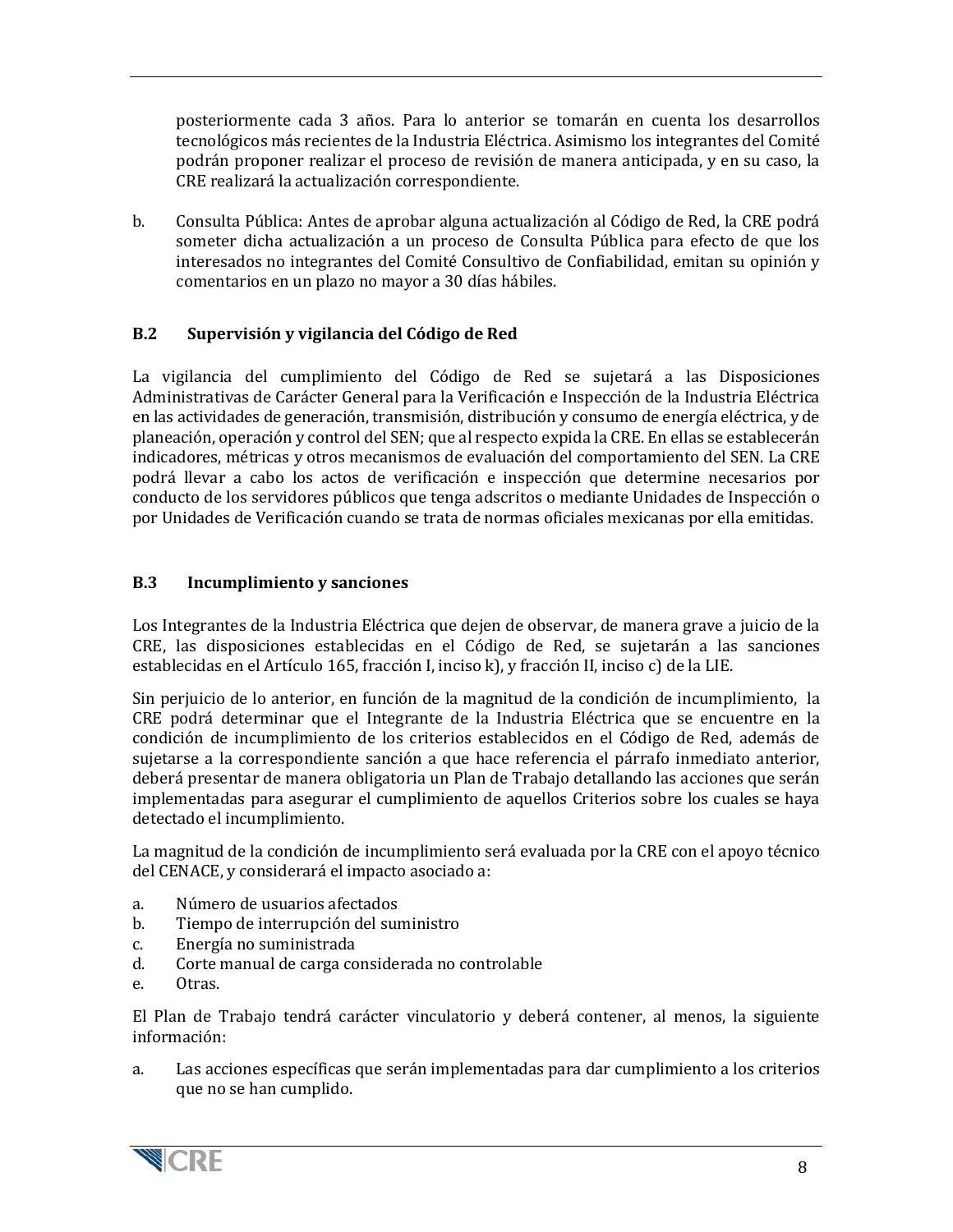- b. El cronograma para implementar las acciones descritas en el punto anterior y para la entrega de reportes de avance a la CRE.
- c. La identificación de indicadores sobre el avance en la implementación de las acciones descritas.
- d. El plan de acción para eliminar las posibles barreras que impidan el desarrollo de las acciones específicas de acuerdo al cronograma propuesto.

#### <span id="page-8-0"></span>**B.4 Resolución de supuestos incumplimientos y controversias**

La CRE atenderá quejas, inconformidades y controversias relacionadas con la aplicación del Código de Red. Para ello, el o los interesados deberán presentar su solicitud considerando lo estipulado en las Disposiciones Administrativas de Carácter General que establecen el Procedimiento Único para la atención de controversias, quejas e inconformidades en materia energética que expida la CRE.

#### <span id="page-8-1"></span>**B.5 Casos fortuitos y de fuerza mayor**

Caso Fortuito o Fuerza Mayor significa cualquier acto o evento que imposibilite o retrase a los Integrantes de la Industria Eléctrica a cumplir con cualquiera de sus obligaciones establecidas en el Código de Red, siempre y cuando: esté más allá de su control; no sea resultado de la negligencia u omisión, y no pudo haber sido prevenido o evitado, mediante el ejercicio de la debida diligencia.

Sujeto al cumplimiento de las condiciones estipuladas anteriormente, Caso Fortuito o Fuerza Mayor incluirá de manera enunciativa pero no limitativa los siguientes actos o eventos: fenómenos de la naturaleza tales como tormentas, inundaciones, relámpagos**,** y terremotos; actos de terrorismo, sabotajes y disturbios civiles; guerras, insurrecciones y embargos comerciales entre países; desastres de transportación y de producción, ya sean marítimos, ferroviarios, terrestres o aéreos; huelgas u otras disputas laborales; incendios con causa ajena a su control; cambio en el Marco Regulatorio; e interrupciones no intencionales provocadas por un tercero tales como: choque a estructura, derribo de antenas, de anuncios espectaculares, contactos eléctricos accidentales por trabajos en instalaciones cercanas a las instalaciones eléctricas, etc.

Caso Fortuito o Fuerza Mayor no incluirá ninguno de los siguientes eventos: dificultades técnicas y económicas; cambios en las condiciones de mercado; la entrega tardía de maquinaria, equipo, materiales y combustible.

Cuando se presente un Caso Fortuito o de Fuerza Mayor que ponga en riesgo la integridad del SEN, el CENACE podrá suspender el MEM de acuerdo con las Reglas del Mercado y podrá también dictar instrucciones extraordinarias para mantener la integridad del SEN con la finalidad de que éste recupere su Estado Normal de Operación. Dichas instrucciones prevalecerán sobre cualquier criterio establecido en el Código de Red y deben ser acatadas por los Generadores, Transportistas, Distribuidores y los Participantes del Mercado.

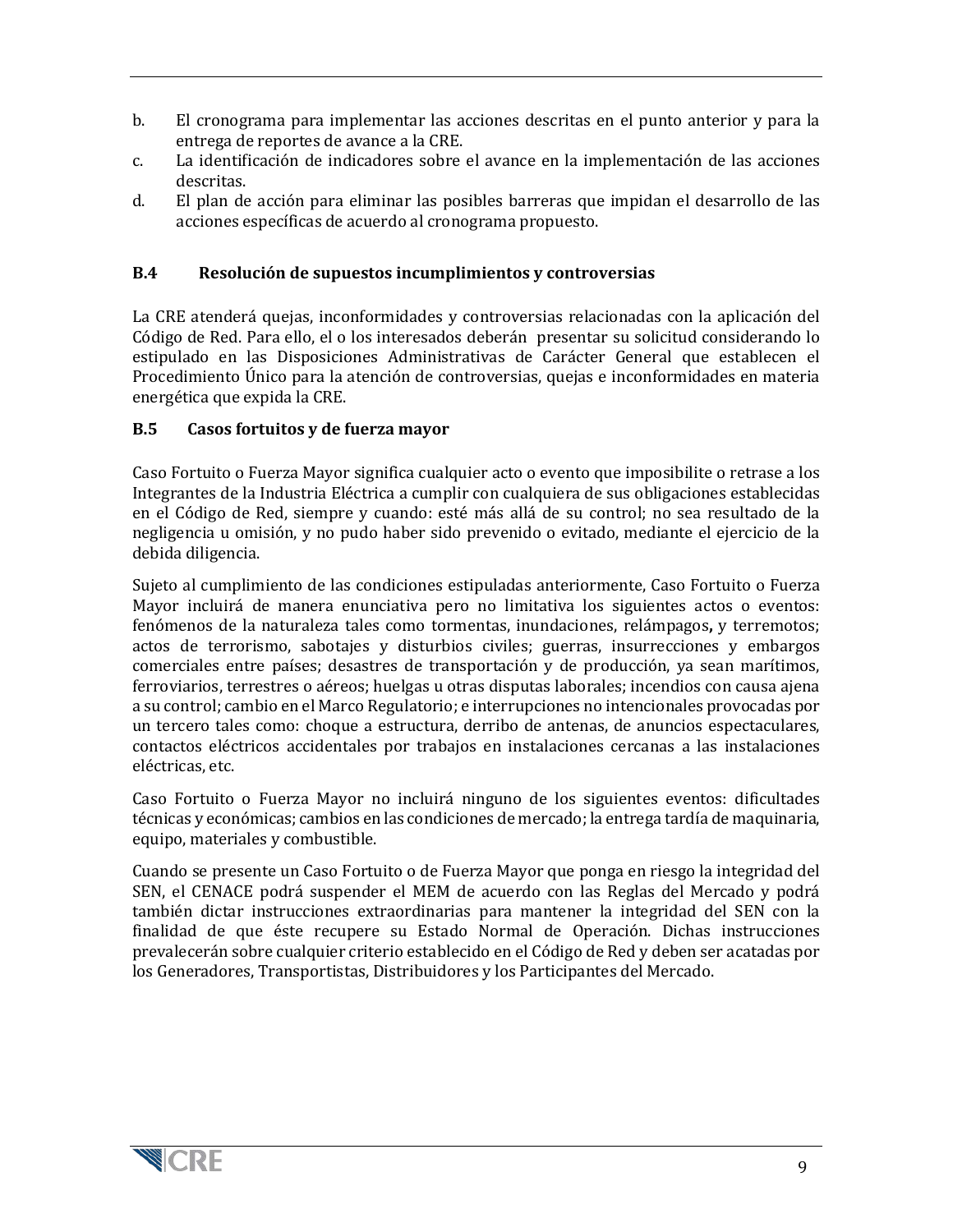# **B.6 Notificación de Caso fortuito o fuerza mayor**

Quien alegue un Caso Fortuito o Fuerza Mayor, deberá notificar a la Comisión que ha ocurrido el evento de Caso Fortuito o Fuerza Mayor, la duración aproximada del mismo y el efecto esperado en el Sistema Eléctrico Nacional.

En ambos casos, la notificación se hará vía el Sistema de Información, telefónica y/o correo electrónico, tan pronto como sea posible, pero a más tardar al día natural siguiente de que tenga lugar el evento de Caso Fortuito o Fuerza Mayor y, por escrito, pero nunca después de los dos (2) Días Hábiles siguientes a la fecha en que la parte que invoque Caso Fortuito o Fuerza Mayor tuvo conocimiento de tales eventos.

No obstante lo anterior, si el Caso Fortuito o Fuerza Mayor interrumpiera las comunicaciones de manera que sea imposible hacer la notificación en los plazos aquí especificados, quien alegue Caso Fortuito o Fuerza Mayor efectuará dicha notificación tan pronto como sea razonablemente posible, una vez que se restablezcan las comunicaciones, pero no después del segundo (2°) día hábil siguiente a dicho restablecimiento. En caso de que cualquiera de las Partes no realice la notificación mencionada en esta Condición, en el término establecido, perderá su derecho de alegar Caso Fortuito o Fuerza Mayor para excusarse del cumplimiento de sus obligaciones conforme a este Contrato. Quien alegue Caso Fortuito o Fuerza Mayor deberá de manera diligente presentar la información relevante que tenga a su disposición con relación al Caso Fortuito o Fuerza Mayor y deberá dar a la Comisión un estimado del tiempo que requerirá para subsanarlo.

Quien alegue Caso Fortuito o Fuerza Mayor deberá entregar avisos periódicos, al menos una vez por semana, durante el período en que continúe el evento de Caso Fortuito o Fuerza Mayor. Tales avisos mantendrán la información de cualquier cambio, desarrollo, progreso u otra información relevante respecto a tal evento de Caso Fortuito o Fuerza Mayor.

Quien alegue Caso Fortuito o Fuerza Mayor deberá informar la terminación de los efectos del Caso Fortuito o Fuerza Mayor dentro de las veinticuatro (24) horas siguientes.

#### <span id="page-9-0"></span>**B.7 Circunstancias no previstas**

En caso de que se presenten circunstancias no previstas en el Código de Red, los Integrantes de la Industria Eléctrica involucrados en dichas circunstancias podrán convenir y aplicar una solución de mutuo acuerdo. Esta solución debe ser comunicada a la CRE para su análisis y autorización.

En caso de que no se logre alcanzar una solución de mutuo acuerdo, la CRE interpretará y resolverá lo conducente.

#### **B.8 Carga de la prueba**

Cuando alguna de las partes no acepte que ha ocurrido un Caso Fortuito o Fuerza Mayor, la parte que declare su existencia tendrá la carga de la prueba.

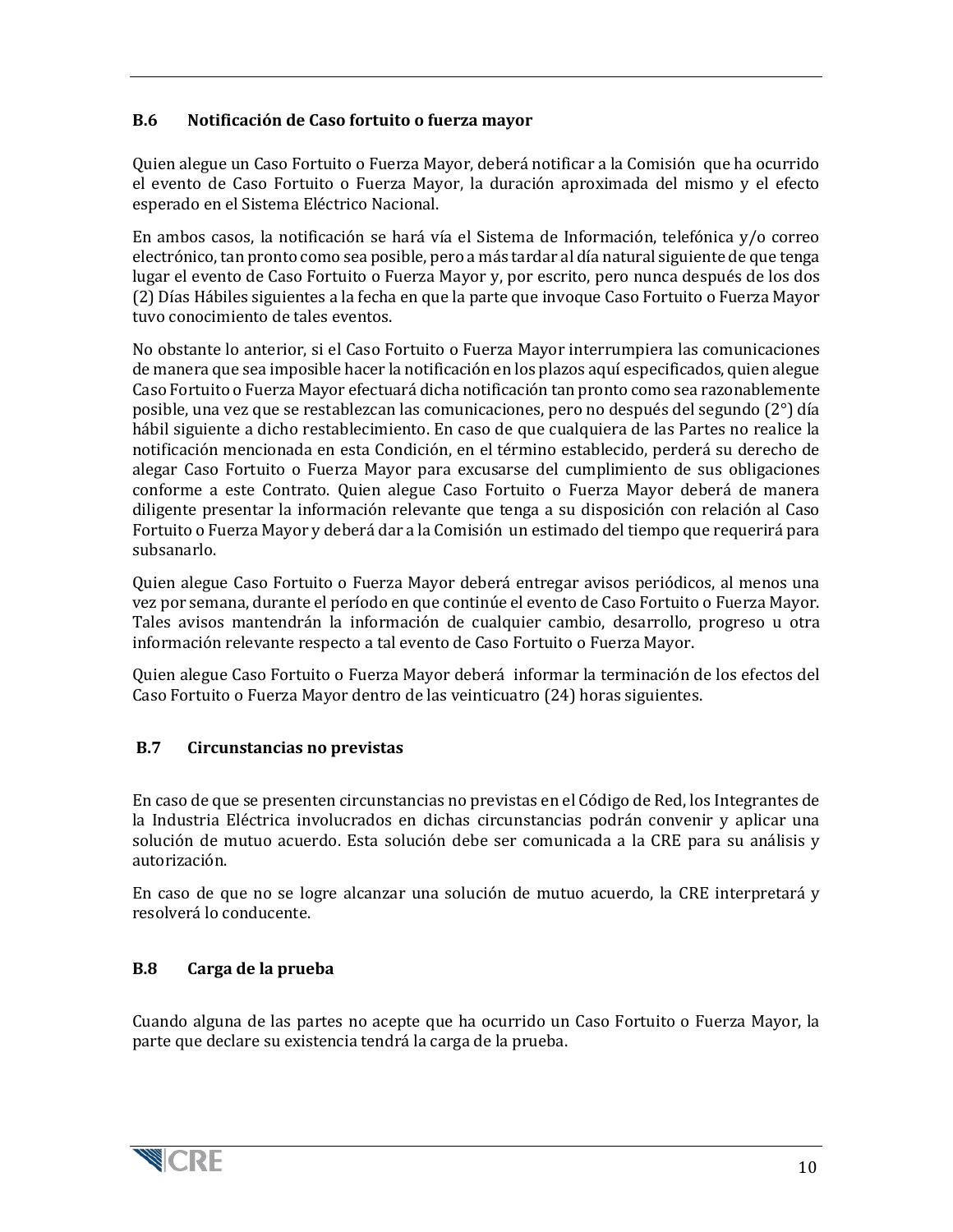# <span id="page-10-0"></span>**C. Glosario**

#### <span id="page-10-1"></span>**Definiciones**

Para los efectos del Código de Red, además de las definiciones previstas en el artículo 3 de la Ley de la Industria Eléctrica y en el artículo 2 del Reglamento de la Ley de la Industria Eléctrica, se entenderá, en singular o plural, por:

**Alimentador.** Es el circuito conectado a una sola estación, que suministra energía eléctrica a subestaciones distribuidoras o directamente a los usuarios.

**Ampliación.** La adición de cualquier elemento al SEN que incremente la capacidad de las instalaciones existentes.

**Armónica de Tensión**. Tensión sinusoidal de frecuencia igual a un múltiplo entero de la frecuencia fundamental de la tensión de suministro.

**Armónica de Corriente**. Corriente sinusoidal de frecuencia igual a un múltiplo entero de la frecuencia fundamental de la corriente de suministro.

**Arranque negro.** Es el arranque que efectúa una unidad generadora con sus recursos propios.

**Bloqueo.** Es el medio que impide el cambio parcial o total de la condición de operación de un dispositivo, equipo o instalación de cualquier tipo.

**Capacidad Interruptiva:** Magnitud de corriente eléctrica que un dispositivo (interruptor, cuchilla, relevador) puede interrumpir sin falla del componente.

**Carga Especial:** Carga demandada por un Centro de Carga que por las características propias de sus procesos, pudieran tener un impacto en la calidad del servicio del resto de los usuarios conectados al sistema eléctrico, ya sea por la variabilidad de la demanda o por su alto contenido armónico, y que se conectan a niveles de tensión mayores o iguales a 69 kV.

**Cargabilidad**. Parámetro que indica la capacidad de potencia que puede fluir por una línea de transmisión o distribución bajo condiciones de operación aceptables

**Conexión:** Enlace de un Centro de Carga a la Red Nacional de Transmisión o a las Redes Generales de Distribución. El término también se refiere a los procesos relativos al incremento de la demanda contratada o al cambio del punto de Conexión para un Centro de Carga existente.

**Control Automático de Generación:** Es un sistema de control supervisorio que permite ajustar de forma centralizada las asignaciones de potencia activa de las unidades generadores. El principal objetivo del AGC es mantener la frecuencia del sistema en valores cercanos a la nominal.

**Control Físico:** Realización de las maniobras en detalle para energizar o desenergizar equipo primario del Sistema Eléctrico Nacional, conforme a las instrucciones del CENACE y supervisar que el equipo primario se encuentre dentro de sus límites operativos, en coordinación con el CENACE.

**Control Operativo del Sistema Eléctrico Nacional:** La emisión de las instrucciones relativas a:

a) La asignación y despacho de las Centrales Eléctricas y de la Demanda Controlable.

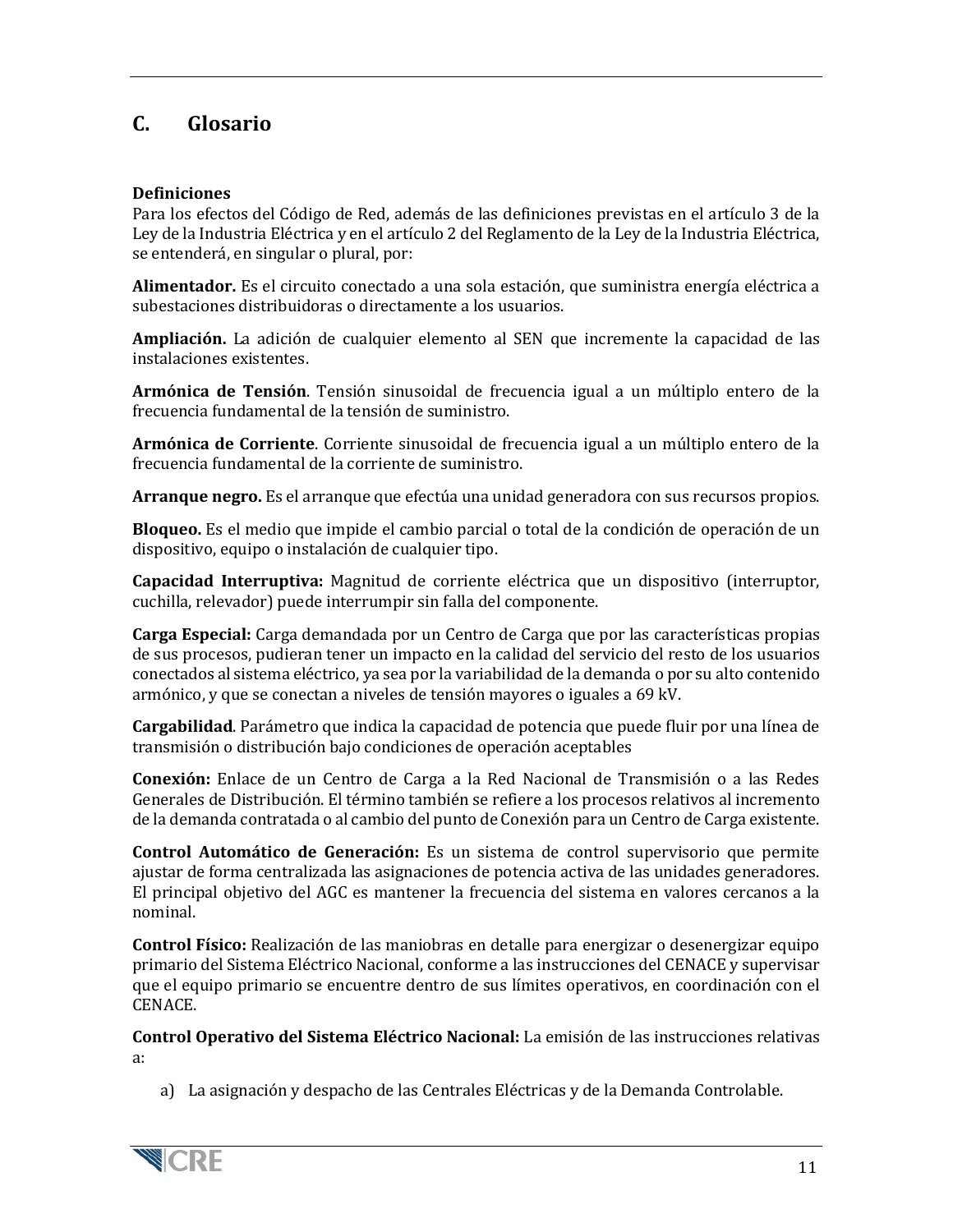- b) La operación de la Red Nacional de Transmisión que corresponda al Mercado Eléctrico Mayorista, y
- c) La operación de las Redes Generales de Distribución que conrresponda al Mercado Eléctrico Mayorista.

**Controlabilidad**. Capacidad de una Central Eléctrica para ajustar el valor de potencia activa en un periodo y tolerancia determinados como le sea instruido por el CENACE.

**Coordinación.** Es la actividad armónica de las partes que cooperan en el funcionamiento del SEN.

**Cuchillas.** Son los dispositivos cuya función consiste en conectar y desconectar un equipo sin carga.

**Desbalance de Corriente.** Condición en un sistema trifásico en que las magnitudes de las corrientes y/o las diferencias angulares relativas no son iguales

**Desbalance de Tensión.** Condición en un sistema trifásico en que las magnitudes de las tensiones y/o las diferencias angulares relativas no son iguales.

**Despachabilidad.** Característica operativa de una unidad de generación de modificar su generación o de conectarse o desconectarse a requerimiento del CENACE.

**Despacho de carga.** Es la asignación del nivel de generación de las Unidades de Central Eléctrica, considerando los flujos de potencia en líneas de transmisión, subestaciones y equipo.

**Disparo Automático de Generación.** Es un esquema para efectuar la desconexión automática de Unidades de Central Eléctrica en una secuencia predeterminada, su objetivo es mantener la seguridad del Sistema Eléctrico Nacional o de una parte de él.

**Disturbio.** Es la alteración de las condiciones normales del SEN originada por caso fortuito o fuerza mayor, generalmente breve y peligrosa, de las condiciones normales del Sistema Eléctrico Nacional o de una de sus partes y que produce una interrupción en el servicio de energía eléctrica.

**Disponibilidad.** Relación entre el tiempo total sobre un periodo dado, usualmente un año, durante el cual un elemento de la Red Nacional de Transmisión o de las Redes Generales de Distribución estuvo en servicio, o estuvo en condiciones de operar para prestar el servicio. La Disponibilidad deberá estar asociada con la capacidad nominal del elemento, en condiciones normales de operación.

**Desenergizar.** Impedir que el equipo adquiera potencial eléctrico.

**Estatismo**. Define el valor de ajuste de la característica de regulación de frecuencia.

**Falla.** Es una alteración o un daño permanente o temporal en cualquier parte del equipo, que varía sus condiciones normales de operación y que generalmente causa un disturbio.

**Flicker.** Variaciones de la luminiscencia de lámparas debidas a fluctuaciones de la envolvente de tensión.

**Infraestructura de TIC.** El hardware, software, redes e instalaciones requeridas para desarrollar, probar, proveer, monitorear, controlar y soportar los servicios de TIC;

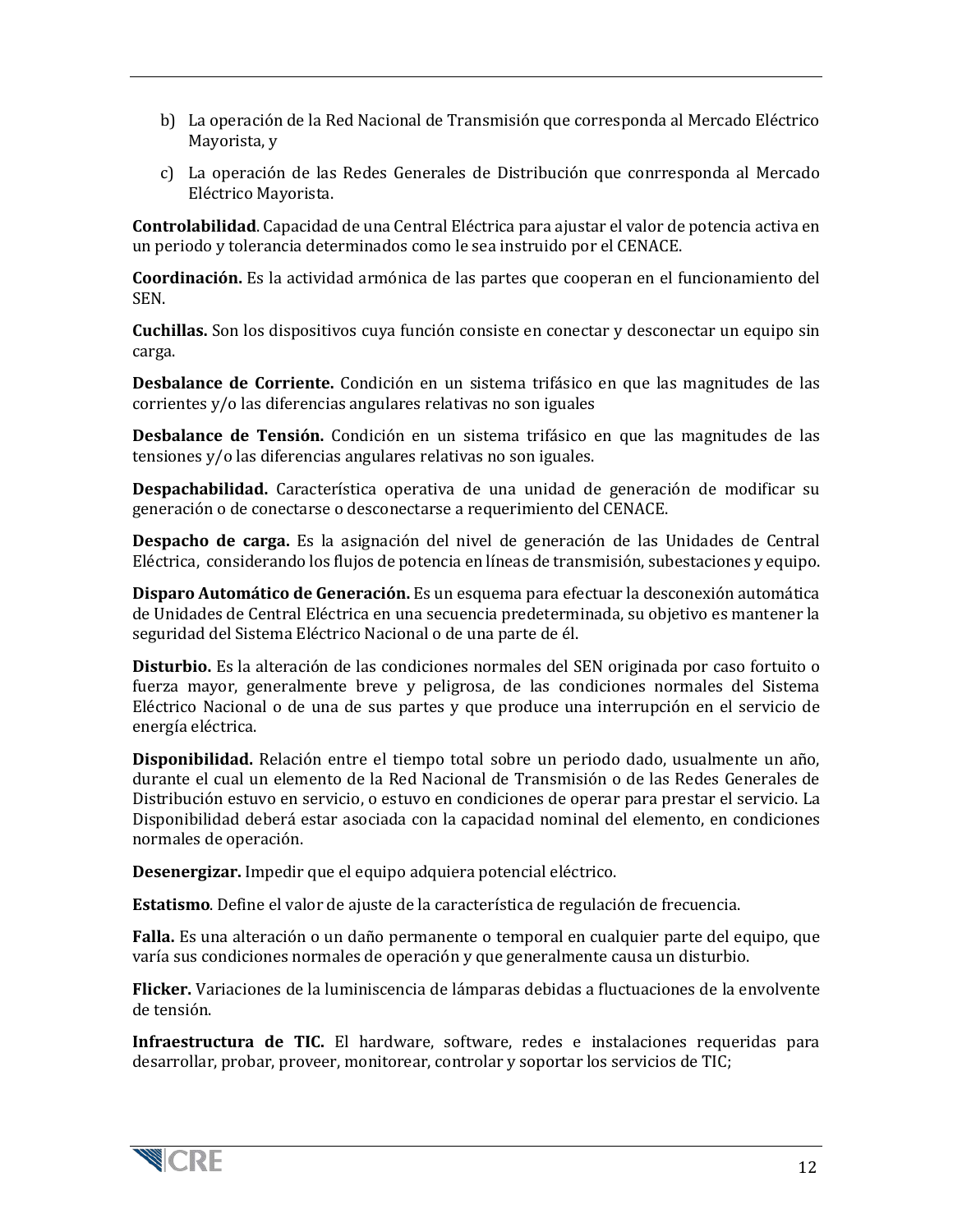**Interconexión:** Enlace de una Central Eléctrica a la Red Nacional de Transmisión o a las Redes Generales de Distribución. El término también se refiere a los procesos relativos al Incremento de Capacidad o cambio del punto de Interconexión para una Central Eléctrica existente, o bien a la conexión eléctrica entre dos Sistemas Interconectados.

**Interoperabilidad.** Capacidad de dos o más elementos, sistemas, dispositivos, redes, aplicaciones o componentes para comunicarse e intercambiar información y datos entre sí con objetivos comunes, garantizando el significado preciso de la información comunicada, para que ésta pueda ser utilizada;

**Interrupción**: Abatimiento de la tensión hasta valores entre 0 p.u. y 0,1 p.u. de la tensión nominal, en una o más fases; en un punto del sistema eléctrico, pudiendo ser momentánea, temporal o sostenida, dependiendo de su duración.

**Interruptor.** Es el equipo para cerrar y abrir circuitos eléctricos, con o sin carga o con corriente de falla.

**Isla Eléctrica**. Condición en la cual una porción del Sistema es energizado por uno o más sistemas eléctricos locales a través de los Puntos de Interconexión separados eléctricamente del Sistema.

**Librar.** Es dejar un equipo sin potencial eléctrico, vapor, agua a presión y sin otros fluidos peligrosos para el personal, aislando completamente el resto del equipo mediante interruptores, cuchillas, fusibles, válvulas y otros dispositivos, asegurándose además contra la posibilidad de que accidental o equivocadamente pueda quedar energizado o a presión, valiéndose para ello, de bloqueos y colocación de tarjetas auxiliares.

**Licencia.** Es la autorización especial que se concede a un trabajador para que éste y/o el personal a sus órdenes se protejan, observen o ejecuten un trabajo en relación con un equipo o parte de él, o en equipos cercanos, "en estos casos se dice que el equipo estará en licencia".

**Maniobra.** Se entenderá como lo hecho por un Operador, directamente o a control remoto, para accionar algún elemento que pueda o no cambiar el estado y/o el funcionamiento de un sistema, sea eléctrico, neumático, hidráulico o de cualquier otra índole.

**Mantenimiento.** Es el conjunto de técnicas y prácticas para la conservación de las características originales de diseño y construcción de los componentes del SEN a lo largo de su ciclo de vida, llegando a utilizarlos con la máxima disponibilidad.

**Modernización.** Toda sustitución de equipos o elemento existentes motivada por término de su vida útil, imposibilidad para integrarse a nuevas tecnologías, incumplimiento de requerimientos mínimos de seguridad en su operación, escalar especificaciones de instalaciones no acordes a su entorno, entre otros.

**Número de registro.** Es el número que se le otorga al solicitante de una licencia para su pronta referencia, antes de que se de autorización de la misma.

**Operador.** Es el trabajador cuya función principal es la de operar el equipo o sistema a su cargo y vigilar eficaz y constantemente su funcionamiento.

**Predespacho.** Es el proceso mediante el cual se define la generación horaria que deberá aportar cada central eléctrica para cubrir los requerimientos de demanda pronosticada durante las próximas 24 horas, de tal manera que el costo de producción sea el más bajo, y se respeten

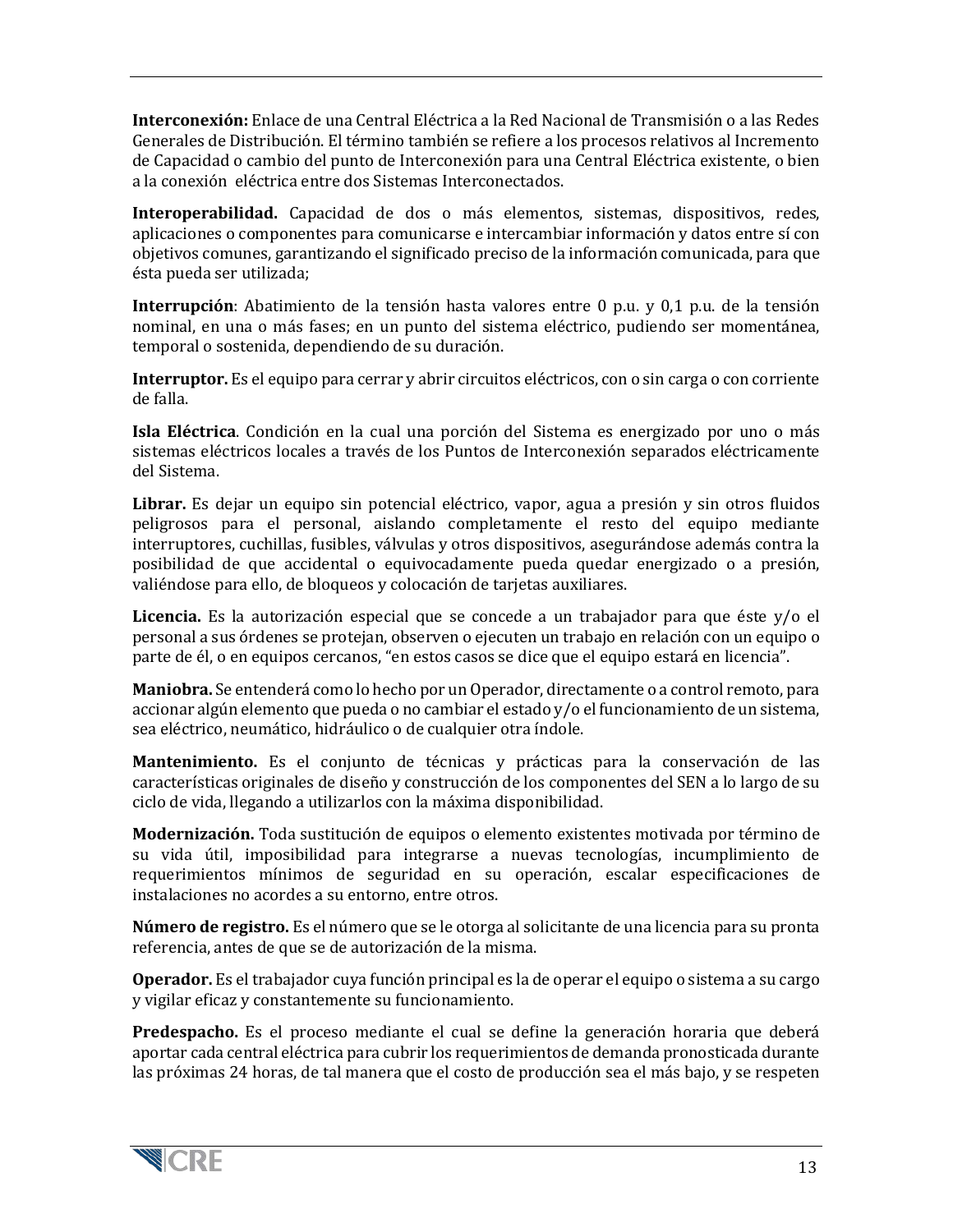en todo momento: las restricciones de transmisión, los limites de diseño de la generación y las restricciones operativas del SEN.

**Protección.** Es el conjunto de relevadores y aparatos asociados que disparan los interruptores necesarios para separar equipo fallado, o que hacen operar otros dispositivos como válvulas, extintores y alarmas, para evitar que el daño aumente de proporciones o que se propague.

**Punto de Conexión**. El punto en donde se delimitan las fronteras operativas y de responsabilidad entre el Transportista o Distribuidor y un centro de carga.

**Punto de Interconexión:** El punto en donde se delimitan las fronteras operativas y de responsabilidad entre el Transportista o Distribuidor y una Central Eléctrica.

**Punto de Transición entre Alta y Media Tensión**. Punto de conexión medido en Media Tensión en los transformadores de carga.

**Red troncal.** Es el conjunto de Centrales Eléctricas, líneas de transmisión y estaciones eléctricas que debido a su función y/o ubicación, se consideran de importancia vital para el Sistema Eléctrico Nacional.

**Regulación primaria.** Es la respuesta automática medida en MW de la unidad generadora al activarse el sistema de gobierno de la misma, ante un cambio en la frecuencia eléctrica del sistema con respecto a su valor nominal.

**Reserva operativa.** Es la reserva rodante del área más la generación que puede ser conectada en un periodo de tiempo determinado (10 minutos normalmente), más la carga que puede ser interrumpida dentro del mismo periodo de tiempo.

**Reserva Rodante:** Es la capacidad de respuesta de potencia en MW de las Unidades Generadoras que se encuentran sincronizadas y que puede ser entregada al SEN en un tiempo máximo de 10 minutos.

**Reserva No Rodante:** Es la capacidad de respuesta de potencia en MW que puede ser proporcionada por unidades generadoras que no están sincronizadas al sistema eléctrico, cargas controlables y/o importación de un sistema externo que sean capaces de sincronizarse a la red y/o entregar al sistema la potencia a razón de su rampa establecida en MW/Min en un tiempo máximo de 10 minutos.

**Reserva Suplementaria:** Son las reservas de potencia en MW que están disponibles en un máximo de 30 minutos para reemplazar reserva rodante o no rodante, la cual puede ser proporcionada por unidades que se encuentren sincronizadas, no sincronizadas, carga interrumpible y/o importaciones.

**Seguridad Informática.** Aplicación de procesos de análisis y gestión de riesgos relacionados con el acceso, uso, procesamiento, almacenamiento y transmisión de información y datos, así como con los sistemas y procesos usados para ello, que permite llegar a una situación de riesgo conocida y controlada;

**Sincronizar.** Es el conjunto de acciones que deben de realizarse para conectar al Sistema Eléctrico Nacional una unidad generadora o conectar dos porciones separadas del Sistema Eléctrico Nacional.

**Subestación.** Es la estación que recibe, transforma y/o distribuye energía eléctrica.

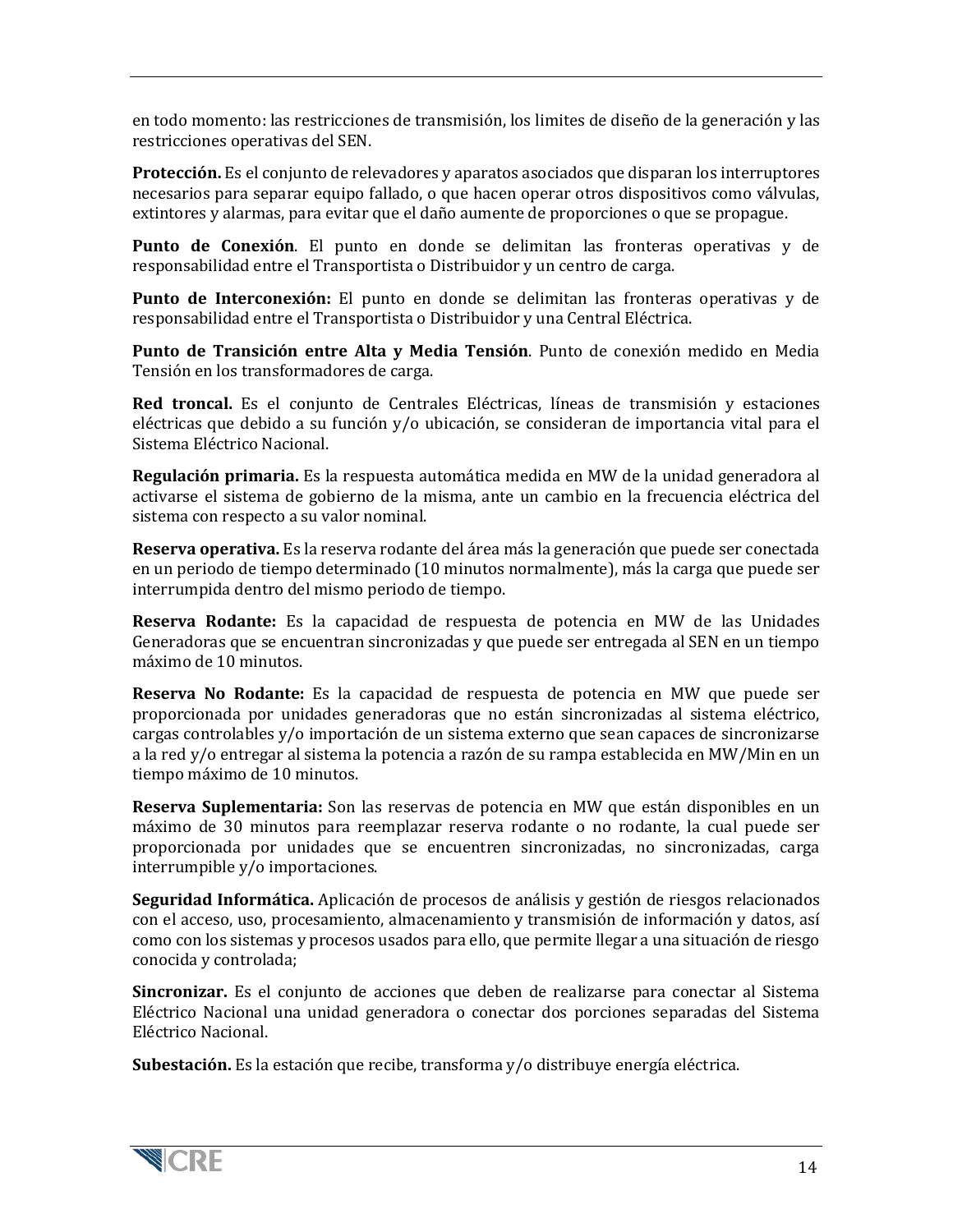**Suministro.** Es el conjunto de actos y trabajos para proporcionar energía eléctrica a cada usuario.

**Sustentabilidad.** Aquéllas acciones que garantizan las necesidades del presente sin comprometer las posibilidades de las generaciones futuras para satisfacer sus propias necesidades.

**Transformación.** Es la modificación de las características de la tensión y de la corriente eléctrica para adecuarlas a las necesidades de transmisión y distribución de la energía eléctrica.

**Transmisión.** Es la conducción de energía eléctrica desde las plantas de generación o puntos de interconexión hasta los puntos de entrega para su distribución.

**Unidad.** Es la máquina rotatoria, compuesta de un motor primario ya sea: turbina hidráulica, de vapor, de gas, o motor diésel, acoplados a un generador eléctrico, se incluyen además la caldera y el transformador de potencia.

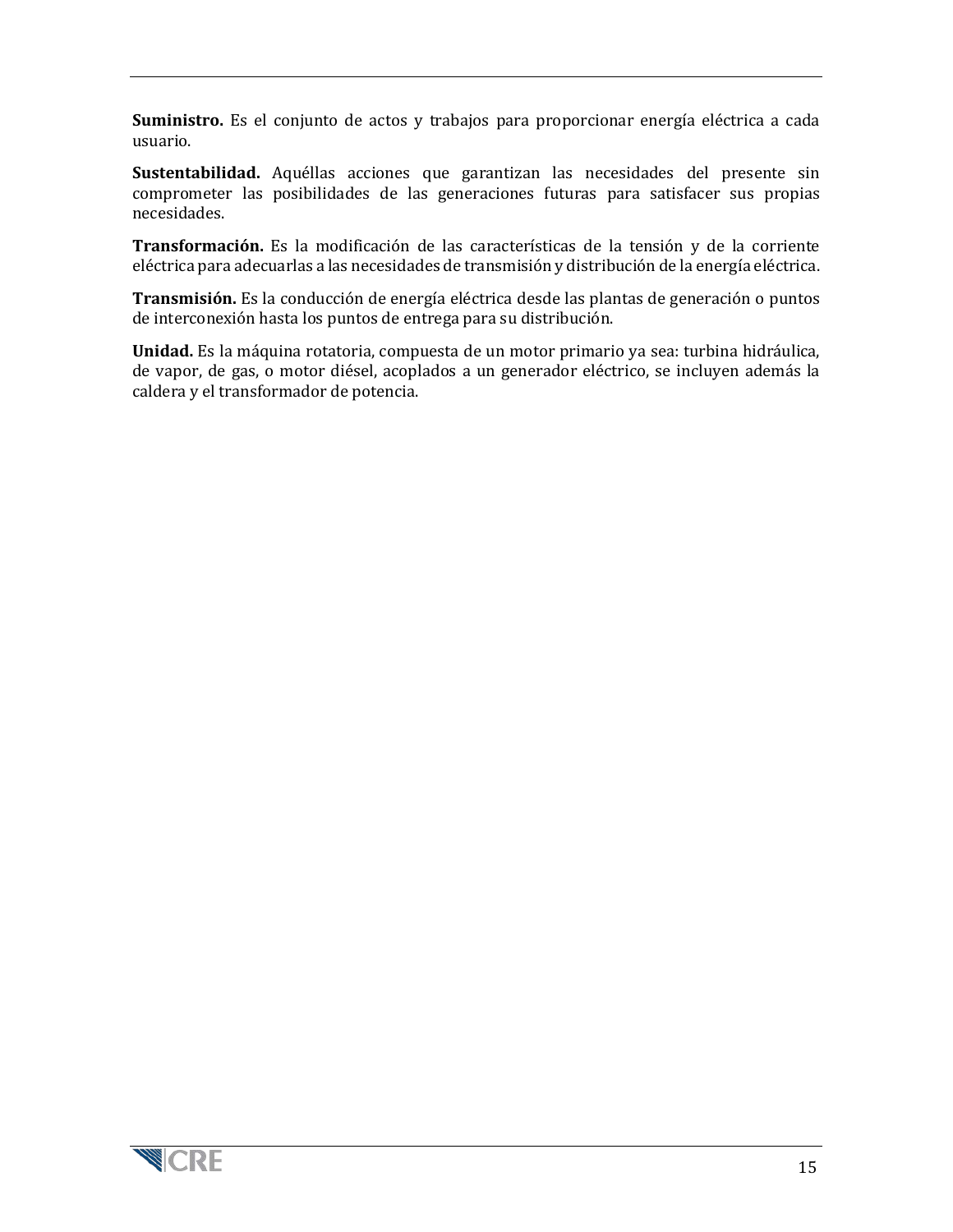# **Criterios Técnicos Generales del Sistema Eléctrico Nacional**

# <span id="page-15-0"></span>**1. Criterios técnicos de observación para el proceso de planeación (P)**

## <span id="page-15-1"></span>**1.1. Objetivo**

Establecer los Criterios técnicos de eficiencia, Calidad, Confiabilidad, Continuidad, Seguridad, y sustentabilidad, que deberán ser observados durante el proceso de ampliación y modernización de la Red Nacional de Transmisión y de las Redes Generales de Distribución del SEN. Lo anterior deberá realizarse para asegurar que el SEN se diseñe, desarrolle y opere en condiciones normales de operación tal que se minimicen las restricciones en la transmisión, se propicie el desempeño de un MEM eficiente, se reduzcan los costos de producción, se minimicen las pérdidas de energía eléctrica y ante la contingencia sencilla más severa (no considera a una barra como contingencia sencilla), se mantenga el suministro de energía eléctrica dentro de parámetros de calidad y condiciones operativas en las que se garantice que el SEN cuenta con los márgenes necesarios de seguridad y confiabilidad.

Los programas para la ampliación y modernización de la RNT y de las RGD se desarrollarán bajo los principios siguientes:

- a. Dotarán al SEN de elementos que le permitan atender el crecimiento de su demanda, operando en condiciones de eficiencia, Calidad, Confiabilidad, Continuidad, seguridad y Sustentabilidad;
- b. Incluirán los elementos de la Red Eléctrica Inteligente que reduzcan el costo total de provisión del suministro eléctrico o eleven la eficiencia, Calidad, Confiabilidad, Continuidad, seguridad y sustentabilidad del SEN, de forma económicamente viable;
- c. Adicionarán elementos de protección, comunicación, medición y control que deberán cumplir con el concepto de Red Eléctrica Inteligente que reduzcan el costo total de provisión del Suministro Eléctrico o eleven la eficiencia, Confiabilidad, Calidad o seguridad del Sistema Eléctrico Nacional de forma económicamente viable; Se coordinarán con los programas promovidos por el Fondo de Servicio Universal Eléctrico, e
- d. Incorporarán mecanismos para conocer la opinión de los Participantes del Mercado y de los interesados en desarrollar proyectos de infraestructura eléctrica.

#### <span id="page-15-2"></span>**1.2. Alcance y aplicación**

El presente capítulo aplica a los Integrantes de la Industria Eléctrica responsables de elaborar los programas de ampliación y modernización de la Red Nacional de Transmisión y de las Redes Generales de Distribución.

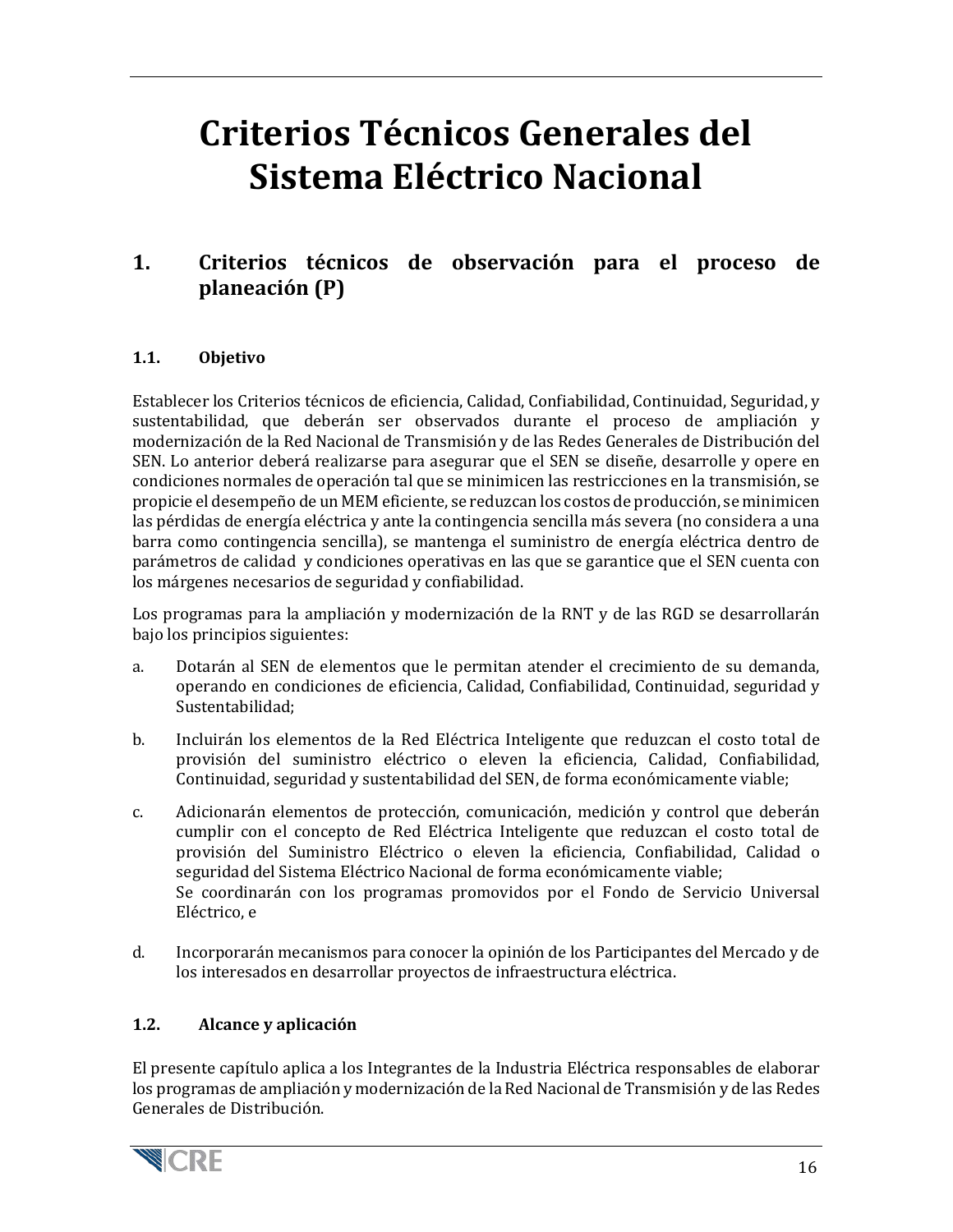Las disposiciones contenidas en este capítulo, no limitan la aplicación y desarrollo de las acciones que deban tomarse durante la operación del SEN.

# <span id="page-16-0"></span>**1.3. Fronteras eléctricas**

Las fronteras eléctricas se determinan con base en dos principios: definición de las fronteras operativas y fronteras de activos fijos.

# <span id="page-16-1"></span>**1.3.1. Fronteras Operativas**

De acuerdo con lo establecido en la LIE en su Capítulo I, Artículo 15, es responsabilidad del CENACE identificar los componentes que forman parte de la Red Nacional de Transmisión y las Redes Generales de Distribución. La Red Nacional de Transmisión corresponde a la red eléctrica en niveles de tensión de  $\geq 69$  kV a 400 kV en corriente alterna, redes de corriente directa y enlaces internacionales asíncronos conectados a los niveles de tensión mencionados. Las Redes Generales de Distribución corresponderán a niveles de media y baja tensión.

Para la definición de la responsabilidad operativa se tomará como base la operación física de la RNT y de las RGD dictada en el Manual de Coordinación Operativa.

En dicho documento se hace referencia al Control Físico y Operativo del SEN con los lineamientos y responsabilidades que deben seguir los diferentes Participantes del Mercado. En todo momento será responsabilidad del CENACE ejercer el Control Operativo del SEN.

# <span id="page-16-2"></span>**1.3.2. Fronteras de activos fijos**

Para la identificación de fronteras de activos fijos, se tomará en cuenta lo establecido en el Reglamento de la LIE, en su Capítulo XI de la Separación de los Integrantes de la Industria Eléctrica, Artículos 81 y 82, los cuales establecen de manera correspondiente: que es atribución de la Secretaría ordenar la separación legal de Generadores, Transportistas, Distribuidores y Comercializadores, y que la CRE establecerá las disposiciones administrativas para la separación contable, operativa o funcional de los integrantes de la industria eléctrica.

# <span id="page-16-3"></span>**1.4. Criterios técnicos generales para el proceso de planeación**

**Criterio P - 1.** El proceso de planeación deberá desarrollarse bajo los principios que establezca la política de Confiabilidad determinada por la Sener.

**Criterio P - 2.** En la elaboración de los programas de ampliación y modernización de la RNT y las RGD, se buscara la minimización de los costos de prestación del servicio, reduciendo los costos de congestión, incentivando una expansión eficiente de la generación, y considerando los criterios de eficiencia, Calidad, Confiabilidad, Continuidad y seguridad de la red.

**Criterio P - 3.** El proceso de elaboración de los programas de ampliación y modernización de la RNT y las RGD deberá ser abierto e incorporará mecanismos que permitan conocer la opinión de los integrantes de la Industria Eléctrica.

**Criterio P - 4.** En el Manual de Planeación contenido en las Disposiciones Técnicas del Código de Red, se establecerá un esquema del proceso de elaboración de los programas de ampliación y modernización de las RNT y las RGD, en el que se prevean e identifiquen los derechos y obligaciones de los Integrantes de la Industria Eléctrica. Asimismo, en el Manual de Planeación

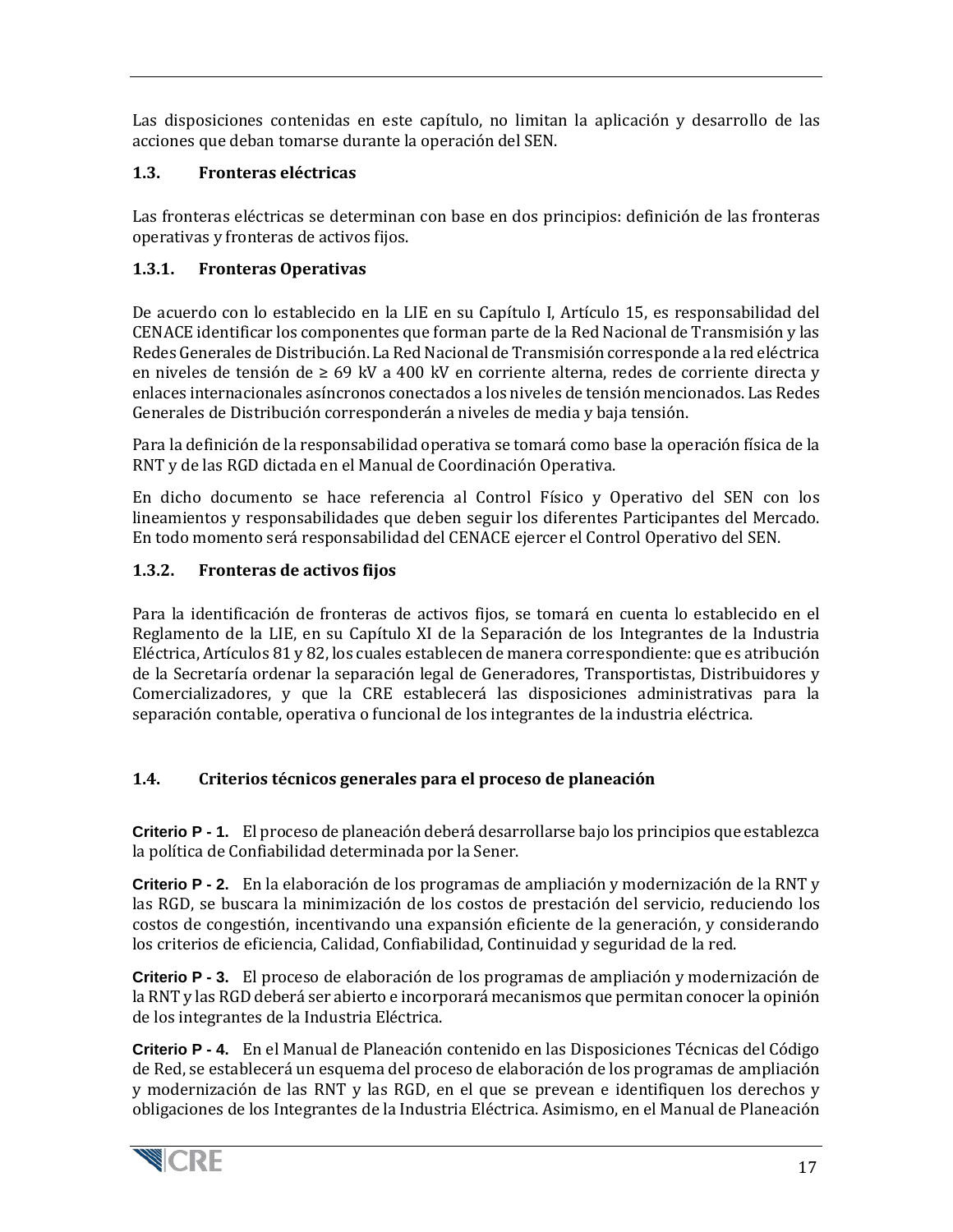se establecerán las obligaciones de entrega de información por parte de los integrantes de la Industria Eléctrica.

**Criterio P - 5.** Para el proceso de planeación se tomará en cuenta el programa indicativo de instalación y retiro de Centrales Eléctricas y el pronóstico de precios de combustibles y del Producto Interno Bruto, ambos para los siguientes 15 años.

**Criterio P - 6.** El CENACE determinara los pronósticos de crecimiento del consumo de energía eléctrica y de la demanda en escenarios alto, de planeación y bajo, para los siguientes 15 años.

**Criterio P - 7.** El CENACE será resposable de la planeación de la RNT y de las RGD que pertenezcan al MEM y los Distribuidores serán responsables de la planeación de las RGD que no pertenezcan al MEM.

**Criterio P - 8.** En los procesos de planeación, el CENACE deberá considerar en el largo plazo los aspectos de Continuidad y seguridad del Suministro, Calidad del Servicio, seguridad en Estado Estable y en Condiciones Transitorias, el Distribuidor la misma consideración con excepcion de condiciones transitorias.

**Criterio P - 9.** El CENACE se coordinará con el Distribuidor para definir los requerimientos de refuerzos de transformación de alta a media/baja tensión, de compensación de potencia reactiva y necesidades de modernización.

**Criterio P - 10.** El CENACE determinara las necesidades de enlaces internacionales asíncronos.

**Criterio P - 11.** El CENACE evaluará escenarios operativos de demandas máximas de verano, máxima de invierno, mínima de invierno y media de invierno. Asimismo, el CENACE evaluará cualquier escenario adicional que resulte necesario por la integración de generación limpia.

**Criterio P - 12.** En el programa de ampliación y modernización, deberán ser considerados los refuerzos de interconexiones de Centrales Eléctricas y conexiones de Centros de Carga bajo la modalidad individual.

**Criterio P - 13.** En el Programa de Ampliación y Modernización, se evaluaran las necesidades de refuerzos para las solicitudes de interconexiones y conexiones bajo la modalidad del Programa de Desarrollo del Sistema Eléctrico Nacional (PRODESEN).

**Criterio P - 14.** Desde la fase de planeación se debe prever que en condiciones operativas normales sin contingencia, las tensiones de operación estén dentro de rangos de diseño y operativos. Las transferencias de potencia en líneas y transformadores de la RNT y las RGD deberán estar dentro de límites térmicos y operativos.

**Criterio P - 15.** Ante la aplicación del criterio de seguridad (N-1); contingencia sencilla en transformadores, líneas de transmisión, generadores, equipo de compensación, etc. el comportamiento del sistema eléctrico deberá mantener estabilidad, y operación en niveles de tensión y transferencias de potencia dentro de los rangos de diseño y operativos.

**Criterio P - 16.** Ante la aplicación del criterio de seguridad (N-1-1) o (N-2), es decir ante la contingencia con la desconexión de dos elementos consecutivos o simultáneos, el sistema deberá mantener la estabilidad considerando la inclusión de algún esquema de acción remedial o de protección especial.

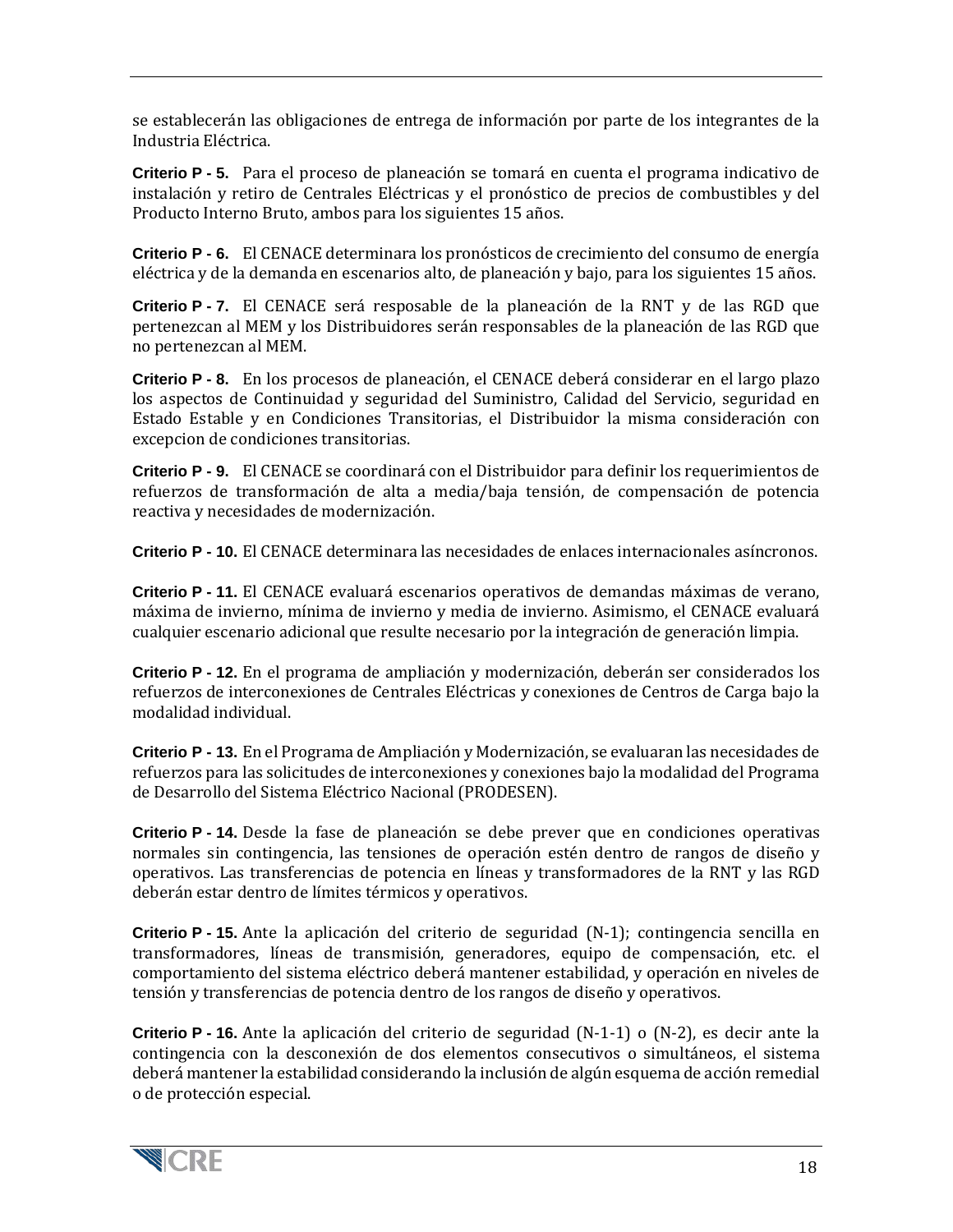**Criterio P - 17.** Ante eventos críticos extremos en los que se presente la desconexión consecutiva o simultanea de tres o más elementos creíbles de ocurrir, el sistema deberá mantener la estabilidad con la operación de esquemas de protecciones especiales como el Disparo Automático de Carga por baja frecuencia y Disparo Automático de Carga por Bajo Voltaje; de acción remedial como el Disparo Automático de carga y Disparo Automático de Generación, etc.

**Criterio P - 18.** El CENACE determinará las necesidades en la RNT y las RGD de refuerzos de transmisión, transformación y compensación de potencia reactiva, considerando la aplicación de tecnologías de Redes Eléctricas Inteligentes.

**Criterio P - 19.** El CENACE evaluará desde el punto de vista de Confiabilidad, las diferentes alternativas en la RNT y las RGD de refuerzos de transmisión, transformación y compensación de potencia reactiva, considerando la aplicación de tecnologías de Redes Eléctricas Inteligentes.

**Criterio P - 20.** El CENACE evaluará económicamente las alternativas en la RNT y las RGD de refuerzos de transmisión, transformación y compensación de potencia reactiva, considerando la aplicación de tecnologías de Redes Eléctricas Inteligentes.

**Criterio P - 21.** Anualmente el CENACE y los Distribuidores deberán integrar un reporte de resultados de los estudios realizados para la planeación de la RNT y de las RGD con objeto de verificar que los requerimientos técnicos se cumplan para el periodo de planeación, tanto en Condición Normal de Operación como para la Contingencia Sencilla más severa.

**Criterio P - 22.** El Manual de Planeación deberá incorporar las mejores técnicas y prácticas de la Industria Eléctrica y tendrá como punto de partida la formación de casos base que tendrán prevista la información contenida en el programa indicativo de instalación y retiro de Centrales Eléctricas que elabore la Sener.

**Criterio P - 23.** Se deben proponer instalaciones que satisfagan la demanda eléctrica del país para cualquier periodo de planeación; considerando su entorno y sus condiciones de servicio para operar durante el estado normal de operación y ante la contingencia sencilla más severa.

**Criterio P - 24.** Los Programas de Ampliación y Modernización de la RNT y las RGD, deberán incluir la propuesta de mínimo costo y posteriormente el análisis de costo - beneficio y alternativas de las principales adiciones de infraestructura dentro del plan. Así mismo deberán consideran un análisis de los principales riesgos asociados al proceso de planeación, como son: el crecimiento de la demanda, el desarrollo de la generación y el costo de los equipos. Lo anterior con el objeto de que se desarrollen planes de corto plazo robustos que puedan responder a las incertidumbres o principales riesgos, al menor costo.

**Criterio P - 25.** Los Programas de Ampliación y Modernización deberán determinar las necesidades de la Industria Eléctrica que sean acordes a los planes de desarrollo urbano y con la dinámica evolutiva y de operación de la RNT y las RGD.

**Criterio P - 26.** El CENACE y los Distribuidores deberán considerar un crecimiento ordenado y armónico con las obras de infraestructura autorizadas por la Sener en el Programa de Desarrollo del Sistema Eléctrico Nacional (PRODESEN) y en el Fondo de Servicio Universal Eléctrico (FSUE), con la finalidad de que los proyectos sean congruentes en el horizonte de planeación.

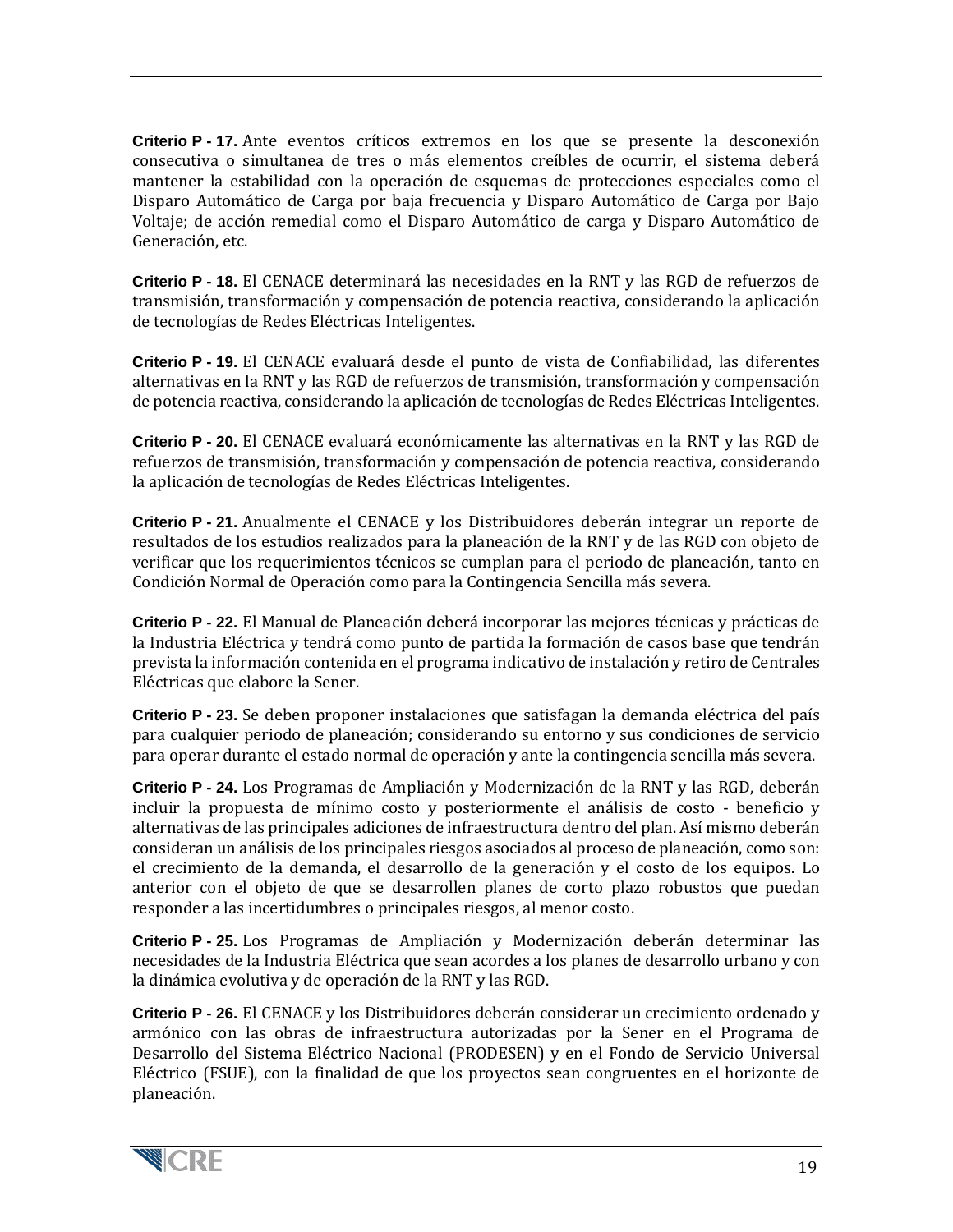#### **1.4.1 De los Estudios de Planeación**

**Criterio P - 27.** El CENACE y los Distribuidores conformarán su proceso de planeación considerando la planeación de corto plazo definida para el periodo de n a n+5; de mediano plazo definida para el periodo n+5 a n+10; y de largo plazo definida para el periodo n + 10 a n+15.

**Criterio P - 28.** El CENACE desarollará los estudios de planeación considerando las condiciones del SEN bajo cuatro distintas categorías. Categoría A bajo condiciones normales sin contingencia; Categoría B posterior a la falla de un elemento o equipo de la red (criterio N-1); Categoría C posterior a la falla de dos o más elementos (Criterio N-1-1 ó N-2); y Categoría D posterior a eventos críticos extremos resultando en la pérdida de dos o más elementos mayores. Estos estudios deben realizarse de conformidad con lo establecido en el Manual de Planeación contenido en las Disposiciones Técnicas del Código de Red.

**Criterio P - 29.** Los Distribuidores desarrollarán los estudios de planeación para definir las obras de ampliación y modernización. Para ello deberán realizar estudios de fluos de carga analizando la cargabilidad de elementos, las pérdidas, caídas de tensión y análisis de contingencias, considerando las condiciones de la Categoría A y de la Categoría B.

**Criterio P - 30.** Los Distribuidores deberán desarrollar estudios de Confiabilidad, de Corto Circuito y de Capacidad Interruptiva que complementen el estudio indicado en el Criterio anterior.

**Criterio P - 31.** El CENACE y los Distribuidores podrán analizar más de una configuración u opciones de refuerzo y aquellas que representen la solución técnica a las necesidades de planeación de largo plazo serán consideradas como técnicamente factibles y deberán analizar su viabilidad económica.

**Criterio P - 32.** El CENACE y los Distribuidores deberán evaluar el beneficio neto de la nueva infraestructura propuesta en los programas de ampliación y modernización. Para ello, se deberán tomar en cuenta al menos, los aspectos de mejora en los índices de Confiabilidad del SEN, reducción de energía no suministrada, reducción de pérdidas de energía, y el incremento de eficiencia operativa.

#### **1.4.2 De la coordinación para la planeación**

**Criterio P - 33.** Para la planeación ordenada del SEN se podrán constituir Comités de Planeación entre el CENACE y los Distribuidores para analizar de manera integral la ampliación y modernización de la RNT y de las RGD.

**Criterio P - 34.** El Distribuidor deberá entregar de manera anual al CENACE los insumos necesarios para actualizar la información relacionada con las RGD que pudieran tener impacto en la operación del SEN.

**Criterio P - 35.** El Distribuidor propondrá al CENACE los requerimientos de compensación reactiva que a su juicio, sea necesario incluir en la RNT. El CENACE deberá analizar las propuestas realizadas por el Distribuidor evaluando su impacto en el SEN.

**Criterio P - 36.** Para la planeación de infraestructura en Subtransmisión, el CENACE podrá apoyarse del Distribuidor quien deberá colaborar proporcionando información sobre

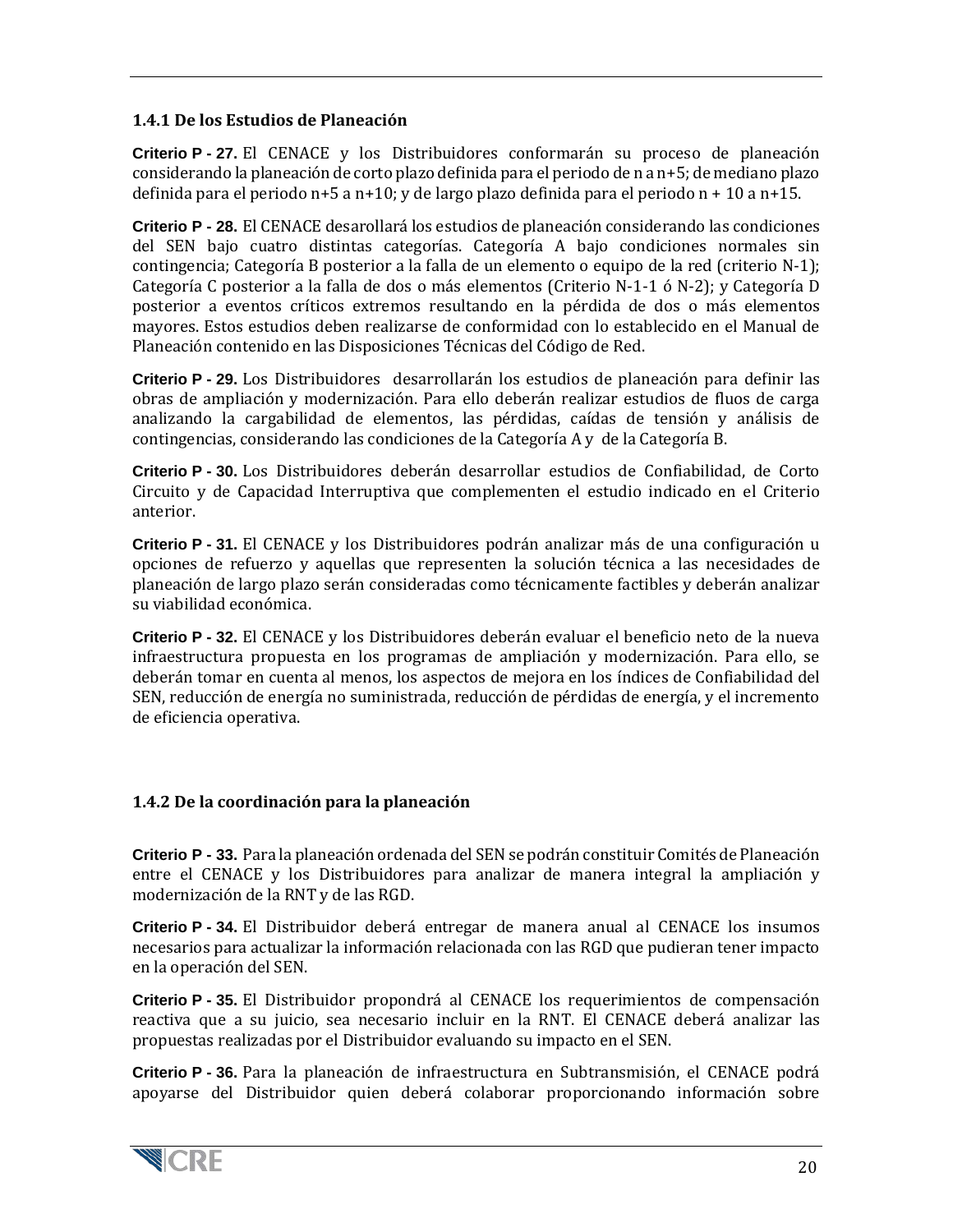subestaciones de alta tensión conectadas directamente a Centros de Carga y toda la demás infraestructura que tenga impacto directo en los Centros de Carga.

**Criterio P - 37.** Excepcionalmente y en acuerdo con CENACE, el Distribuidor podrá realizar propuestas de ajuste o modificaciones de los Programas de Ampliación y Modernización de las RGD cuando se produjera alguna de las siguientes situaciones:

- a. De acuerdo a los criterios de planeación establecidos, se haya presentado un hecho imprevisto que pudiera afectar de manera significativa al suministro,
- b. Surjan nuevos Centros de Carga cuya alimentación por motivos técnicos únicamente pueda realizarse desde las RGD y ésta no pudiera realizarse bajo la planificación vigente de la RGD,
- c. Por razones de eficiencia económica del sistema.

## **1.4.3 Criterios adicionales para la planeación**

**Criterio P - 38.** El proceso de planeación deberá considerar el menor impacto posible al medio ambiente evitando instalar subestaciones junto a barreras naturales como lagos, montañas, parques entre otros que puedan limitar su crecimiento, comunicación e interconexión con otras subestaciones, así como en lugares propensos a deslaves e inundaciones que pongan en riesgo la integridad de las personas e instalaciones.

**Criterio P - 39.** Los Programas de Ampliación y Modernización deberán contener las propuestas de nueva infraestructura o refuerzos que aporten el mayor nivel de Confiabilidad esperado, que resulte en el menor costo presente, incluyendo inversión, operación y mantenimiento a lo largo de la vida útil del proyecto o de la duración del crédito que lo hace viable.

**Criterio P - 40.** En la determinación de las fechas de entrada en operación de proyectos de ampliación y modernización se debe tomar en cuenta el tiempo de gestión presupuestal y las actividades previas a su construcción.

**Criterio P - 41.** Se debe utilizar el pronóstico espacial de la carga para definir el área de influencia y cantidad de subestaciones requeridas en el área de influencia del distribuidor con base en el procedimiento para la elaboración del desarrollo de subestaciones de la RGD.

**Criterio P - 42.** Cuando se incorpore al sistema una nueva subestación y se abra una línea de alta tensión para alimentar a ésta, se deben incluir como parte del proyecto la adecuación de las instalaciones colaterales.

**Criterio P - 43.** Las RGD de baja tensión se deberán diseñar considerando de manera integral los transformadores de distribución, la red de baja tensión y las acometidas, buscando optimizar las pérdidas de potencia y la regulación de tensión.

**Criterio P - 44.** Cuando las instalaciones del Distribuidor se encuentren dentro de inmuebles de terceros, deben ser diseñadas del tipo subterránea y los transformadores de distribución del tipo seco.

**Criterio P - 45.** La planeación de las RNT y las RGD deberán de incluir diseños y elementos de protección acordes a las condiciones ambientales y atmosféricas a las que se verán expuestas durante su operación.

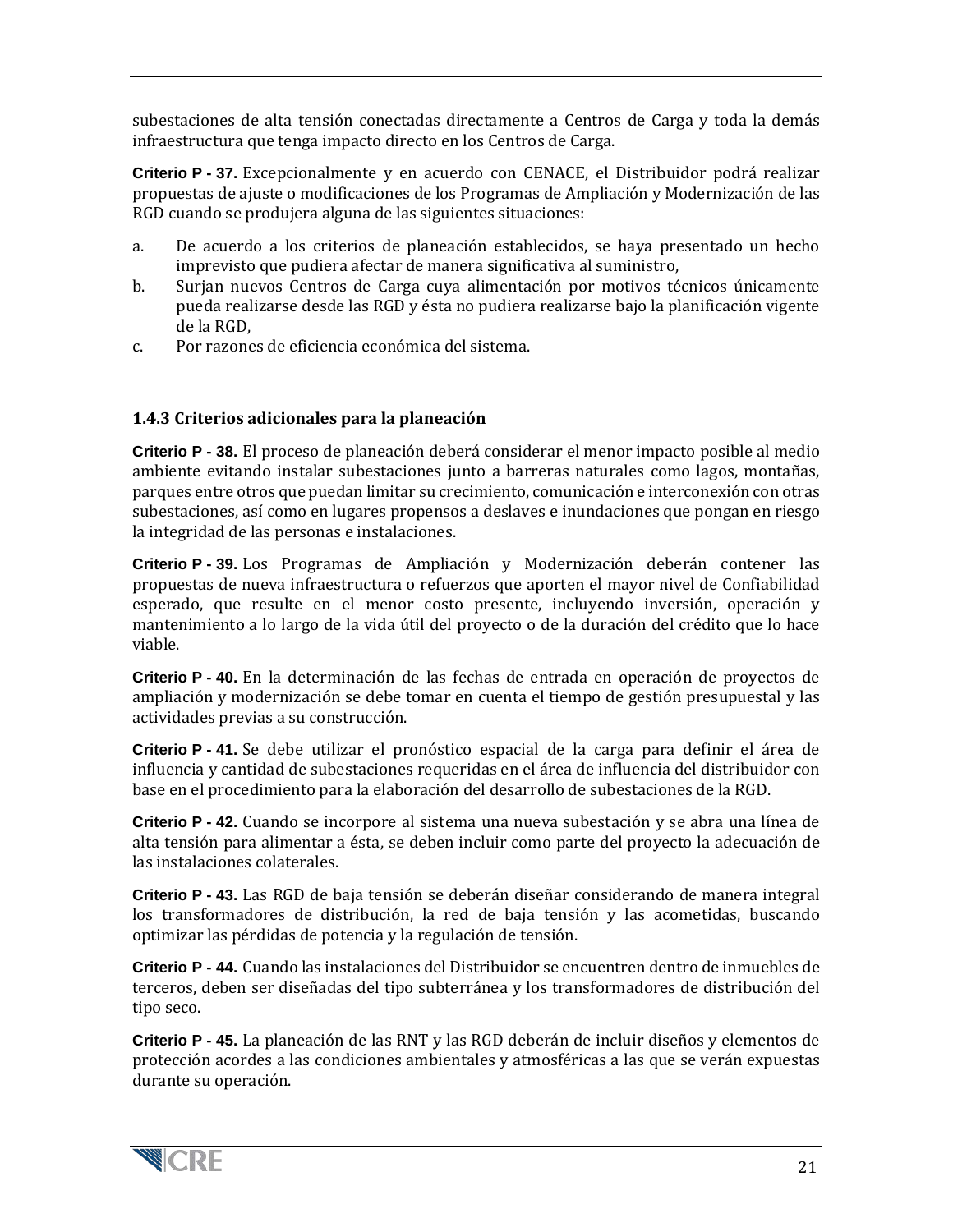**Criterio P - 46.** Los Distribuidores deberán considerar la creación de enlaces entre áreas de las mismas RGD que permitan la flexibilidad de la operación ante la ocurrencia de contiengencias.

**Criterio P - 47.** Los Distribuidores deberán considerar la instalación de equipos de protección en las RGD, así como de seccionamiento manual y/o automático necesarios para minimizar el tiempo de restablecimiento del suministro y el número de áreas afectadas ante la ocurrencia de una contingencia.

**Criterio P - 48.** Los Distribuidores deberán diseñar, con base en el número de usuarios y de la longitud de los circuitos de las RGD, los equipos de seccionamiento de tal modo que se minimice el número de secciones sin suministro ante la ocurrencia de una contingencia.

**Criterio P - 49.** El CENACE y los Distribuidores, para la programación de obras de ampliación, deberán primero verificar su conveniencia técnica y económica sobre aquellas obras que maximicen la utilización de las instalaciones existentes.

**Criterio P - 50.** El CENACE y los Distribuidores, con base en el pronóstico de demanda, programarán las obras de ampliación con el tiempo suficiente considerando los tiempos de construcción de las obras evitando, en la medida de lo posible, la saturación de cualquier elemento del SEN.

**Criterio P - 51.** El CENACE determinará el margen de reserva mínimo requerido con base en la política de Confiabilidad dictada por la Sener. Dicho margen de reserva mínimo será aquel que proporcione el valor requerido de probabilidad de pérdida de carga y de energía no suministrada.

**Criterio P - 52.** Los Distribuidores definirán la Secciones Eléctricas de Distribución dentro de las RGD y deberán dimensionarlas con un margen de reserva mínimo de 20% respecto a la demanda máxima coincidente pronosticada de forma anual para el horizonte de planeación de largo plazo.

**Criterio P - 53.** El CENACE y los Distribuidores deberán definir los límites de cargabilidad de los elementos de la RNT y de las RGD para la realización de los estudios de planeación. La capacidad máxima de transporte permisible en la condición de demanda máxima no deberá rebasar el 80% del límite térmico para las líneas de alta tensión y circuitos de media tensión y de 120% de la capacidad nominal para los transformadores de alta y media tensión.

**Criterio P - 54.** El CENACE y los Distribuidores deberán definir los criterios generales para determinar que la ampliación de los elementos es más conveniente que la modernización de los elementos de la RNT y de las RGD existentes.

**Criterio P - 55.** Para dar seguimiento a las actividades de la administración de los activos una vez que éstos se encuentren en operación, el CENACE y los Distribuidores deberán apegarse como mínimo a lo estipulado en el Manual de Programación de Salidas que son parte de las Reglas del Mercado, manteniendo la RNT y las RGD con sus condiciones iniciales de diseño y construcción.

**Criterio P - 56.** La supervisión y control del cumplimiento de la planeación del SEN, se efectuará mediante la información contenida en el Plan Rector, por lo cual será responsabilidad de todos los participantes del SEN su integración oportuna.

**Criterio P - 57.** En caso de contradicciones o necesidad de aclaraciones sobre la aplicación de los Criterios de Planeación prevalecerá lo que resuelva la CRE.

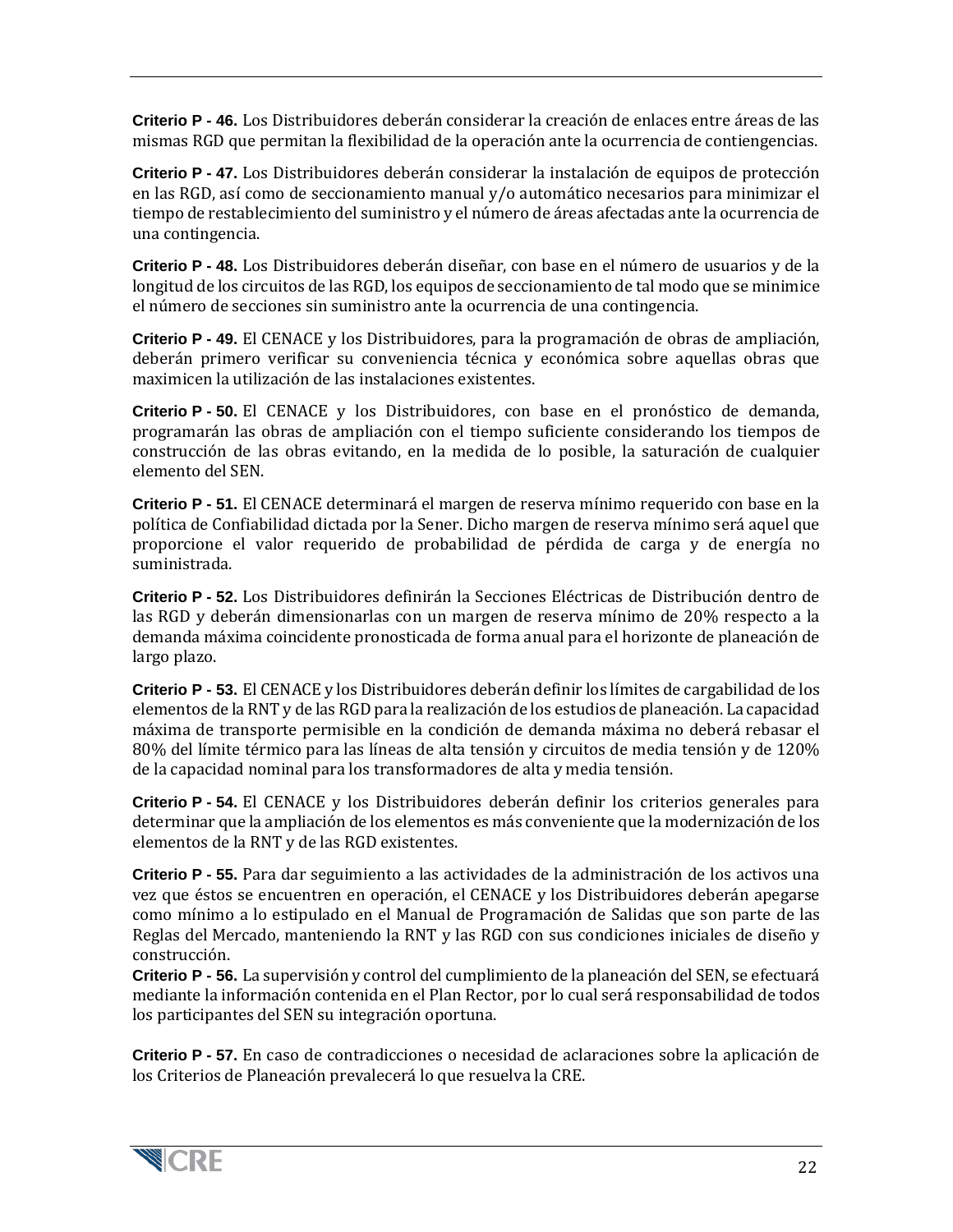# <span id="page-22-0"></span>**2. Criterios técnicos para la operación en estado estable del SEN (OP)**

# <span id="page-22-1"></span>**2.1. Objetivo**

Establecer los criterios técnicos de eficiencia, Calidad, Confiabilidad, Continuidad, seguridad y Sustentabilidad conforme a la normativa aplicable, para asegurar la integridad del SEN, maximizar el tiempo en que éste se encuentre en el Estado operativo Normal, y minimizar el riesgo de daño a los equipos que lo conforman durante la operación considerando la seguridad del personal operativo de los Integrantes de la Industria Eléctrica y de la sociedad en general.

#### <span id="page-22-2"></span>**2.2. Alcance y aplicación**

Los Criterios establecidos en este Capítulo y en los Manuales correspondintes, deben ser aplicados en las condiciones del Estado Operativo Normal del SEN y su cumplimiento es obligatorio para cualquier participante que haga uso de la infraestructura eléctrica del SEN.

## <span id="page-22-3"></span>**2.3. Planeación operativa**

## <span id="page-22-4"></span>**2.3.1. CENACE**

**Criterio OP- 1.** Los estados en los que el SEN puede incurrir estarán definidos en el Manual de Estados Operativos que forma parte de las Disposiciones Técnicas del Código de Red. Dichos Estados Operativos son Normal, de Alerta, Restaurativo y de Emergencia.

**Criterio OP- 2.** Es responsabilidad del CENACE la elaboración de la planeación operativa encaminada a mantener las variables eléctricas de interés dentro de los rangos establecidos en los criterios de operación del SEN de manera que no se presente inestabilidad, colapso de tensión, separación no controlada de islas eléctricas o salidas en cascada de elementos.

**Criterio OP- 3.** El CENACE deberá aplicar los criterios técnicos de operación establecidos en este documento; así mismo, es su responsabilidad coadyuvar con la CRE en la evaluación y supervisión del cumplimiento de dichos criterios por parte de las entidades involucrada en la operación del SEN.

**Criterio OP- 4.** El CENACE deberá elaborar convenios de manera regional (por zonas o divisiones) con los Participante de Mercado estableciendo los rangos de variables eléctricas y tiempos de restablecimiento operativo que no comprometa los resultados operativos de los mismos Participantes del Mercado que tengan convenidos para efecto de evaluación de desempeño.

**Criterio OP- 5.** Es obligación de los Generadores, Transportistas y Distribuidores, la aplicación y cumplimiento de los Criterios técnicos de operación establecidos en este documento.

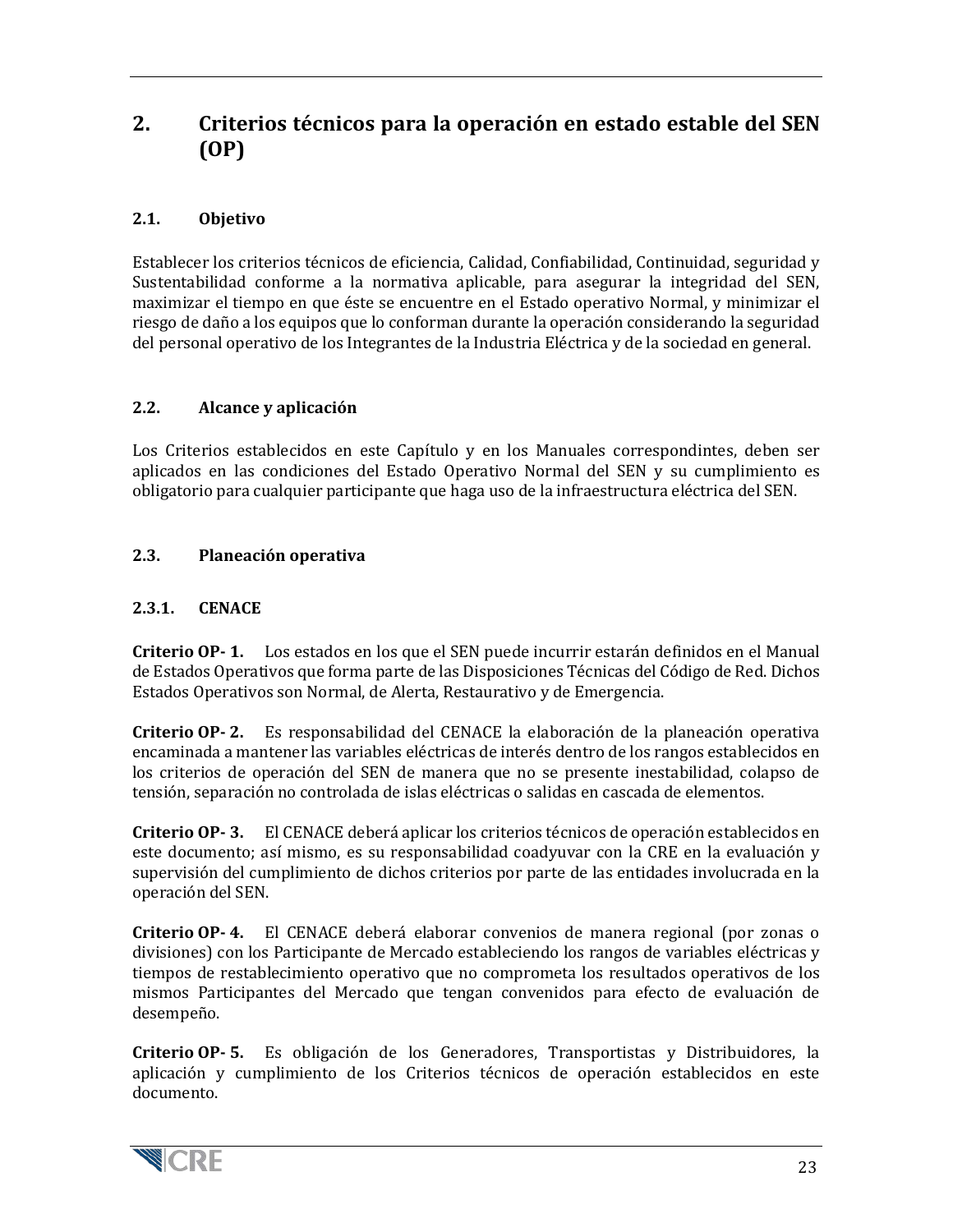**Criterio OP- 6.** Los Generadores, Transportistas y Distribuidores están obligados a ejercer el Control Físico de las instalaciones del SEN conforme a las instrucciones que dicte el CENACE en el ejercicio del Control operativo del SEN.

# <span id="page-23-0"></span>**2.4. Criterios de operación**

#### <span id="page-23-1"></span>**2.4.1. Rango de tensión**

Con el fin de coordinar las acciones que deben realizarse para controlar la tensión en las instalaciones del SEN, dentro de los límites operativos de tensión establecidos entre el CENACE, Transportistas y Distribuidores, se deberá seguir lo establecido en el Procedimiento de acciones para el control de tensión , el cual incluye las estrategias de control y optimización de los recursos disponibles de regulación de potencia reactiva para cumplir con los requerimientos de seguridad y Calidad en el suministro de energía eléctrica en el SEN.

#### **a. CENACE**

**Criterio OP- 7.** El CENACE tendrá la responsabilidad de utilizar los recursos de potencia reactiva disponibles para mantener las tensiones de los nodos o subestaciones de su ámbito operativo dentro de límites establecidos en el Manual de Estados Operativos para preservar la Confiabilidad y Calidad en la operación del SEN.

**Criterio OP- 8.** En casos especiales de operación (demandas mínimas) el CENACE tendrá la facultad de desconectar líneas de transmisión para mantener los perfiles de tensión dentro de los límites operativos establecidos en los convenios entre CENACE, Transportistas y Distribuidores, siempre y cuando correspondan a la solución técnica de menor costo, y el análisis de impacto incluya las potenciales afectaciones al desempeño del MEM.

**Criterio OP- 9.** En estado de post-contingencia, el CENACE utilizará los recursos de potencia reactiva disponibles para mantener los perfiles de tensiones dentro de los límites de tensión de emergencia convenidos con Transportistas y Distribuidores.

**Criterio OP- 10.** El CENACE evaluará que opere correctamente el esquema de protección del sistema por alto y bajo tensión, esto conforme a lo definido en el Procedimiento de acciones para el Control de Tensión que forman parte de las Disposiciones Técnicas del Código de Red.

**Criterio OP- 11.** El CENACE tendrá la responsabilidad de utilizar los recursos de potencia reactiva disponibles para mantener las tensiones de los nodos o subestaciones de su ámbito operativo dentro de límites establecidos en los convenios realizados entre el CENACE, Transportistas y Distribuidores para preservar la Confiabilidad y Calidad en la operación del SEN.

#### **b. Generadores**

**Criterio OP- 12.** Es obligación de los Generadores cumplir con los límites de potencia reactiva convenidos con el CENACE, con la finalidad de que éste tenga los recursos de potencia reactiva suficientes para mantener perfiles de tensión dentro de los rangos convenidos en cualquier estado operativo del SEN.

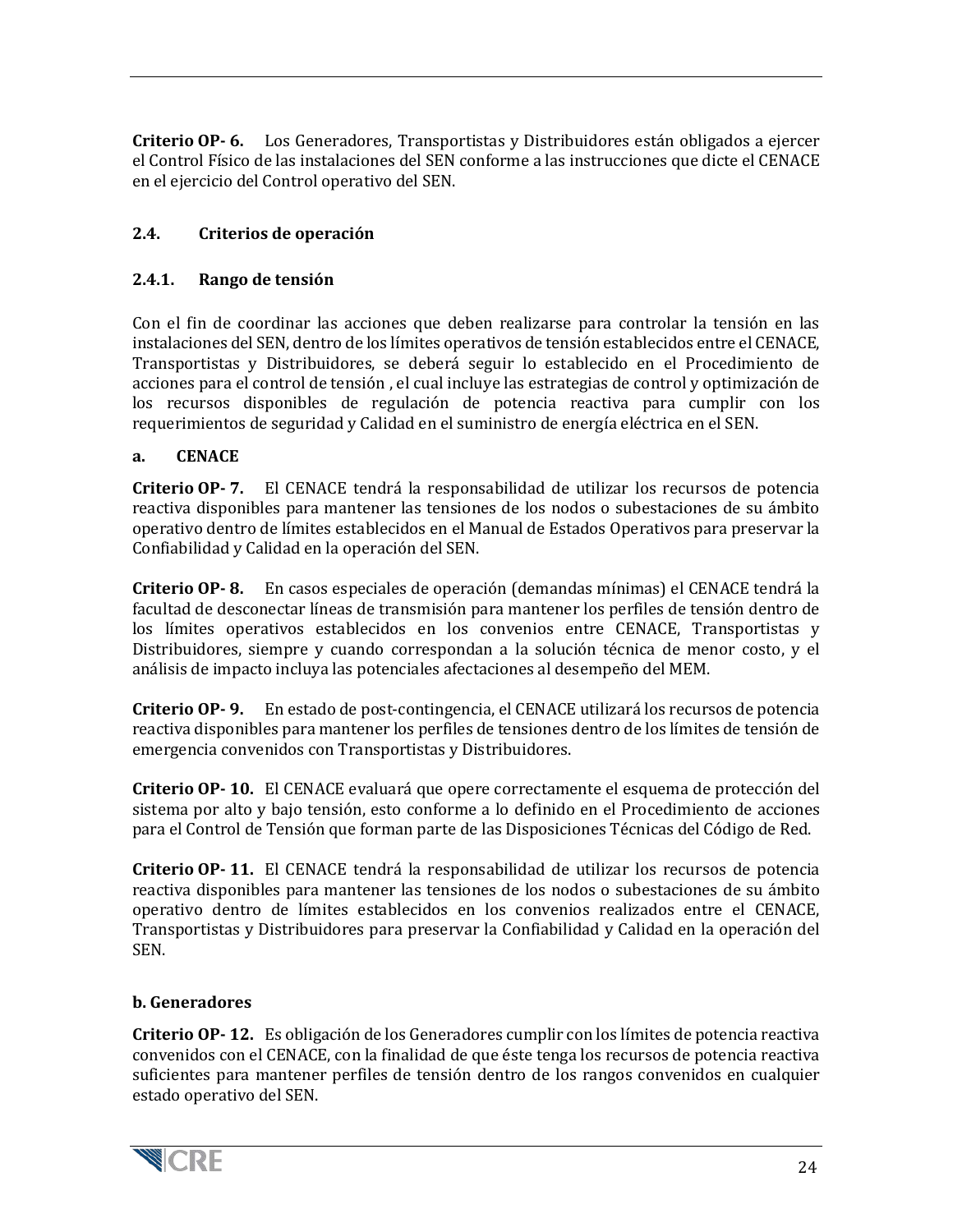**Criterio OP- 13.** Ningún Generador hará cambios en el estado o funcionamiento de los elementos del SEN que pudieran afectar el perfil de tensión de la RNT y las RGD sin la aprobación previa del CENACE.

**Criterio OP- 14.** Es obligación de los Generadores mantener disponible en todo momento el esquema de protecciones de alta y baja tensión, conforme a lo definido en el Procedimiento de acciones para el Control de tensión.

**Criterio OP- 15.** Es obligación de los Generadores ajustar los parámetros y lógica de sus equipos de acuerdo con las disposiciones del CENACE, con la finalidad de que el esquema de protección de sistema por alta y baja tensión, opere conforme a lo definido en el Procedimiento de acciones para el Control de Tensión.

#### **c. Transportistas**

**Criterio OP- 16.** Es obligación de los Transportistas cumplir con los límites de potencia reactiva convenidos con el CENACE, con la finalidad de que éste tenga los recursos de potencia reactiva suficientes para mantener perfiles de tensión dentro de los rangos convenidos en cualquier estado operativo del SEN.

**Criterio OP- 17.** Ningún Transportista hará cambios en el estado o funcionamiento de los elementos del SEN que pudieran afectar el perfil de tensión de la Red Nacional de Transmisión y las Redes Generales de Distribución sin la aprobación previa del CENACE.

**Criterio OP- 18.** Es obligación de los Transportistas mantener disponible en todo momento el esquema de protecciones del sistema de alto y bajo tensión, conforme a lo definido en el Manual Procedimiento de acciones para el Control de Tensión.

**Criterio OP- 19.** Es obligación de los Transportistas ajustar los parámetros y lógica de sus equipos de acuerdo con las disposiciones del CENACE, con la finalidad de que el esquema de protección de sistema por alto y bajo tensión, opere conforme a lo definido en el Procedimiento de acciones para el Control de Tensión.

#### **d. Distribuidores**

**Criterio OP- 20.** Es obligación de los Distribuidores cumplir con los límites de potencia reactiva convenidos con el CENACE, con la finalidad de que éste tenga los recursos de potencia reactiva suficientes para mantener perfiles de tensión dentro de los rangos convenidos en cualquier estado operativo del SEN.

**Criterio OP- 21.** Ningún Distribuidor hará cambios en el estado o funcionamiento de los elementos del SEN que pudieran afectar el perfil de tensión de la RNT y las RGD sin la aprobación previa del CENACE.

**Criterio OP- 22.** Es obligación de los Distribuidores mantener disponible en todo momento el esquema de protecciones del sistema de alto y bajo tensión, conforme a lo definido en el Procedimiento de acciones para el Control de Tensión.

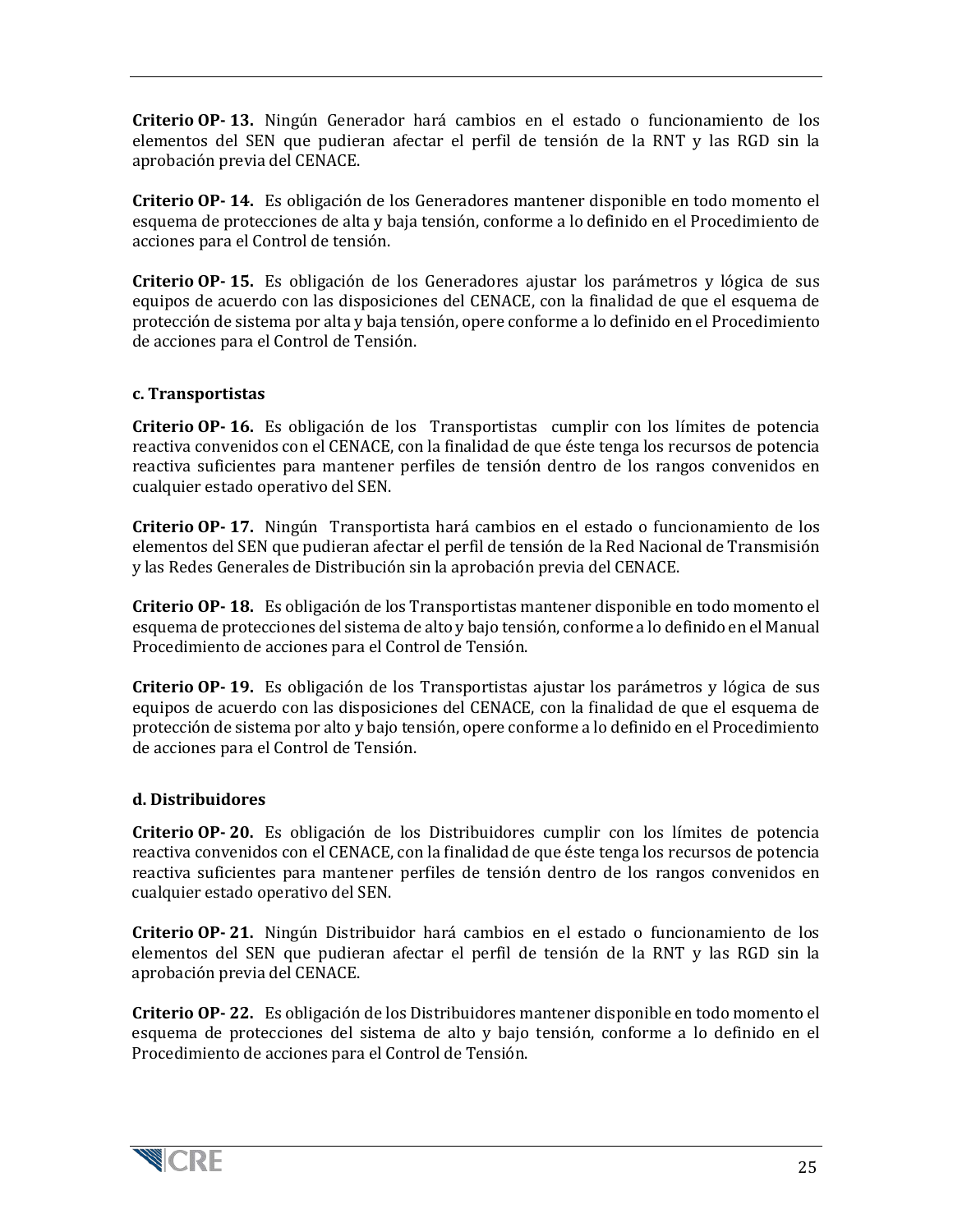**Criterio OP- 23.** Es obligación de los Distribuidores ajustar los parámetros y lógica de sus equipos de acuerdo con las disposiciones del CENACE, con la finalidad de que el esquema de protección de sistema por alta y baja tensión, opere conforme a lo definido en el Procedimiento de acciones para el control de tensión.

**Criterio OP- 24.** Todo cambio de ajustes o instalación de nuevo dispositivo de control de tensión, debe ser instruido por el CENACE con tiempo de anticipación, de al menos 10 días para un reajuste o de 90 días para un nuevo elemento.

**Criterio OP- 25.** Ante la afectación de un solo elemento de la RNT o las RGD, no debe presentarse desconexión no controlada o colapso en el nivel de tensión.

**Criterio OP- 26.** Las áreas operativas de los Distribuidores deben mantenerse en coordinación con el Transportista y con el CENACE para cumplir con los niveles de tensión confiables de distribución y cumplir con los criterios antes mencionados bajo cualquier condición operativa de las RGD, incluyendo equipos fuera de servicio, degradaciones en el equipo y crecimiento de la demanda fuera de los pronósticos establecidos, e inclusive conocer los estados operativos también de la Red Nacional de Transmisión que en caso extremo obliguen a modificar la topología operativa de las RGD para cumplir con sus parámetros de Calidad y seguridad comprometidos

## <span id="page-25-0"></span>**2.4.2. Rango de frecuencia**

#### **a. CENACE**

**Criterio OP- 27.** En condiciones normales de operación el CENACE tendrá la facultad de utilizar los recursos de potencia activa disponibles para controlar la frecuencia del SEN, con el objetivo de mantener la frecuencia dentro del rango establecido, de conformidad con el estándar NERC BAL-003-1, el cual establece el rango de frecuencia de 60 +/- 0.036 Hz.

**Criterio OP- 28.** El CENACE supervisará y evaluará el desempeño de la participación de las unidades generadoras en la regulación primaria y secundaria, conforme a los rangos y procedimientos establecidos con el objeto de mantener una adecuada regulación de la frecuencia.

**Criterio OP- 29.** La participación de las unidades generadoras en la regulación primaria debe ser evaluada por parte del CENACE cada vez que se presente una desviación de frecuencia mayor al rango establecido en los criterios de interconexión de centrales aplicables.

**Criterio OP- 30.** El CENACE evaluará que operen correctamente los esquemas de protección de sistema por baja frecuencia.

**Criterio OP- 31.** El ajuste de las protecciones por baja frecuencia de las unidades generadoras, será definido por el CENACE, y debe ser menor al valor mínimo de frecuencia establecido en el esquema de protección de sistema por baja frecuencia.

**Criterio OP- 32.** El CENACE debe mantener la reserva suficiente para que el SEN maximice el tiempo de Estado Operativo Normal previniendo las situaciones de alerta y de emergencia.

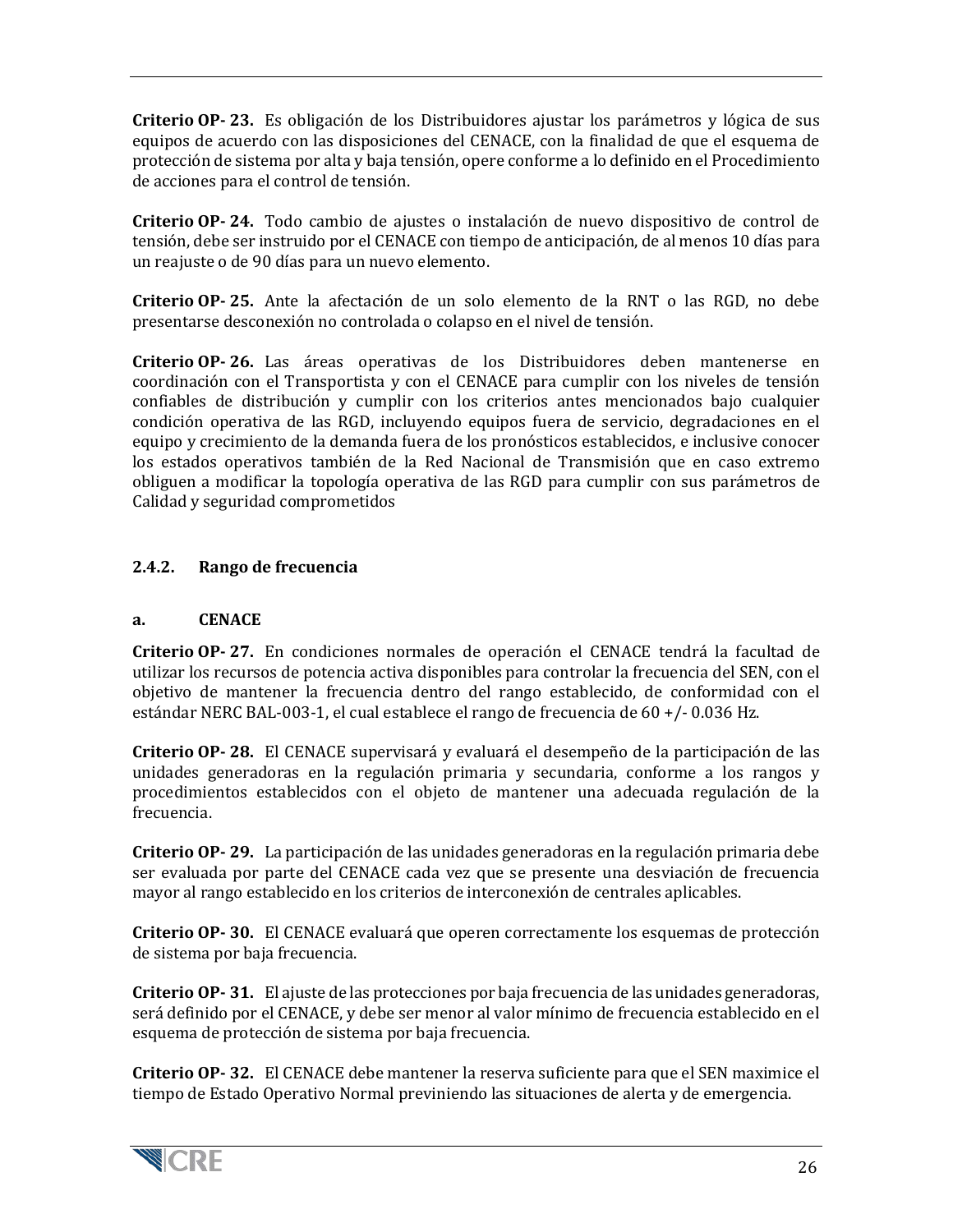#### **b. Generadores, Transportistas y Distribuidores**

**Criterio OP- 33.** Las unidades generadoras interconectadas al SEN, deben participar en la regulación primaria. La respuesta de los controles de las unidades generadoras debe actuar para contribuir a la calidad de frecuencia del SEN.

**Criterio OP- 34.** Es obligación de los Generadores, Transportistas y Distribuidores mantener en todo momento disponible para el CENACE el esquema de protección de sistema por baja frecuencia.

**Criterio OP- 35.** Es obligación de los Generadores, Transportistas y Distribuidores ajustar los parámetros y la lógica de sus equipos de acuerdo con las disposiciones del CENACE, con la finalidad de que el esquema de protección de sistema por baja frecuencia opere adecuadamente.

**Criterio OP- 36.** Todo cambio de ajustes o instalación de nuevo dispositivo de control de frecuencia debe instruirse por el CENACE con tiempo de anticipación de al menos 10 días para un reajuste o de 90 días para un nuevo elemento.

#### <span id="page-26-0"></span>**2.4.3. Sobrecarga de instalaciones**

#### **a. CENACE**

**Criterio OP- 37.** En condiciones normales de operación el CENACE operará el SEN de tal manera que ningún elemento opere con valores superiores a sus límites de cargabilidad, inclusive considerando la ocurrencia de la primera contingencia sencilla más severa (Criterio N-1).

**Criterio OP- 38.** El CENACE podrá autorizar la desconexión programada de elementos del SEN siempre y cuando no se presenten sobrecargas en otros elementos ante la salida de operación de dicho elemento.

**Criterio OP- 39.** El CENACE autorizará la desconexión programada de elementos del SEN siempre y cuando en los demás elementos no se presenten flujos de potencia por encima de su límite de sobrecarga ante la ocurrencia de la primera contingencia sencilla más severa (Criterio N-1).

**Criterio OP- 40.** El CENACE con base en los resultados de evaluación de la seguridad operativa en tiempo real, tendrá la facultad de modificar la topología de la red eléctrica y realizar ajustes de generación, con la finalidad de evitar sobrecargas en los elementos del SEN y mantener márgenes de reserva adecuados.

**Criterio OP- 41.** En caso de que por alguna condición operativa los elementos del SEN presenten sobrecargas no soportables por largos periodos de tiempo y que no se cuente con recursos para disminuirla, el CENACE podrá recurrir a aplicar cortes manuales de carga.

**Criterio OP- 42.** El CENACE, deberá definir en el Manual de Conexión, los criterios de desconexión carga para mantener la confiabilidad del SEN.

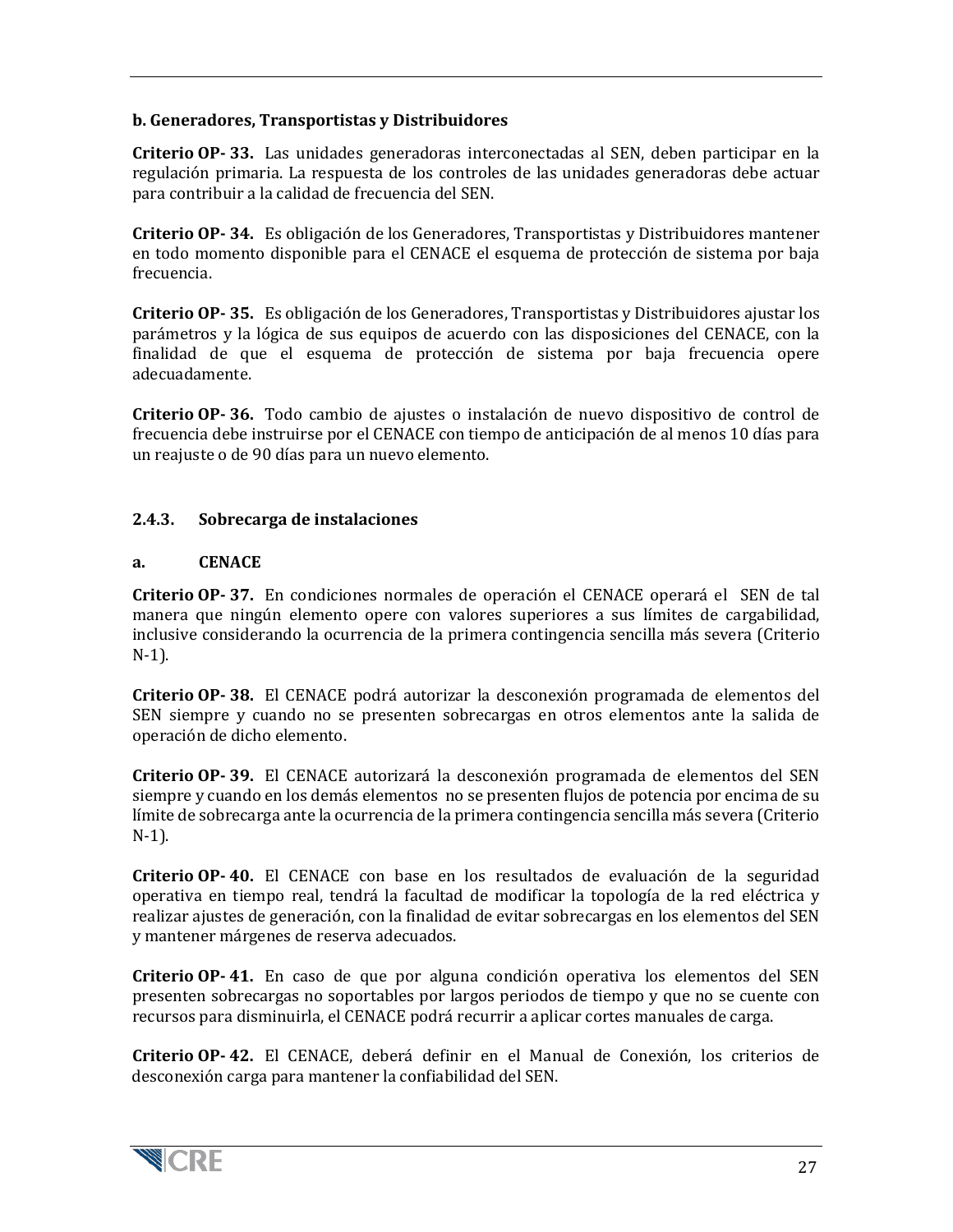**Criterio OP- 43.** El CENACE y los Suministradores deben definir las cargas a desconectar, para cumplir el criterio de conexión CONE 10, buscando en todo momento minimizar la afectación de cargas que se consideren críticas.

### **b. Generadores, Transportistas y Distribuidores**

**Criterio OP- 44.** Los Generadores, Transportistas y Distribuidores deberán mantener actualizada la información técnica ante el CENACE, relacionada a los límites y características operativas de los elementos bajo su responsabilidad. En caso de que se realice cualquier modificación a la red eléctrica, el representante y responsable del elemento debe notificar de inmediato al CENACE los nuevos límites y características operativas.

**Criterio OP- 45.** Es obligación de los Generadores, Transportistas y Distribuidores ajustar los parámetros y la lógica de sus equipos de acuerdo con las disposiciones del CENACE, con la finalidad de que el esquema de protección del sistema por sobrecarga opere adecuadamente.

## <span id="page-27-0"></span>**2.4.4. Reserva de generación**

**Criterio OP- 46.** La capacidad de generación adecuada debe estar disponible en todo momento para mantener la frecuencia programada, y evitar la pérdida de carga firme como resultado de contingencias de generación o transmisión.

**Criterio OP- 47.** Con la finalidad de asegurar los requerimientos de reserva operativa en el SEN, la capacidad de generación deberá ser administrada de conformidad con las definiciones y los criterios establecidos en el Manual de Control y Operación de la Generación del SEN.

**Criterio OP- 48.** La Reserva de Generación ante Contingencia debe ser la suma de la reserva rodante más la reserva no rodante. La Reserva ante contingencia deberá asegurar que la Confiabilidad del SEN se vea comprometida ante la ocurrencia de la contingencia sencilla más severa.

#### **a. CENACE**

**Criterio OP- 49.** En el control operativo del SEN el CENACE debe asegurar la Reserva de Generación ante Contingencia necesaria para la operación confiable del Sistema Eléctrico Nacional.

**Criterio OP- 50.** El CENACE debe mantener al menos la mitad de la Reserva de Generación ante Contingencia como Reserva Rodante.

**Criterio OP- 51.** El CENACE debe asegurar que la reserva está distribuida a lo largo de todo el SEN, con el fin de que haya suficiente reserva en todas las regiones delimitadas por restricciones de transmisión así como para mantener el balance carga-generación y pueda ser usada en el momento que se le requiera.

**Criterio OP- 52.** El CENACE calculará el monto de la reserva de generación ante contingencia, para mantener la Confiabilidad en el SEN. El cálculo de la reserva debe considerar las transacciones de intercambio de los enlaces especificados.

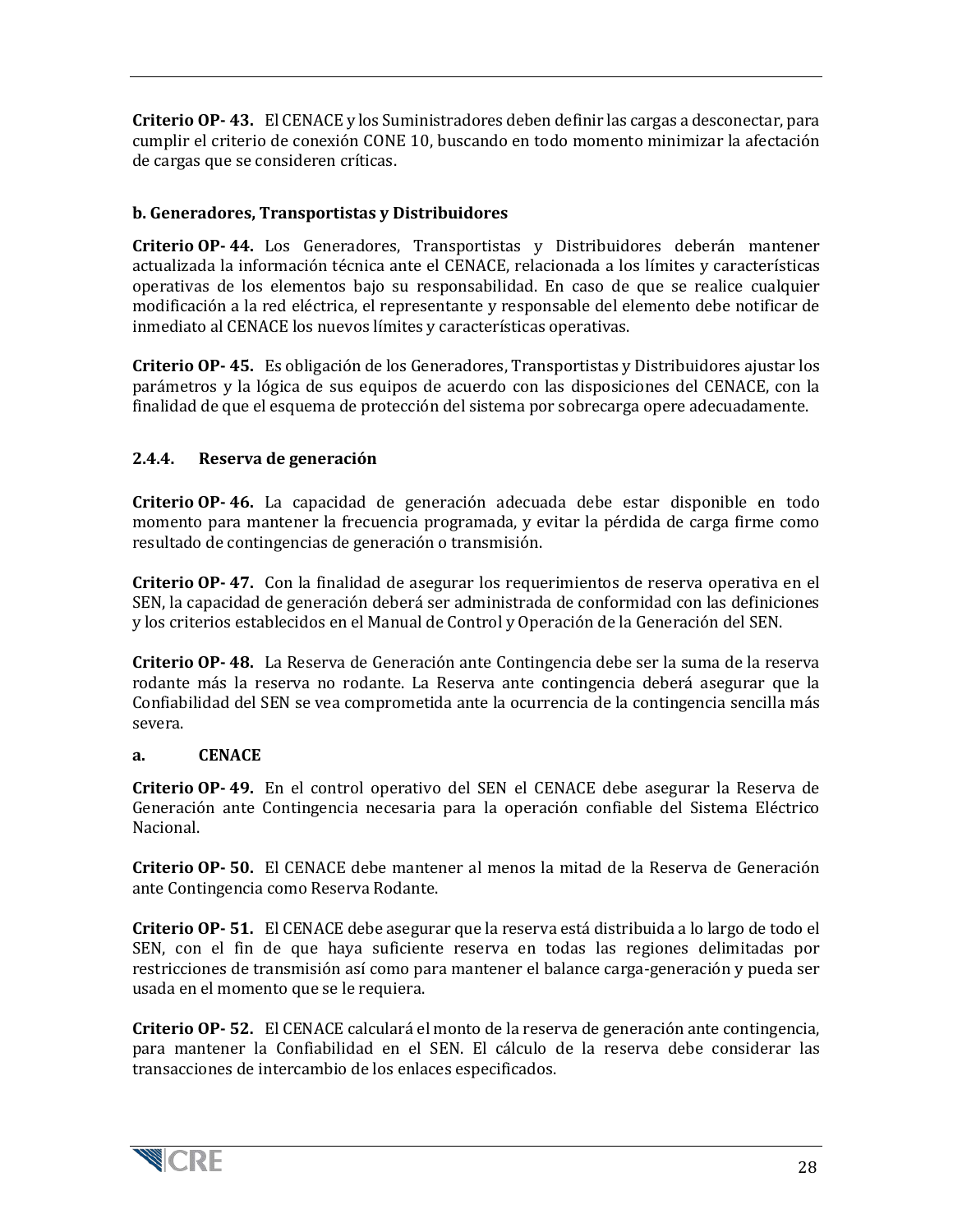# <span id="page-28-0"></span>**2.4.5. Desconexión de cargas**

**Criterio OP- 53.** Las especificaciones técnicas para interconexiones o conexiones que deben cumplirse están en el Manual de Requerimientos técnicos para la Interconexión de Centrales Generadoras y en el Manual de Requerimientos técnicos para la Conexión de Centros de Carga. Ambos contenidos en las Disposiciones Técnicas del Código de Red.

#### **a. CENACE**

**Criterio OP- 54.** El CENACE tendrá la responsabilidad de realizar desconexiones de carga manual con la finalidad de evitar sobrecargas no soportables en elementos del SEN o para mantener perfiles adecuados de tensión en determinados ámbitos geográficos con la finalidad de evitar riesgos de colapso de tensión.

**Criterio OP- 55.** El CENACE tiene la responsabilidad de considerar desconexiones de carga automática en caso de que esté contemplado en la lógica de operación de esquemas tanto de acción remedial como de protección de sistema.

#### **b. Transportistas y Distribuidores**

**Criterio OP- 56.** Los Transportistas y Distribuidores están obligados a seguir las instrucciones emitidas por el CENACE con respecto a la desconexión de carga.

**Criterio OP- 57.** En caso de la desconexión de carga automática por operación de un Esquema de Protección de Sistema o de un Esquema de Acción Remedial, los Transportistas y Distribuidores, deberán seguir las instrucciones del CENACE en lo referente a la reconexión de dicha carga afectada.

#### <span id="page-28-1"></span>**2.4.6. Soporte de reserva de potencia reactiva**

**Criterio OP- 58.** El responsable de cada Central Eléctrica considerada dentro del MEM, debe mantener actualizada la información ante el CENACE, relacionada a los límites y características operativas de las unidades generadoras bajo su responsabilidad. En caso de que se realice cualquier modificación a dicha información, el representante y responsable de la Central Eléctrica debe notificar de inmediato al CENACE los nuevos límites y/o características.

#### **a. CENACE**

**Criterio OP- 59.** El CENACE, de acuerdo a los recursos disponibles, debe mantener un margen de reserva de potencia reactiva para que posterior a una contingencia sencilla no haya riesgo de colapso de tensión o salida en cascada de elementos.

**Criterio OP- 60.** En condiciones normales de operación y ante contingencia, el CENACE utilizará los recursos de potencia reactiva disponible, siendo una obligación de las entidades involucradas en la operación del SEN mantener en todo momento disponible la capacidad declarada.

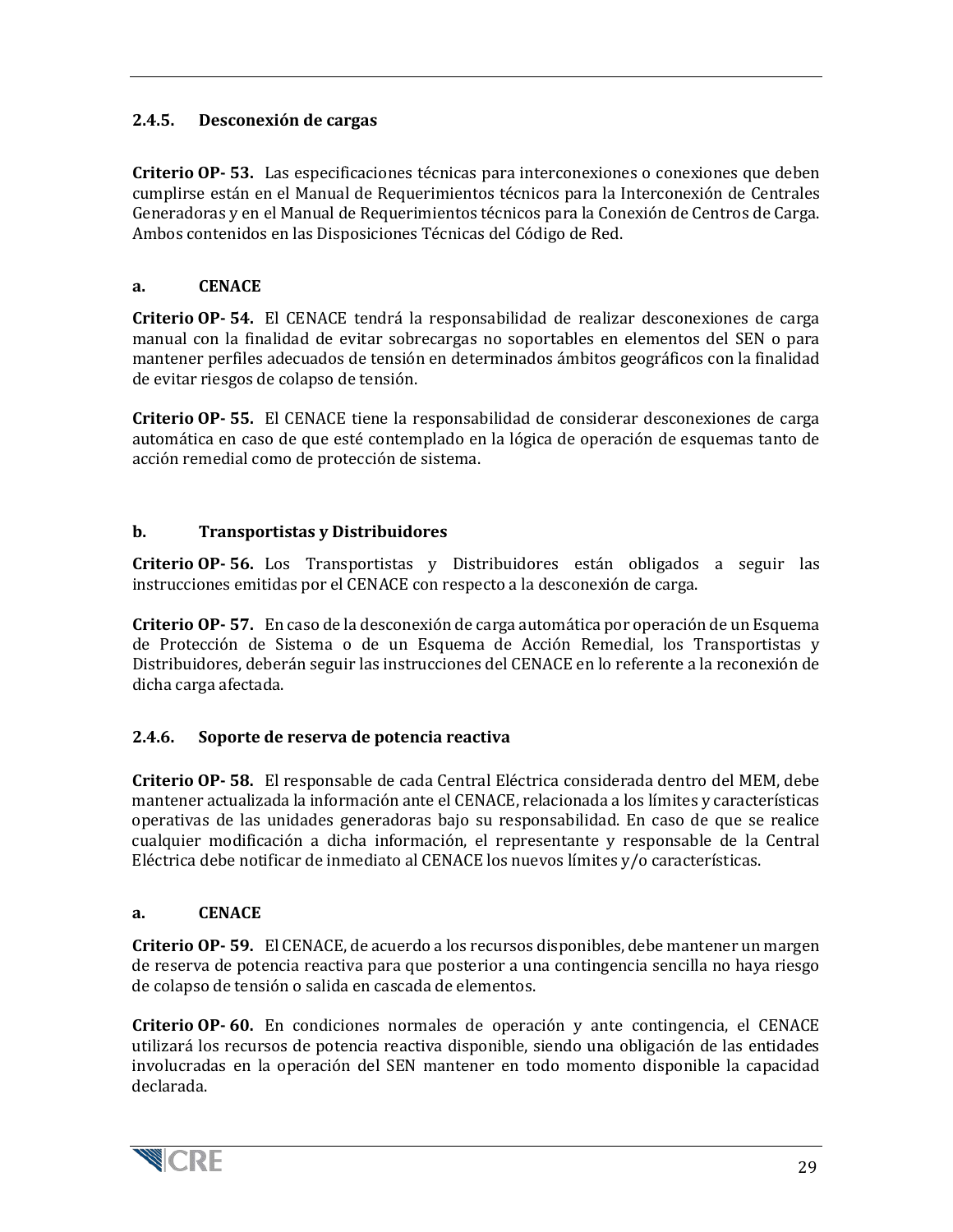**Criterio OP- 61.** El CENACE tendrá la responsabilidad de utilizar los condensadores síncronos disponibles, para ejercer el control de tensión a fin de mantener adecuados márgenes de reserva de potencia reactiva.

**Criterio OP- 62.** En condiciones normales de operación y ante contingencia sencilla el CENACE podrá utilizar los recursos de potencia reactiva proporcionados por las unidades generadoras y los Compensadores Estáticos de VARs, manteniendo en todo momento el suficiente margen de reserva de potencia reactiva con la finalidad de tener capacidad de respuesta dinámica ante perturbaciones en la red eléctrica.

#### **b. Generadores, Transportistas y Distribuidores**

**Criterio OP- 63.** Los Generadores, Transportistas y Distribuidores tendrán la obligación de mantener en condiciones operables los elementos estáticos y dinámicos del SEN, con la finalidad de que estén disponibles para el CENACE en el momento que sea requerido.

#### <span id="page-29-0"></span>**2.4.7. Restablecimiento en casos de contingencia**

En el Procedimiento de Restablecimiento contenido en las Disposiciones Técnicas del Código de Red, se establecen los lineamientos y criterios operativos para restablecer de una manera coordinada, ordenada, segura y confiable, las condiciones operativas del SEN, ante la ocurrencia de un disturbio parcial o total, para recuperar en la medida de lo posible y de la disponibilidad de recursos, la condición de operación normal del SEN. Durante el procedimiento de restauración se buscará minimizar el tiempo de interrupción del suministro eléctrico de energía de los usuarios finales y/o el tiempo de desconexión de los elementos del SEN para mantenerlo dentro de los criterios de Confiabilidad y seguridad establecidos. Asimismo se buscará proteger los elementos que componen el SEN de daños significativos que pongan en riesgo la operación, respetando los límites de seguridad y protegiendo al personal operativo.

#### **a. CENACE**

**Criterio OP- 64.** El CENACE, en coordinación con las entidades involucradas en la operación, deberá elaborar y revisar el plan correspondiente de restablecimiento de manera que en caso de sufrir un colapso total o parcial de éste, se pueda recuperar en forma ordenada, confiable y segura. El plan debe incluir instructivos y procedimientos operativos necesarios para cubrir condiciones de emergencia y la pérdida de canales de telecomunicación vitales.

**Criterio OP- 65.** El CENACE debe revisar anualmente el Procedimiento de Restablecimiento de la red eléctrica ante colapso total o parcial y actualizarlo cada vez que haya un cambio significativo en el SEN.

**Criterio OP- 66.** El CENACE es el responsable de la difusión del procedimiento de restablecimiento de la red eléctrica ante colapso total o parcial, a las distintas entidades involucradas en la operación del SEN.

**Criterio OP- 67.** El CENACE elaborará procedimientos de interacción operativa del SEN en donde se determine cómo se llevará a cabo el proceso de coordinación y comunicación entre las distintas entidades involucradas en la operación del SEN.

**Criterio OP- 68.** El CENACE debe supervisar y analizar en todo momento las condiciones del SEN con el objetivo de determinar el estado operativo en el cual se encuentre operando, con la

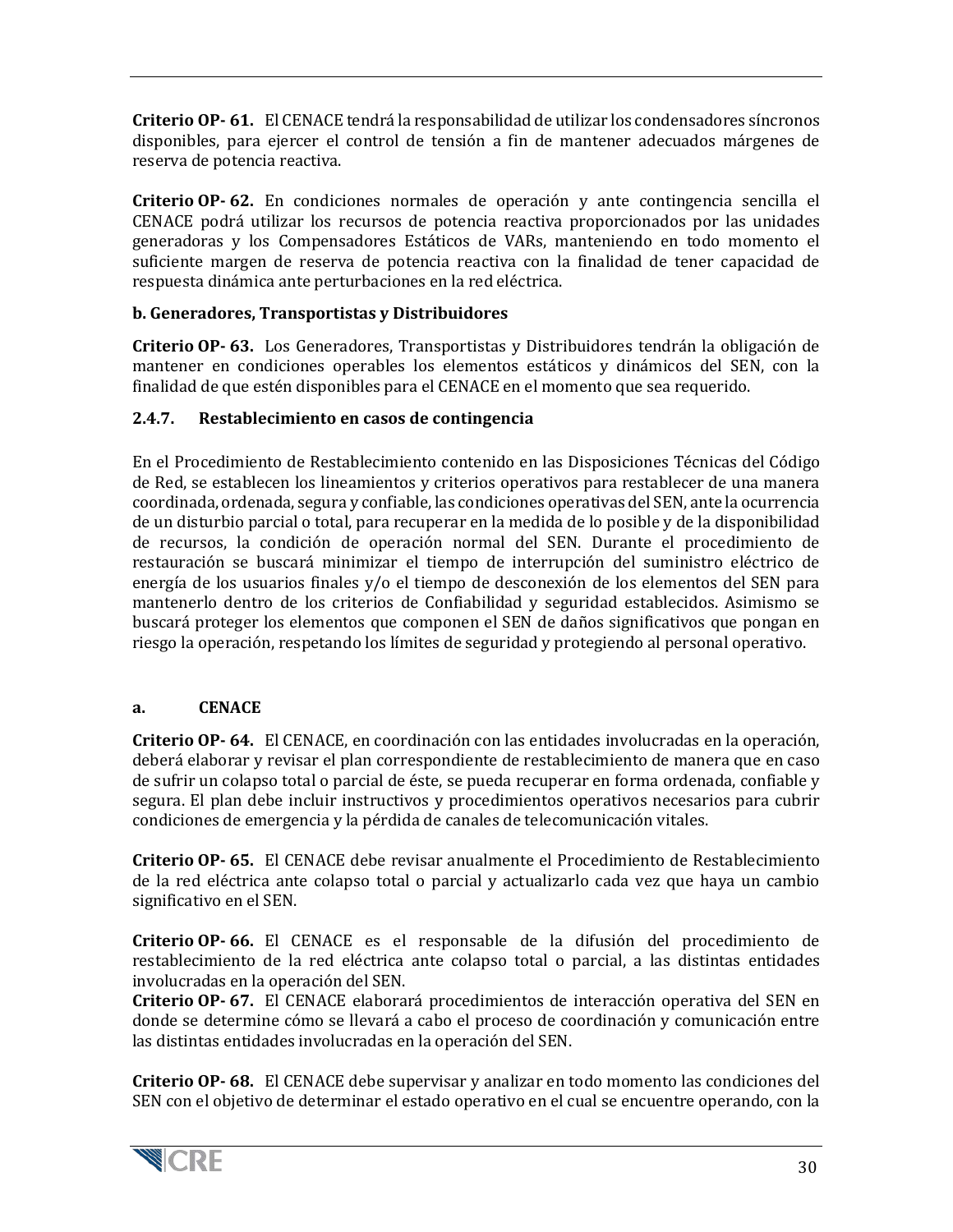finalidad de aplicar estrategias operativas preventivas o correctivas que permitan mantener la integridad del SEN.

#### **b. Generadores, Transportistas y Distribuidores**

**Criterio OP- 69.** Los Generadores, Transportistas y Distribuidores deben mantener actualizada la información técnica de sus elementos ante el CENACE, relacionada a lo establecido en los procedimientos de restablecimiento de la red eléctrica. En caso de que los Generadores realicen cualquier modificación a la infraestructura eléctrica que operan, deben notificar de inmediato al CENACE, a fin de que sea actualizado el procedimiento correspondiente.

**Criterio OP- 70.** Es obligación de los Generadores, Transportistas y Distribuidores cumplir en tiempo y forma con lo establecido en los procedimientos operativos emitidos por el CENACE.

**Criterio OP- 71.** Los Generadores, Transportistas y Distribuidores deben facilitar de manera oportuna la información técnica necesaria para que el CENACE pueda cumplir con la función de determinar y evaluar los estados operativos del SEN.

**Criterio OP- 72.** La RNT y las RGD deben ser operadas en condiciones de seguridad y Confiabilidad. Ante la ocurrencia de cualquier condición operativa anormal se deben de tomar acciones de control para restablecer la red dentro del estado de alerta o normal. Ante la afectación de un solo elemento de la RNT o las RDG, no deben presentarse desconexión no controlada ni colapso en el nivel de tensión.

**Criterio OP- 73.** Durante el proceso de restablecimiento, dependiendo del elemento fallado del SEN debe haber coordinación operativa entre Distribuidores, Transportista, Generadores y CENACE en el ámbito de las atribuciones de cada entidad apegándose a lo siguiente:

- a. Manual de coordinación operativa
- b. Operación de la red de baja tensión (atención a clientes)

#### <span id="page-30-0"></span>**2.4.8. Despacho de generación**

En el Procedimiento de Reducción de Generación por Confiabilidad contenido en las Disposiciones Técnicas del Código de Red, se establecen los lineamientos y criterios operativos para reducir generación de manera coordinada, ordenada, segura y confiable, ante la ocurrencia de condiciones extraordinarias en el SEN, por frecuencia por arriba de los valores permitidos o flujos en enlaces por arriba de los máximos operativos. También se establecen los criterios para proteger los elementos que componen el SEN de daños significativos que pongan en riesgo la operación y al personal operativo.

En el Procedimiento del Despacho de Generación se describen las actividades relacionadas al seguimiento de los programas de generación obtenidos mediante el software de Mercado de día en Adelanto y Mercado en Tiempo Real, cuya objetivo es asegurar una adecuada disponibilidad de energía y reservas para apoyar la operación del SEN.

**Criterio OP- 74.** En el Mercado en tiempo real se implementará el uso de programas de aplicación informáticas en tiempo real, para ejecutar el despacho económico y reasignación de

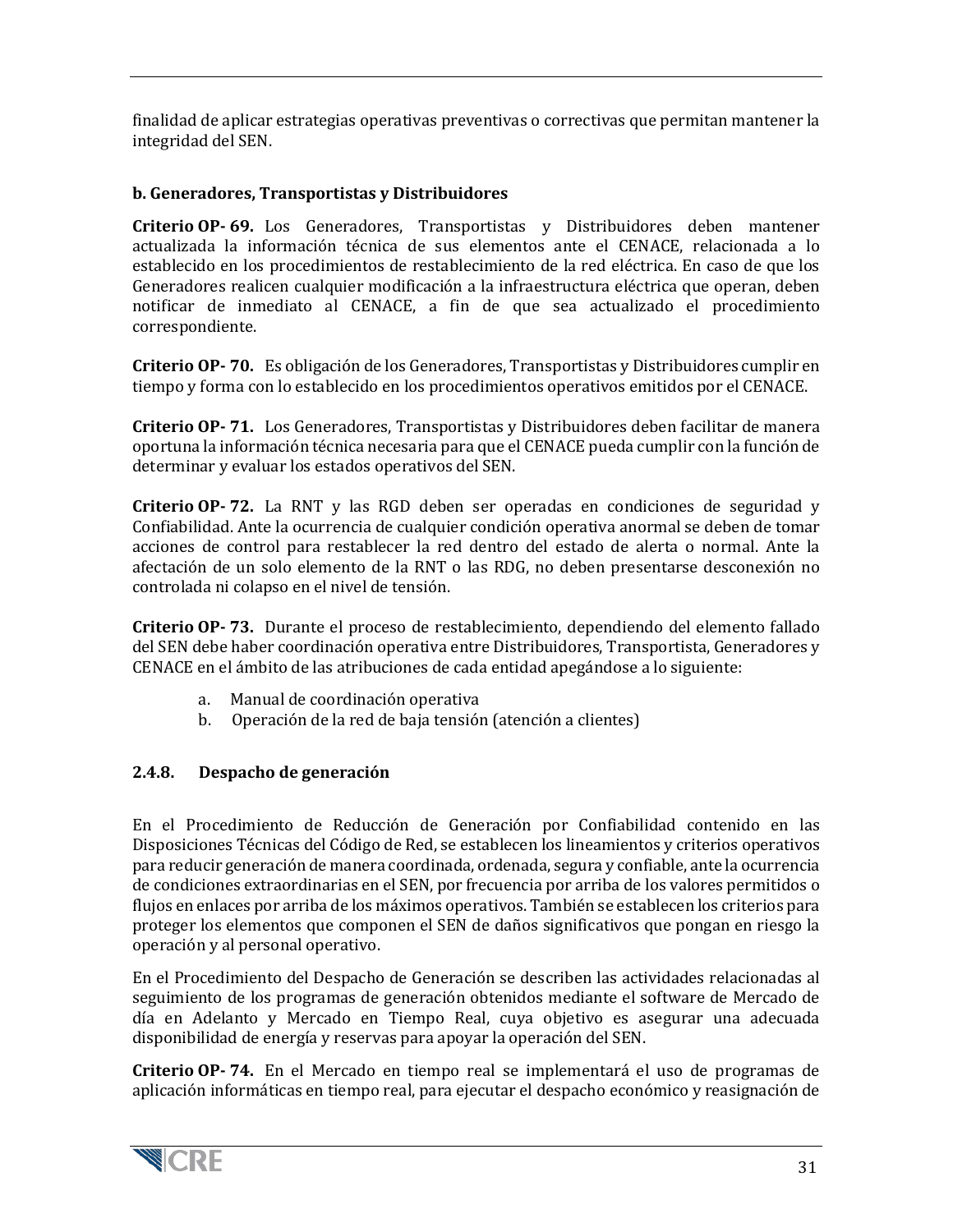unidades por restricciones de Confiabilidad, el cual el CENACE utilizará para la operación del Mercado Eléctrico Mayorista.

#### **a. CENACE**

**Criterio OP- 75.** El CENACE es el responsable de elaborar el predespacho de generación, conforme a la entrega de la información de los Participantes del Mercado y responsables de la RNT y las RGD.

**Criterio OP- 76.** El CENACE elaborará el predespacho con una antelación suficiente, que permita asegurar la Continuidad, Confiabilidad, Calidad y seguridad operativa del SEN.

**Criterio OP- 77.** El CENACE supervisará en tiempo real que las unidades de Centrales Eléctricas mantengan su instrucción de despacho, siendo una obligación de las Centrales Eléctricas aplicarlo.

**Criterio OP- 78.** El CENACE emitirá instrucciones de despacho a las Unidades de Central Eléctrica y a los Recursos de Demanda Controlable que sean técnica y operacionalmente factibles, tomando en cuenta las restricciones de cada Central Eléctrica y Centro de Carga.

**Criterio OP- 79.** La asignación y despacho de Unidades de las Centrales Eléctricas por parte del CENACE tendrá la finalidad de satisfacer la carga pronosticada incluyendo la provisión de reservas y servicios conexos al menor costo posible y cumpliendo con las restricciones operativas establecidas.

**Criterio OP- 80.** El servicio de apoyo de Potencia Reactiva para el control de tensión de la RNT y las RGD se realizará en forma coordinada mediante todos los elementos que pueden aportar o absorber Potencia Reactiva, como por ejemplo, bancos de capacitores en derivación, compensadores estáticos de VAR, reactores en derivación, Unidades de Central Eléctrica y condensadores síncronos, o apertura y cierre de líneas de transmisión.

**Criterio OP- 81.** El CENACE podrá realizar la Asignación de Unidades de Central Eléctrica para Confiabilidad en más de una ocasión con la finalidad de hacer los ajustes causados por cambios en los pronósticos de demanda, cambios en la disponibilidad de las Centrales Eléctricas u otros cambios en las condiciones del sistema.

**Criterio OP- 82.** Los elementos que pueden aportar o absorber potencia reactiva y que forman parte de la RNT y de las RGD, como por ejemplo, bancos de capacitores en derivación, compensadores estáticos de VAR, reactores en derivación, etc., deberán estar a disponibilidad del CENACE para cuando se requieran conectar o desconectar o modificar sus características.

**Criterio OP- 83.** Los elementos que pueden aportar o absorber potencia reactiva de característica fija o discreta que forman parte de la RNT o de las RGD, como ejemplo, Capacitores o Reactores en Derivación, deberán ser operados de manera constante como Reserva Reactiva Fija.

**Criterio OP- 84.** Los elementos que pueden aportar o absorber potencia reactiva de característica dinámica que forman parte de la Red Nacional de Transmisión o de las Redes Generales de Distribución, como ejemplo, Compensadores Estáticos de Vars (Static Var Compensator, SVC), Compensador Estático Sincrónico en Distribución (Distribution Static

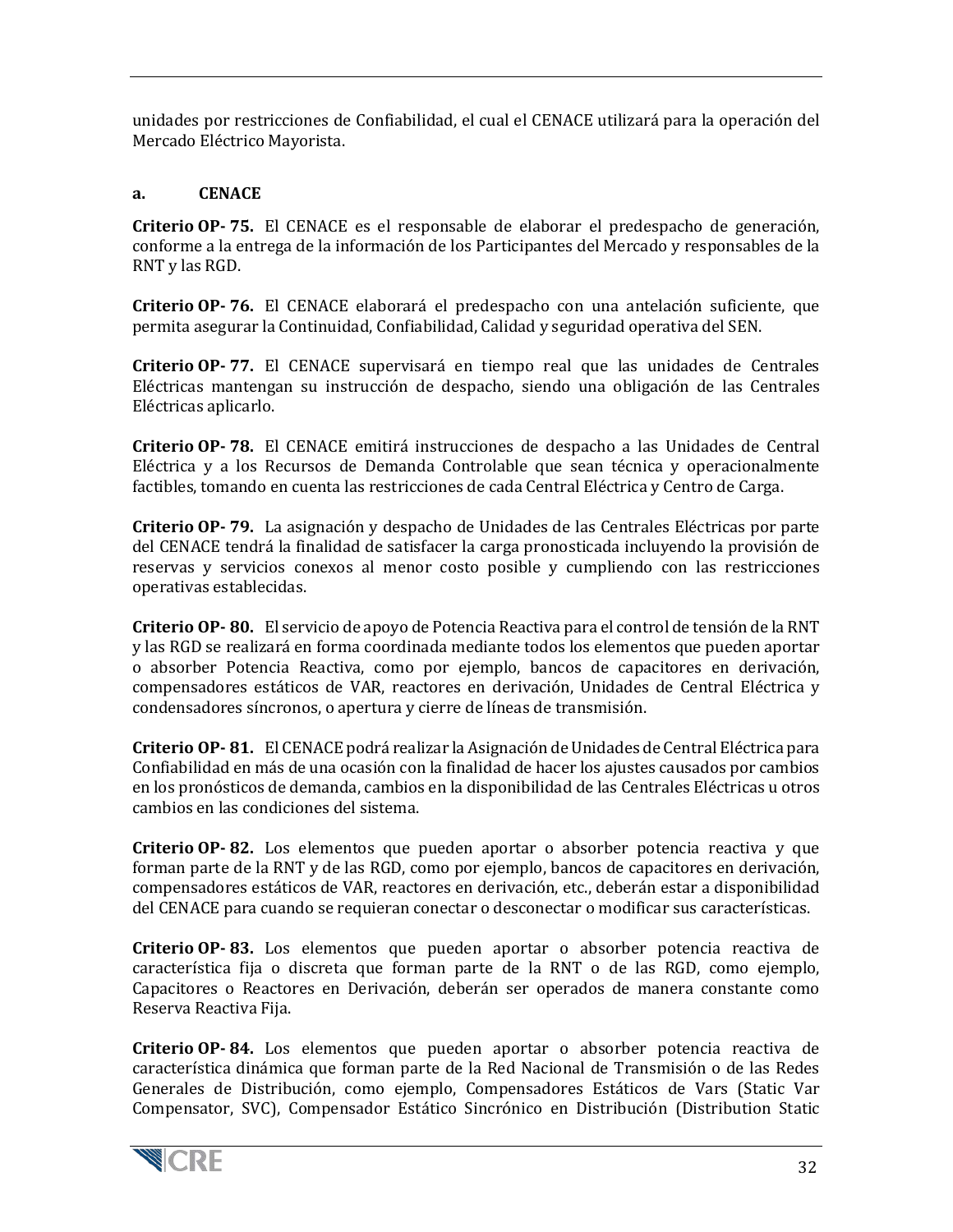Synchronous Compensator D-STATCOM), Restaurador de Voltaje Dinámico (Dynamic Var Restorer DVR), deberán ser operados de manera constante como Reserva Reactiva Dinámica.

**Criterio OP- 85.** La inyección, absorción y reserva de Potencia Reactiva para control de voltaje proporcionado por las unidades de las Centrales Eléctricas, son Servicios Conexos no incluidos en el MEM, por lo que se pagarán bajo tarifas reguladas determinadas por la CRE con penalizaciones si no se siguen las instrucciones del operador del sistema aislado. Estos recursos serán considerados como parte de la Reserva Reactiva Dinámica.

**Criterio OP- 86.** El CENACE girará las instrucciones necesarias a las Centrales Eléctricas para que la ejecución del despacho se cumpla.

**Criterio OP- 87.** El CENACE debe asegurar que la reserva de generación requerida por el Control Automático de Generación (CAG) sea la suficiente para su adecuado funcionamiento. A su vez debe garantizar que la reserva se distribuya en forma proporcional a la capacidad de las Unidades de Central Eléctrica que participan en el CAG.

#### **b. Generadores**

**Criterio OP- 88.** Es obligación de los Generadores cumplir con el despacho que será instruido por el CENACE.

**Criterio OP- 89.** Los Generadores tienen la obligación de notificar de manera oportuna al CENACE, la identificación de riesgos operativos que hagan reducir la disponibilidad en las unidades generadoras.

**Criterio OP- 90.** Los Generadores deben reportar al CENACE cualquier incumplimiento del despacho que éste haya instruido.

**Criterio OP- 91.** Todas las Centrales Eléctricas incluyendo las intermitentes despachables y no despachables, deben ajustar su generación de conformidad con las instrucciones del CENACE y de acuerdo con las regulaciones, estándares y normas respectivas definidas por la CRE.

**Criterio OP- 92.** Es obligación de los Generadores proveer la información necesaria para que el CENACE lleve a cabo la ejecución del despacho adecuadamente.

**Criterio OP- 93.** Los Generadores están obligados a reportar de inmediato al CENACE cualquier desviación de la consigna de generación instruida, así como notificar cualquier anomalía que represente riesgo de desviación de la consigna de generación instruida.

**Criterio OP- 94.** Los Generadores sólo podrán sincronizarse al SEN previa autorización del CENACE.

**Criterio OP- 95.** Los Generadores no podrán modificar su generación por decisión propia, salvo que ocurran circunstancias que pongan en riesgo la seguridad e integridad de sus equipos.

**Criterio OP- 96.** Las unidades de Central Eléctrica que declaren la disponibilidad para participar en el CAG, deben dejar disponible al CENACE las señales necesarias para la telemetría (estados y mediciones analógicas), conforme a los requerimientos establecidos por el CENACE.

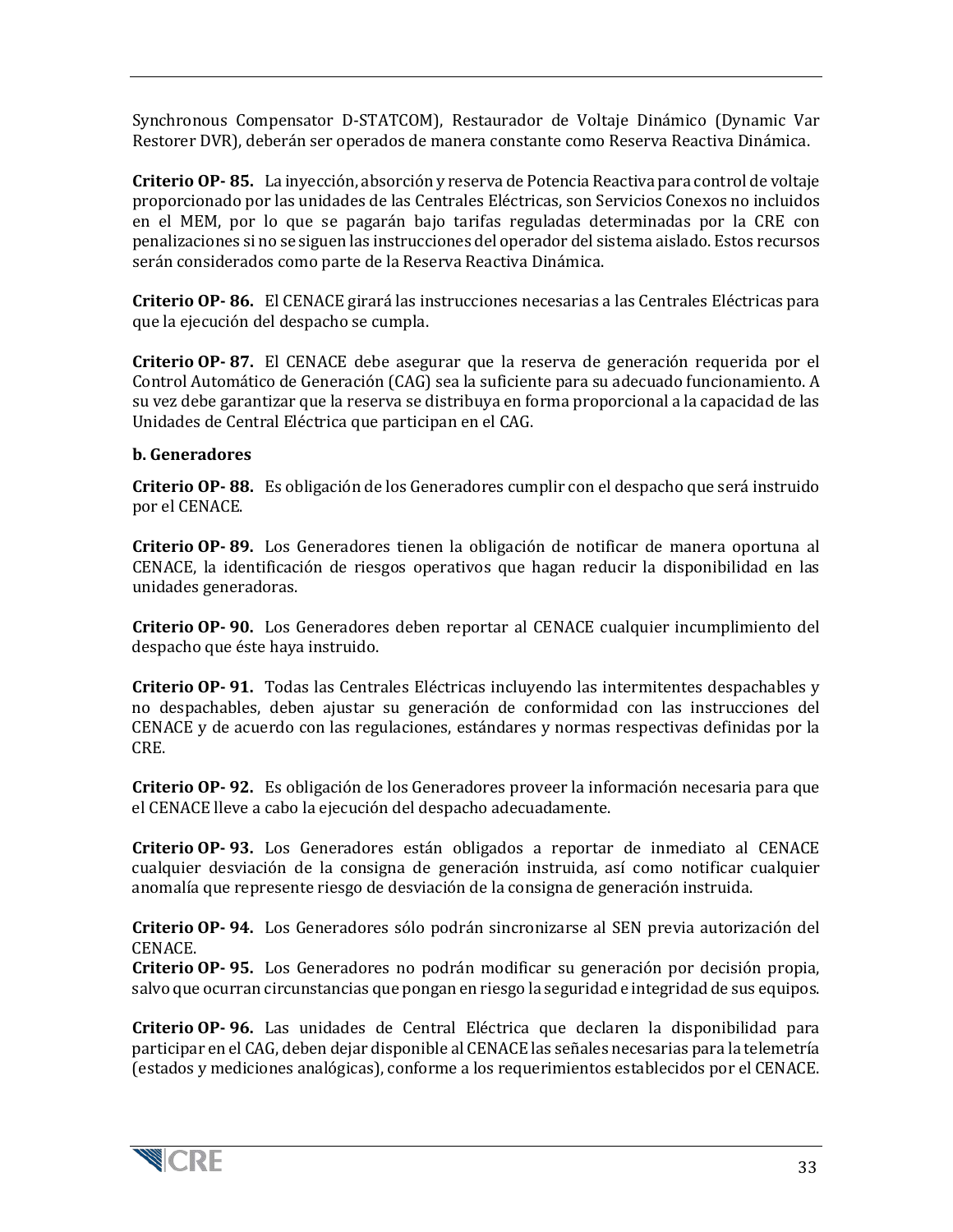**Criterio OP- 97.** Las unidades de Central Eléctrica que declaren la disponibilidad para participar en el CAG, tienen la obligación en coordinación con el CENACE de verificar y realizar los ajustes necesarios para que las unidades generadoras tengan el desempeño requerido por el CENACE.

#### **c. Transportistas**

**Criterio OP- 98.** Los Transportistas deben proporcionar al sistema SCADA del CENACE la telemetría de potencia activa en tiempo real de los enlaces importantes entre regiones eléctricas y con redes eléctricas de otros países con las que se tenga conexión.

#### **d. Distribuidores**

**Criterio OP- 99.** Los Distribuidores deben proporcionar al sistema SCADA del CENACE la telemetría de potencia activa en tiempo real de los enlaces importantes entre regiones eléctricas y con redes eléctricas de particulares con las que se tenga conexión con el MEM.

#### <span id="page-33-0"></span>**2.4.9. Coordinación, supervisión y control de la operación del sistema eléctrico (OP)**

Para la operación segura del SEN, es necesario contar con sistemas de monitoreo en tiempo real, de acuerdo a los criterios al respecto, emitidos por el CENACE y sistema de protecciones acorde a las características particulares de cada segmento o elemento del SEN, por tal motivo, tanto Generador – Transportista – Distribuidor y los Usuarios Calificados, deben contar con una óptima coordinación de protecciones ante disturbios del sistema.

Lo que corresponde a las protecciones por baja frecuencia, bajo tensión, alto tensión, disparo automático de generación, potencia inversa y su temporización asociado es facultad y responsabilidad del CENACE dictar la política de ajuste y vigilar su cumplimiento.

Lo referente a la coordinación de protecciones de conjuntos generador-transformador-líneassubestaciones, donde sea necesaria la interacción entre diferentes participantes del mercado, se deberán acordar, entre ellos, de manera colegiada, los esquemas de protecciones acordes a las características y necesidades particulares de cada elemento o segmento del SEN, apoyándose con los canales de comunicaciones y esquemas auxiliares para la correcta operación de los esquemas de protección. Las coordinaciones de protecciones acordadas e implementadas se deben hacer del conocimiento del CENACE para vigilar su cumplimiento y evaluar la Confiabilidad del SEN.

La coordinación de protecciones aplicables a las RNT y RGD hacia el interior del proceso y que no sea necesario la participación de dos o más Participantes del Mercado, deberán diseñarse y ajustarse de tal manera que para la ocurrencia de falla de algún elemento de la RNT o de la RGD no cause la salida descontrolada de elementos adicionales fuera de la zona de operación de protecciones y será responsabilidad del transportista o el distribuidor su aplicación y vigilancia.

En el Procedimiento de Comunicación y Coordinación Operativa se define la prioridad en la atención a la operación por parte de los operadores de los diferentes centros de control, considerando al CENACE, Transportistas, Distribuidores y Participantes del Mercado; también se define la interacción entre Operadores en cuanto a la notificación e intercambio de información, referente a eventos operativos, disturbios y restablecimiento de equipo bajo la responsabilidad del Operador en su ámbito.

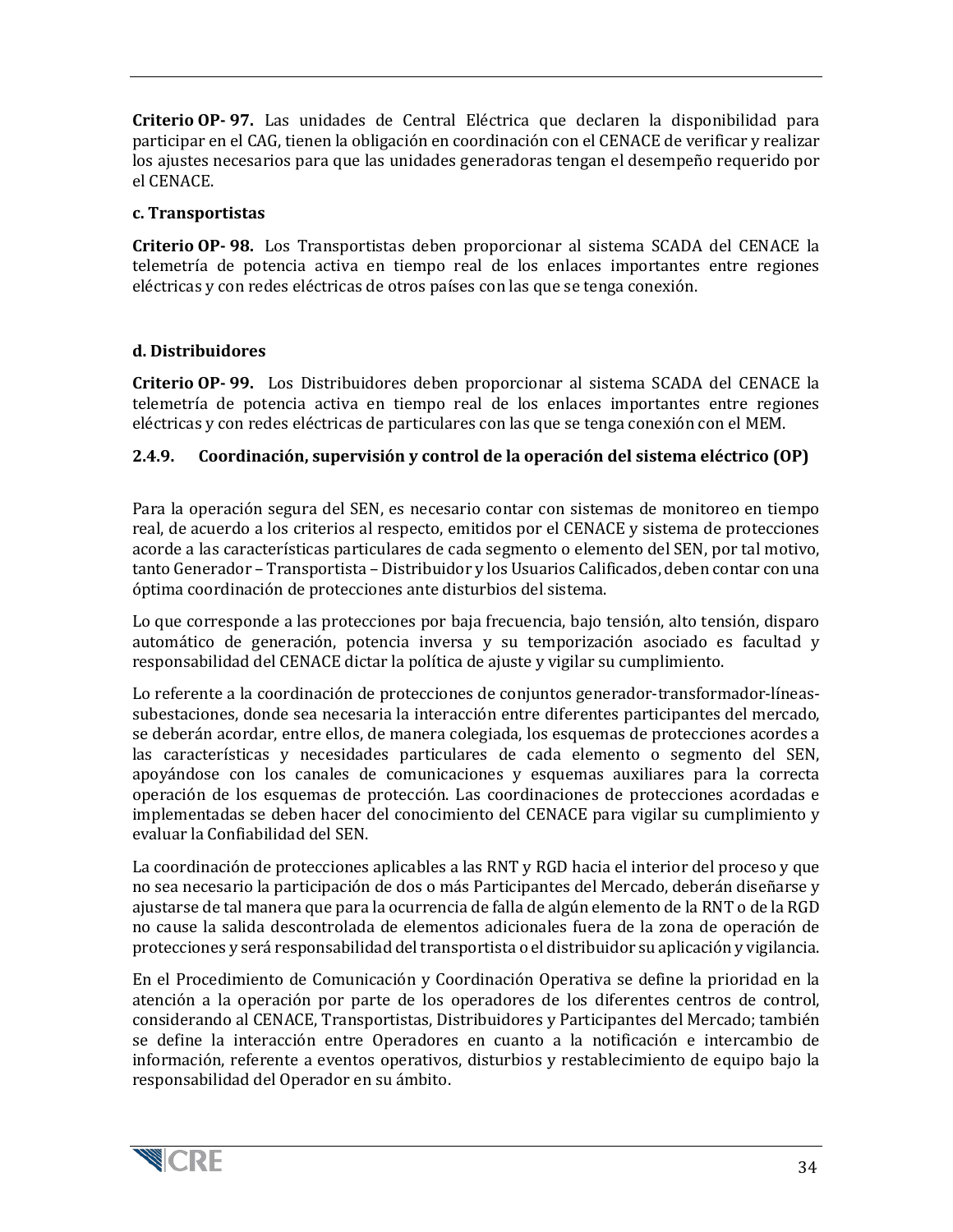La comunicación operativa debe hacerse en base al Manual de Coordinación Operativa. Es responsabilidad del Operador del centro de control de la RNT, RGD, CCG, RDC informar oportunamente al Operador del CENACE de manera verbal los eventos relacionados con la Operación de la red eléctrica bajo su responsabilidad (bajo cualquier Estado Operativo del SEN).

En el Manual de Coordinación Operativa se definirán los siguientes aspectos:

- a. Los lineamientos que debe cumplir el personal de los centros de control del CENACE, Transportistas, Distribuidores y Participantes del Mercado que intervengan en la Operación del SEN, con la finalidad de garantizar la seguridad del personal, de las instalaciones y del SEN,
- b. Los propósitos básicos que se persiguen en el Control Operativo del SEN y Operación del MEM,
- c. Los lineamientos para la interacción entre los diferentes centros de control del CENACE, Transportistas, Distribuidores y Participantes del Mercado para el logro de los propósitos mencionados,
- d. Las reglas a que deben sujetarse las diferentes áreas o grupos de trabajo en lo referente a obligaciones de entrega, recepción, registro, almacenamiento y Confiabilidad de la información, instalación de unidades terminales remotas, estaciones maestras, equipo de comunicaciones, equipo de medición, dispositivos electrónicos inteligentes, PMU y registradores, así como la compatibilidad informática de acuerdo a la documentación aplicable,
- e. Los lineamientos a los que deben sujetarse los Operadores en lo referente al registro de las operaciones, uso de las comunicaciones, uso de los sistemas de información, actuación en casos de emergencia e interacción con otros Operadores. Aplica a cualquier instalación representada por Transportistas, Distribuidores, Generadores, Entidades Responsables de Carga y los centros de control del CENACE,
- f. La reglamentación a la que deben sujetarse todos los Generadores conectados al SEN en el aspecto operativo. Se incluyen las reglas básicas que rigen el uso de la red eléctrica,
- g. Los lineamientos a seguir por el personal involucrado en los procesos de solicitud, autorización, concesión y retiro de Licencias, con la finalidad de garantizar la seguridad del personal, de las instalaciones y del SEN, y
- h. La reglamentación a que debe estar sujeto el personal autorizado para ejecutar maniobras en las instalaciones eléctricas del SEN y de los centros de control del Transportista, Distribuidores y Participantes del Mercado, en condiciones normales y de emergencia.

#### **a. CENACE**

**Criterio OP- 100.** El CENACE supervisará las variables eléctricas del control operativo, con el fin de ejercer las acciones necesarias para prevenir y, en su caso, corregir desviaciones o minimizar riesgos en la operación del SEN.

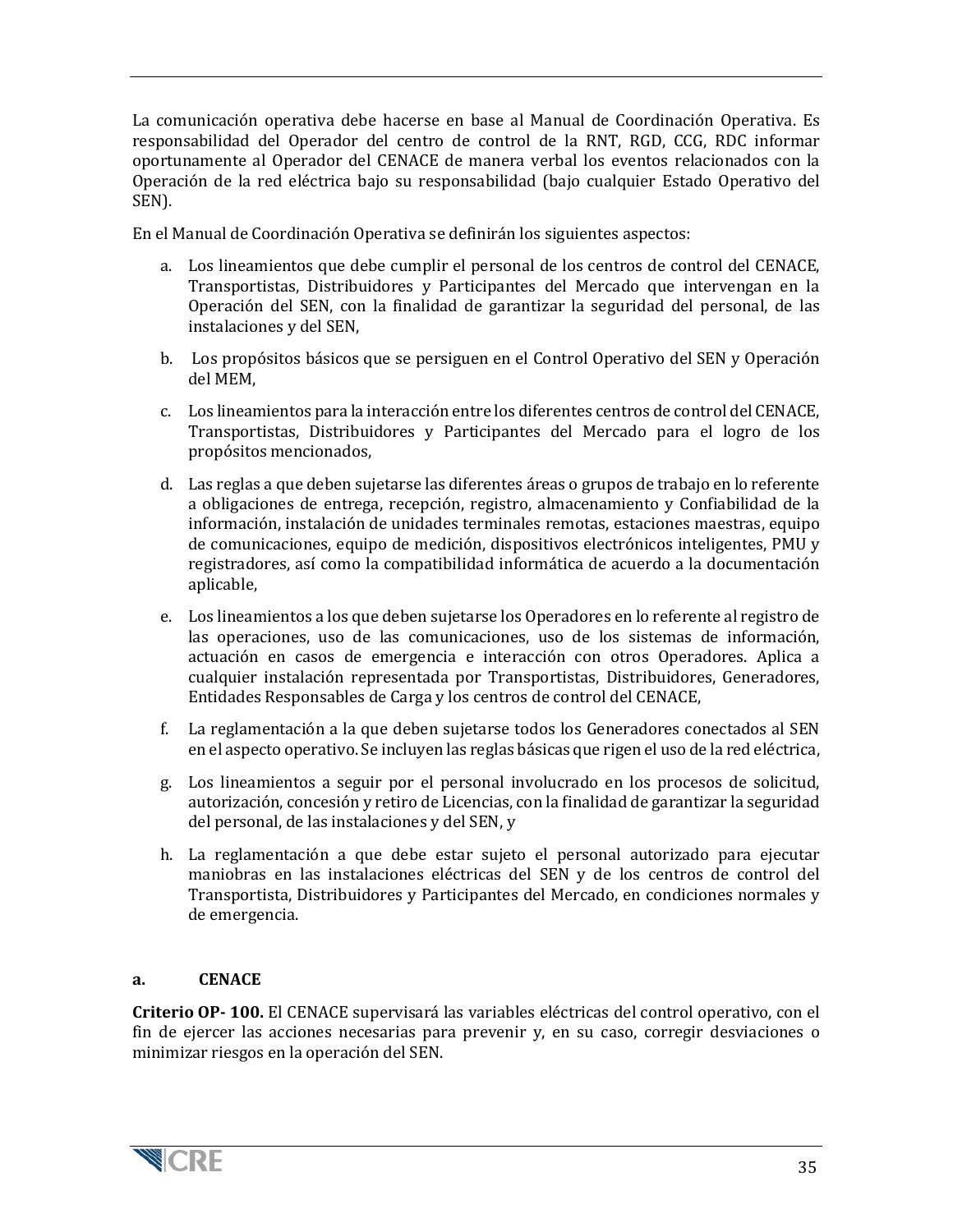**Criterio OP- 101.** El CENACE debe aplicar los procedimientos operativos establecidos, para asegurar una adecuada coordinación en la operación.

**Criterio OP- 102.** El CENACE emitirá instrucciones a los Transportistas asociadas con el control físico, siendo una obligación de éstos acatarlas y ejecutarlas de inmediato. Asimismo los Transportistas reportarán a la brevedad cualquier condición anormal en los equipos bajo su responsabilidad.

**Criterio OP- 103.** El CENACE emitirá instrucciones a las Centrales Eléctricas asociadas al control físico, siendo una obligación de éstas acatarlas y ejecutarlas de inmediato, asimismo la Central Eléctrica reportará a la brevedad cualquier condición anormal en los equipos bajo su responsabilidad.

#### **b. Generadores**

**Criterio OP- 104.** Los Generadores deben enviar la información que requiera el CENACE, considerando la calidad de servicio y periodicidad requerida, lo cual permitirá realizar el control operativo de tiempo real del SEN por parte del CENACE.

**Criterio OP- 105.** Los Generadores deben seguir las instrucciones que emita el CENACE, para mantener la integridad del SEN evitando riesgos en su operación.

**Criterio OP- 106.** Los Generadores deben aplicar los procedimientos operativos establecidos, para asegurar una adecuada coordinación en la operación.

**Criterio OP- 107.** Es responsabilidad de los Generadores poner a disposición del CENACE, los medios de comunicación que permitan ejercer el control operativo y la medición para liquidación, asimismo es responsabilidad de los mismos mantener la disponibilidad, calidad y confiabilidad de servicio requerida por el CENACE.

#### **c. Distribuidores y Transportistas**

**Criterio OP- 108.** Los Distribuidores y los Transportistas deben enviar la información que requiera el CENACE, considerando los medios de comunicación que permitan el control operativo, y aseguren la disponibilidad, calidad y confiabilidad de información para la operación en tiempo real del SEN por parte del CENACE.

**Criterio OP- 109.** Los Distribuidores y los Transportistas deben acatar las instrucciones que gire el CENACE, para mantener la integridad del SEN evitando riesgos en su operación.

**Criterio OP- 110.** Los Distribuidores los Transportistas deben aplicar los siguientes procedimientos operativos establecidos, para asegurar una adecuada coordinación en la operación:

- a. Manual de coordinación operativa
- b. Documento Normativo que establece fronteras y responsabilidad operativa entre las Zonas de Operación de Transmisión y los Centros de Control de Distribución

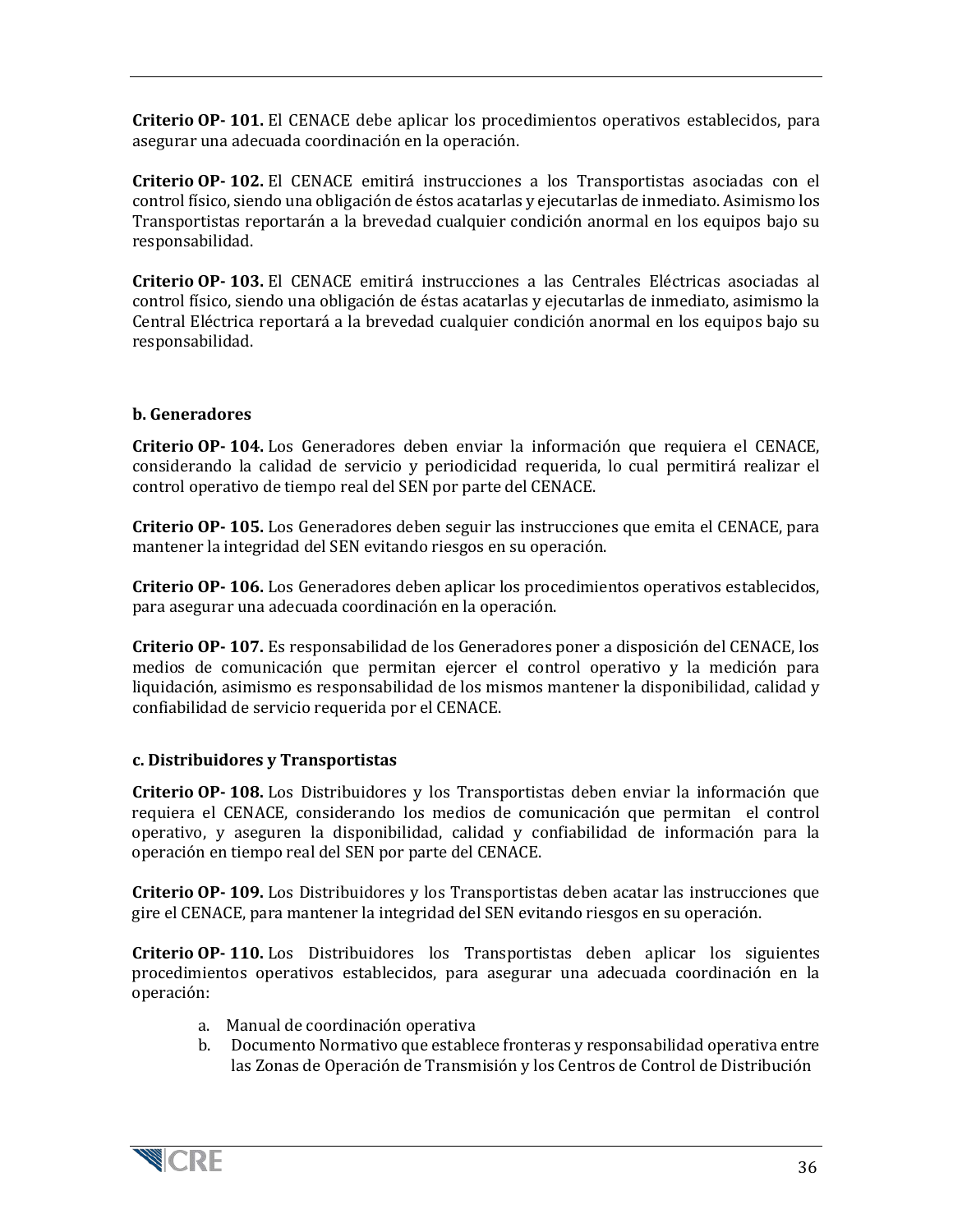**Criterio OP- 111.** Es responsabilidad de los Distribuidores y de los Transportistas poner a disposición del CENACE los medios de comunicación que permitan ejercer el control operativo, asimismo es responsabilidad de los mismos mantener la disponibilidad y Confiabilidad requerida por el CENACE.

### <span id="page-36-0"></span>**2.4.10. Coordinación de los programas de mantenimiento**

En el Procedimiento para Administración de Licencias se describen las actividades que se deben llevar a cabo con el fin de administrar las licencias para trabajos de puesta en servicio, modificaciones, mantenimiento preventivo o correctivo de la infraestructura que conforma el SEN, cumpliendo con la normatividad y lineamientos vigentes, para mantener la integridad y Confiabilidad del mismo.

Para aquellas RGD que no pertenezcan al MEM, el Manual de Programación de Mantenimientos de las Redes Generales de Distribución que no pertenecen al MEM establecerá los criterios para los trabajos de mantenimiento, mejoras y operación.

**Criterio OP- 112.**Las salidas de operación de los elementos del SEN que no se encuentren consideradas en el programa de mantenimientos conciliado con el CENACE, serán consideradas como salidas no programadas y consideradas como de emergencia.

**Criterio OP- 113.** El trámite de la ejecución de los programas de mantenimiento se hará conforme a lo establecido en el proceso de Administración de Licencias definido por el CENACE y en el Manual de Coordinación Operativa.

#### **a. CENACE**

**Criterio OP- 114.**El CENACE tendrá la facultad de no autorizar la desconexión de elementos que conforman la red eléctrica del MEM y las unidades generadoras participantes en el MEM, aun cuando la salida haya estado considerada en el programa de mantenimientos, dicha condición aplicará cuando el CENACE identifique riesgos operativos que afecten la integridad del SEN

# **b. Generadores, Transportistas y Distribuidores**

**Criterio OP- 115.** Los Generadores, Transportistas y Distribuidores están obligados a entregar al CENACE los programas de mantenimientos, conforme a lo establecido en las Bases del Mercado y disposiciones aplicables, siendo su responsabilidad conciliarlo con el CENACE, así como el dar seguimiento necesario para evitar modificaciones o desviaciones.

**Criterio OP- 116.** Cuando el mantenimiento ya no sea suficiente para alcanzar los requerimientos de Continuidad y de Calidad de servicio que la propia legislación establece, se deben identificar los proyectos de mejora y modernización necesarios de acuerdo a lo establecido en el Capítulo 1 del presente documento

**Criterio OP- 117.** Los Distribuidores responsables de mantener los activos que conforman las RGD que no pertenezcan al MEM, están obligados a seguir los lineamientos establecidos en el Manual de Programación de Mantenimientos de las RGD que no pertenecen al MEM,

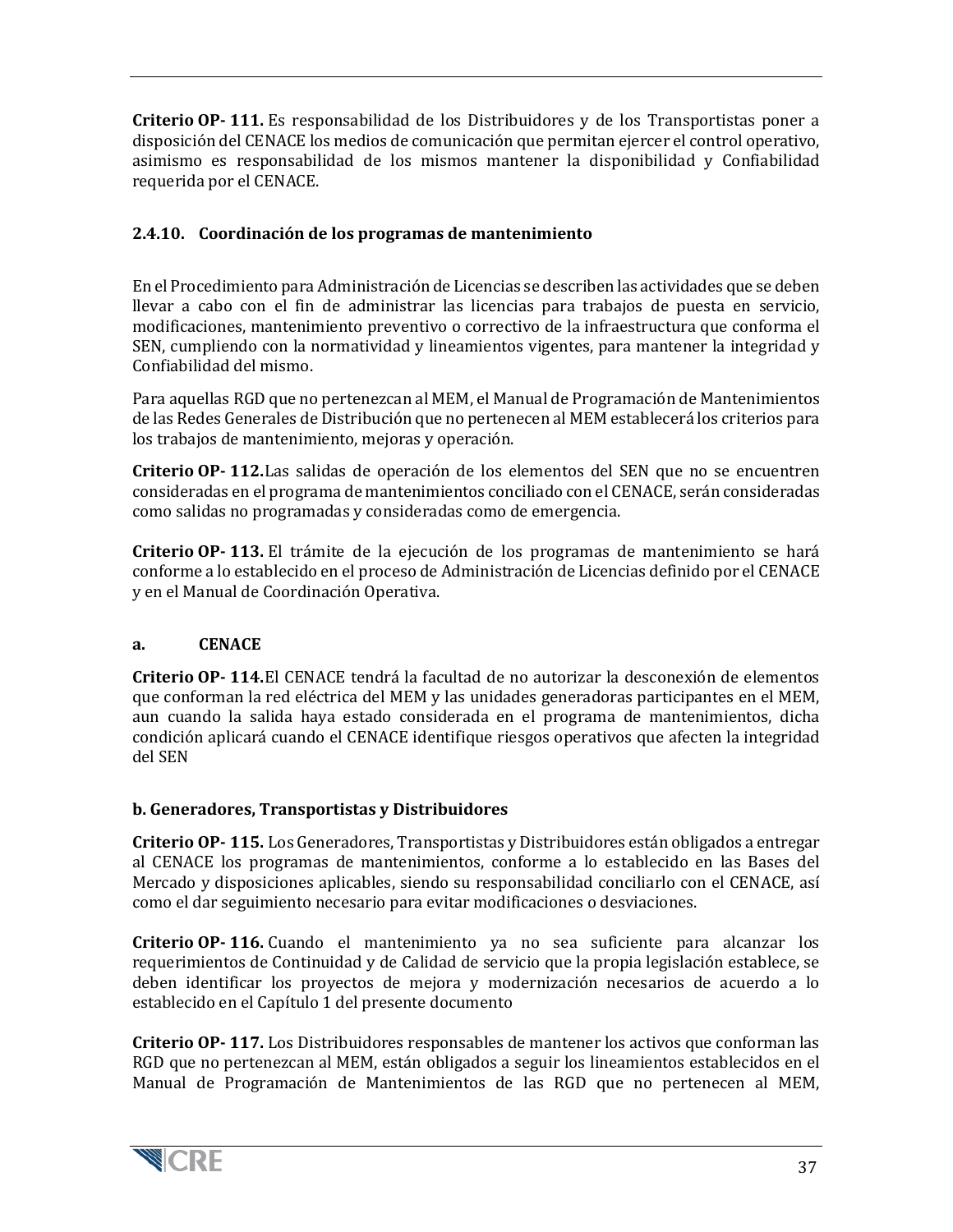permitiendo asegurar que el suministro y distribución de la energía eléctrica se mantenga con niveles aceptables de Calidad, Confiabilidad y Continuidad.

**Criterio OP- 118.** El Manual de Programación de Mantenimientos de las RGD que no pertenezcan al MEM establecerá los lineamientos para elaborar los programas de mantenimiento a las líneas de distribución en Alta, Media y Baja tensión, asi como subestaciones y equipo de comunicación, de radiofrecuencia y red de fibra óptica, entre otros.

**Criterio OP- 119.** El Distribuidor establecerá el programa de mantenimiento de la infraestructura eléctrica que integra la RGD, asegurando el cumplimiento de los niveles de calidad, Confiabilidad, Continuidad y seguridad documentando la gestión de su proceso de mantenimiento y utilizando al menos un método de gestión de activos como lo son el mantenimiento basado en la confiabilidad, análisis de riesgos, mantenimiento basado en el tiempo, etc., que lo lleve a lograr la optimización de los recursos humano y materiales.

**Criterio OP- 120.** Dentro de la gestión de mantenimiento, los Distribuidores deberán reportar periódicamente a la CRE el avance de mantenimiento de los activos que conformen las RGD dividido por instalaciones eléctricas de: Líneas de Distribución en Alta Tensión, Subestaciones de Distribución, Líneas de Distribución en Media Tensión, Redes de Distribución de Baja Tensión, Equipos de Comunicación, de Radiofrecuencia, Control Supervisorio y Red de Fibra Óptica. Los Distribuidores deben reportar el avance de mantenimiento de manera trimestral y anual ante la CRE en el formato múltiple para reporte de avance de actividades, desglosando por instalación.

**Criterio OP- 121.** Los Distribuidores deberán implementar un "Sistema de Administración de Indicadores" que contenga las actividades que permitan conocer, corregir y mantener el grado de cumplimiento de las RGD con las condiciones del correcto funcionamiento.

**Criterio OP- 122.** Cuando el mantenimiento ya no sea suficiente para alcanzar los requerimientos de continuidad y de calidad de servicio establecidos en el presente Código de Red, el Distribuidor podrá proponer y ejecutar los proyectos de mejora y modernización necesarios.

**Criterio OP- 123.** Cuando las actividades de mantenimiento requieran cortar el suministro de energía a los usuarios Finales, los Distribuidores deberán de dar aviso a los Suministradores, apegados a las Disposiciones Administrativas de Carácter General que establecen las Condiciones Generales para Prestación del Servicio del Suministro Eléctrico.

#### <span id="page-37-0"></span>**2.4.11. Disponibilidad de elementos de transmisión**

**Criterio OP- 124.** Los elementos considerados en la evaluación de la disponibilidad incluirán, mas no se limitarán a los siguientes:

- a. Líneas de transmisión en 230 kV y 400 kV
- b. Circuitos de 230 kV y 400 kV
- c. Subestaciones de Transformación
- d. Autotransformadores
- e. Equipos de compensación reactiva

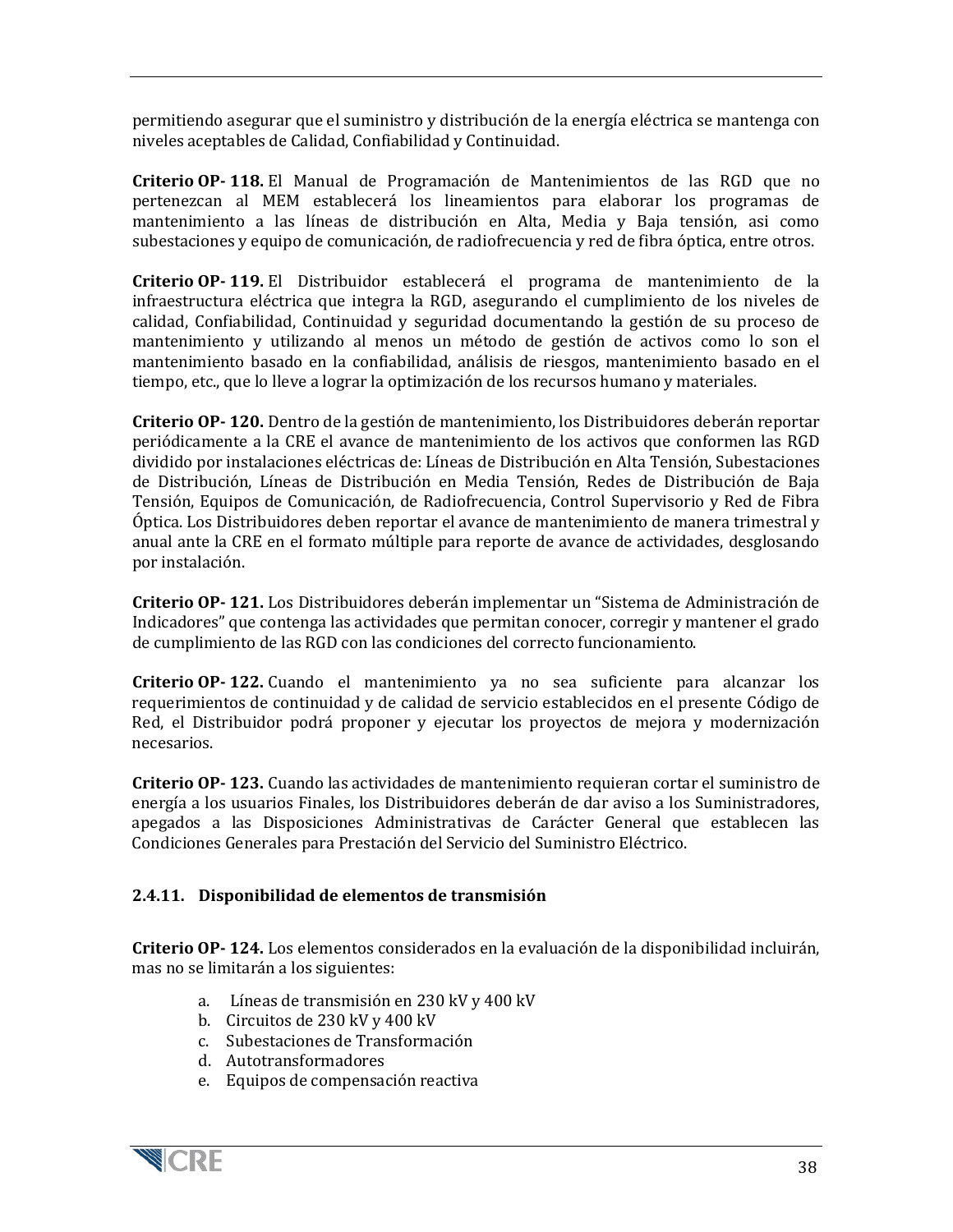**Criterio OP- 125.** Para la evaluación de la Disponibilidad de los elementos eléctricos de la RNT se considerarán dos tipos de indisponibilidad: indisponibilidad parcial, en la que un elemento de transmisión reduce su capacidad nominal sin salir completamente de servicio; e indisponibilidad total, en la que un elemento de transmisión sale completamente de servicio.

**Criterio OP- 126.** Los Transportistas tendrán la responsabilidad de mantener la disponibilidad de los elementos de transmisión con el fin de garantizar la seguridad de despacho bajo condiciones de eficiencia, Calidad, Confiabilidad, Continuidad y Seguridad. No se considerarán los siguientes casos para evaluar la disponibilidad de un elemento:

- a. Cuando la duración de la interrupción sea menor a 1 minuto.
- b. Cuando el elemento deba salir de operación por cuestión de mantenimiento programado o por construcción.
- c. Por causas imputables a elementos propiedad de Generadores, Centros de Carga y/o Distribuidores.
- d. En casos de Fuerza Mayor.
- e. Cuando sea necesario desenergizar el elemento bajo Estado Operativo de Alerta o Estado Operativo de Emergencia.

#### <span id="page-38-0"></span>**2.4.12. Certificación de operadores**

#### **a. CENACE**

**Criterio OP- 127.** El CENACE será el encargado de certificar a los Operadores y Participantes del Mercado en caso de acreditar los conocimientos o la experiencia requerida, establecidos en el Manual de Certificación de Operadores y Participantes del Mercado.

#### <span id="page-38-1"></span>**2.4.13. Calidad de la energía**

#### **a. Generadores**

**Criterio OP- 128.**Todos las Centrales Eléctricas a interconectarse en Media y Alta Tensión deben cumplir con los límites de los parámetros de Calidad de Energía enlistados, de conformidad con el apartado de Calidad de Energía de los Requerimientos Técnicos para la Interconexión de Centrales Eléctricas:

- a. Armónicas e Interarmónicas (individual y total) de Tensión y Corriente.
- b. Desbalance de Tensión y Corriente.
- c. Variaciones de Tensión.
- d. Severidad del parpadeo.
- e. Variaciones rápidas en la Tensión.
- f. Inyección de Corriente Directa.

#### **b. Distribuidores**

**Criterio OP- 129.**Los Distribuidores están obligados a medir los parámetros de calidad de la energía en los buses de media tensión, conforme a lo definido en las Disposiciones

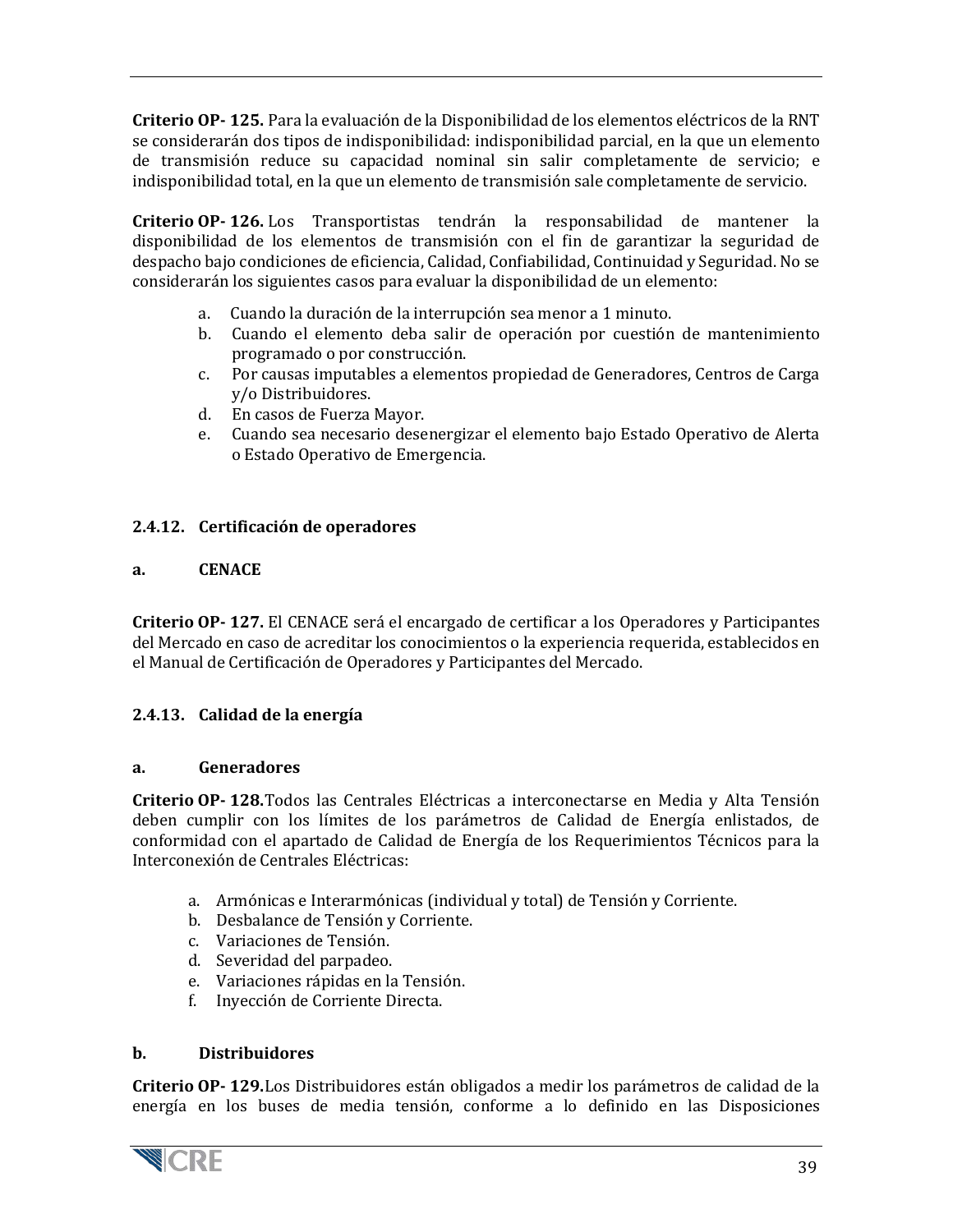Administrativas de Carácter General en Materia de acceso abierto y Prestación de los Servicios en la Red Nacional de Transmisión y en las Redes Generales de Distribución de Energía Eléctrica.

#### **c. Centros de Carga**

**Criterio OP- 130.**Para la medición de la Calidad de Energía, los Centros de Carga especiales e integrantes del MEM, deben tener instalados en los puntos de conexión Medidores Multifunción con funciones disponibles y configuradas para medir al menos los siguientes parámetros de Calidad de Energía:

- a. Armónicas de corriente total e individual (hasta la 50va).
- b. Parpadeo (flicker).
- c. Desbalance de corriente.

**Criterio OP- 131.**El funcionamiento y operación de los equipos de los Centros de Carga no deben causar disturbios en el Sistema de Distribución que rebasen los límites permitidos establecidos en los requerimientos técnicos para conexión de centros de carga: niveles armónicos, variaciones periódicas de amplitud de la tensión (parpadeo o flicker), variaciones de tensión y desbalance de corriente.

**Criterio OP- 132.**Los Centros de Carga deben mantener los límites de corriente armónicas de conformidad con lo establecido en el Procedimiento para la evaluación de los niveles armónicos en los Centros de Carga.

**Criterio OP- 133.**El desbalance máximo permitido en la corriente en el punto de conexión de los Centros de Carga, debe ser de conformidad con los Requerimientos Técnicos para la Conexión de Centros de Carga.

**Criterio OP- 134.**Todos los Centros de Carga a conectarse en Media y Alta Tensión deben cumplir con los límites especificados de distorsión armónica en corrientes, variaciones periódicas de amplitud de la tensión (parpadeo o flicker) y desbalance de corriente de conformidad con el apartado de Calidad de energía de los requerimientos técnicos para la conexión de centros de carga.

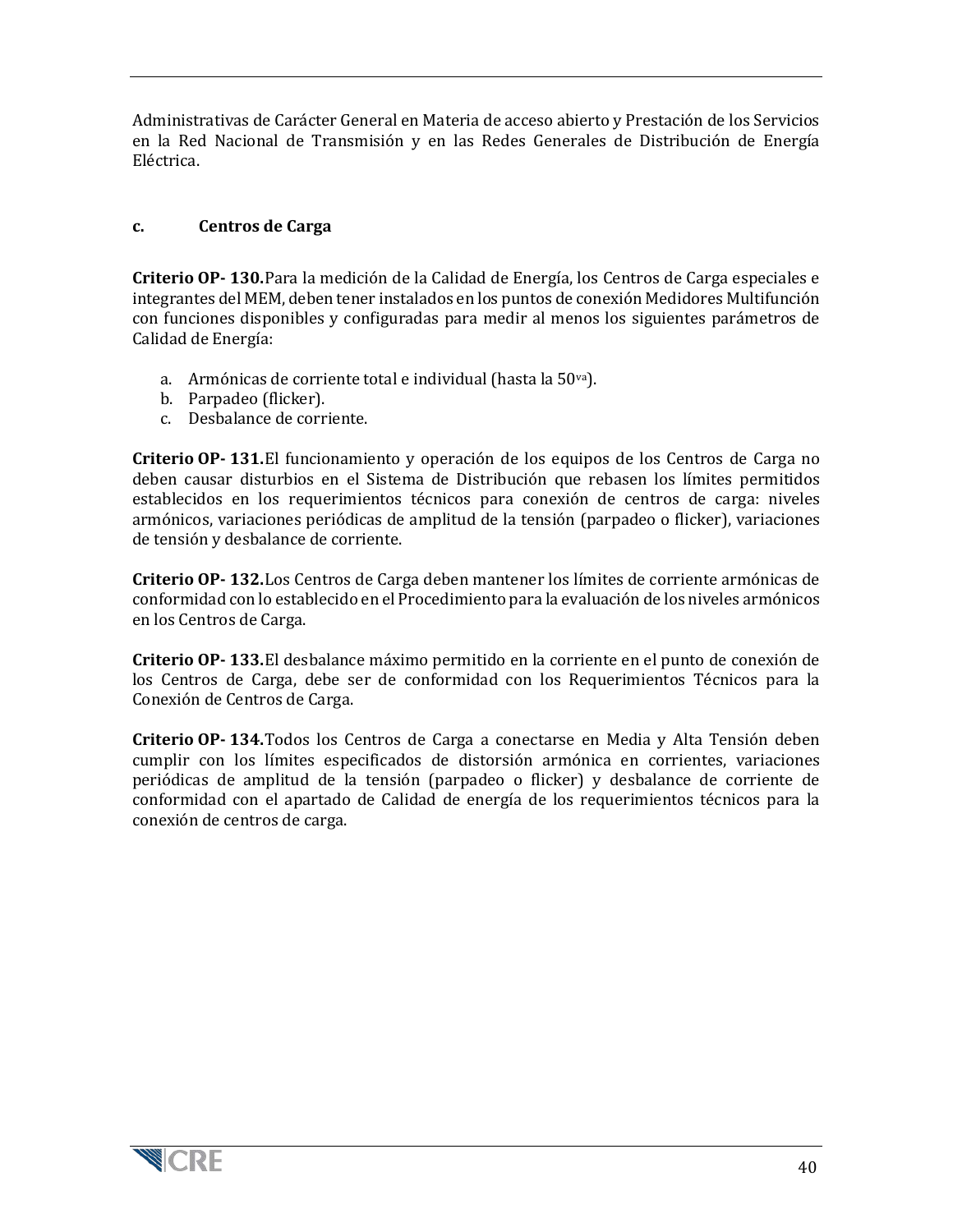# <span id="page-40-0"></span>**3. Criterios de interconexión para generadores (INTG)**

# <span id="page-40-1"></span>**3.1. Objetivo**

El propósito de estos Criterios es contar con un documento normativo que describa y defina los requerimientos técnicos para cualquier tipo de Central Eléctrica a interconectarse al Sistema Eléctrico Nacional, que permita asegurar la Confiabilidad, seguridad, Custentabilidad y Continuidad del suministro de energía en el SEN.

De igual forma, los criterios de interconexión definen las obligaciones para garantizar que el CENACE haga uso adecuado de las capacidades de las Centrales Eléctricas, de forma transparente y no discriminatoria.

## <span id="page-40-2"></span>**3.2. Alcance y aplicación**

Los Criterios Generales de Interconexión y el Manual de Requerimientos técnicos para la interconexión serán aplicables a las nuevas Centrales Eléctricas que sean representadas por un Generador en el Mercado Eléctrico Mayorista bajo los términos de la Ley de la Industria Eléctrica.

El Manual no se aplicará a:

a. Las Centrales Eléctricas que no se interconecten a la RNT o a las RGD del Sistema Interconectado Nacional, Sistema Baja California, Sistema Baja California Sur o Sistema Interconectado Mulegé;

b. Las Centrales Eléctricas que por diseño y función operen como Plantas de Emergencia;

c. Las Centrales Eléctricas que no tienen un punto de interconexión permanente (Generadores Móviles) y son utilizados por el CENACE para proporcionar energía temporalmente cuando la capacidad de la red normal está indisponible total o parcialmente.

Los Criterios generales establecidos en este Capítulo son complementados por el Manual de Requerimientos Técnicos para la Interconexión de Centrales Eléctricas al Sistema Eléctrico Nacional contenido en las Disposiciones Técnicas del Código de Red.

#### <span id="page-40-3"></span>**3.3. Requerimientos para la interconexión**

**Criterio INTG - 1 .** Los requerimientos de interconexión se determinarán de acuerdo con las capacidades de las Centrales Eléctricas considerando las Áreas Síncronas a las que deseen interconectarse de acuerdo al Manual de Interconexión.

**Criterio INTG - 2 .** Los requerimientos de interconexión serán aplicables o referidos al Punto de Interconexión, a menos que un requerimiento específico indique lo contrario.

**Criterio INTG - 3 .** Las Centrales Eléctricas Existentes no estarán sujetas a los requerimientos de los criterios del Código de Red, excepto en los casos en los que una Central Eléctrica:

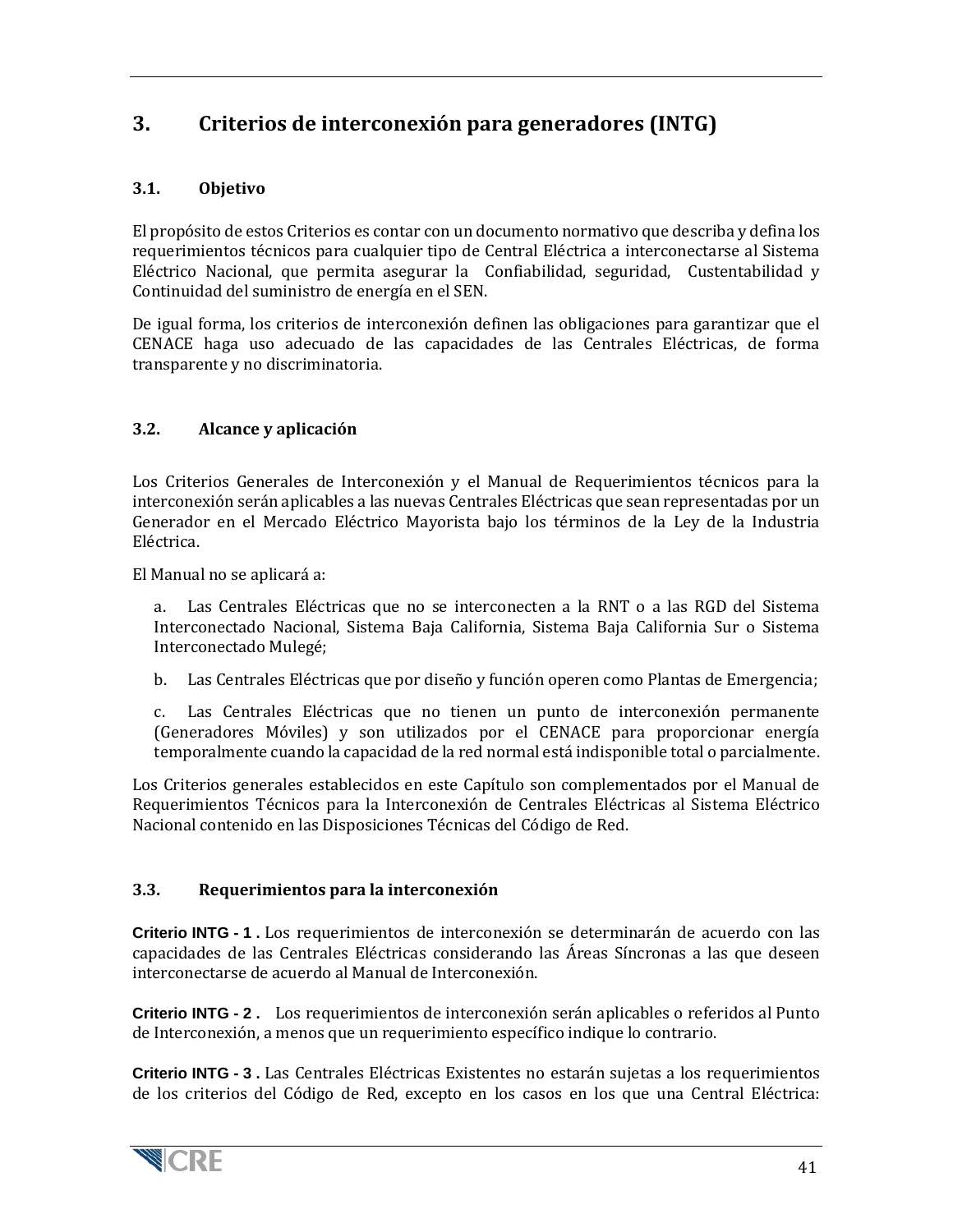incremente su capacidad de generación, se modifique de tal forma que su contrato de interconexión deba ser revisado sustancialmente, o si cambia o adiciona un Punto de Interconexión, de conformidad con el procedimiento establecido en el Manual de Requerimientos Técnicos para la Interconexión de Centrales Eléctricas al Sistema Eléctrico Nacional.

**Criterio INTG - 4 .** Para la interconexión de Centrales Eléctricas deben considerarse los siguientes requerimientos relacionados con la estabilidad de frecuencia:

- a. Rangos de frecuencia,
- b. Respuesta ante rapidez de cambio de frecuencia, c. Respuesta ante baia y alta frecuencia.
- Respuesta ante baja y alta frecuencia,
- d. Condiciones de potencia activa ante cambios de frecuencia
- e. Limitación total o parcial de potencia activa a solicitud del CENACE
- f. Condiciones para la reconexión automática
- g. Controlabilidad de potencia activa
- h. Controles primarios de frecuencia<br>i. Desconexión ante baia frecuencia
- i. Desconexión ante baja frecuencia<br>i. Control secundario de frecuencia
- Control secundario de frecuencia
- k. Monitoreo de tiempo real del control primario de frecuencia

**Criterio INTG - 5 .** Para la interconexión de Centrales Eléctricas deben considerarse los siguientes requerimientos relacionados con la estabilidad de tensión:

- a. Rangos de tensión del punto de interconexión y tiempo de operación
- b. Capacidad de potencia reactiva<br>c. Sistemas de control de tensión
- Sistemas de control de tensión
- d. Respuesta de corriente ante fallas simétricas y asimétricas
- e. Modos de control de potencia reactiva<br>f. Amortiguamiento de oscilaciones de po
- f. Amortiguamiento de oscilaciones de potencia

**Criterio INTG - 6 .** Para la interconexión de Centrales Eléctricas deben considerarse los siguientes requerimientos relacionados con el comportamiento de las Centrales Eléctricas en condiciones dinámicas o de falla:

- a. Respuesta ante fallas,
- b. Estabilidad en estado estable,
- c. Recierres monopolares y tripolares,
- d. Recuperación de potencia activa post falla,
- e. Especificaciones de la respuesta de potencia activa post falla

**Criterio INTG - 7 .** Para la interconexión de Centrales Eléctricas deben considerarse los siguientes requerimientos relacionados con la restauración del SEN:

- a. Reconexión después de un evento
- b. Arranque negro
- c. Operación en isla, y
- d. Resincronización

**Criterio INTG - 8 .** Las Centrales Eléctricas, según su clasificación, deben cumplir con los siguientes requerimientos generales de administración del SEN:

a. Esquemas de control y ajustes,

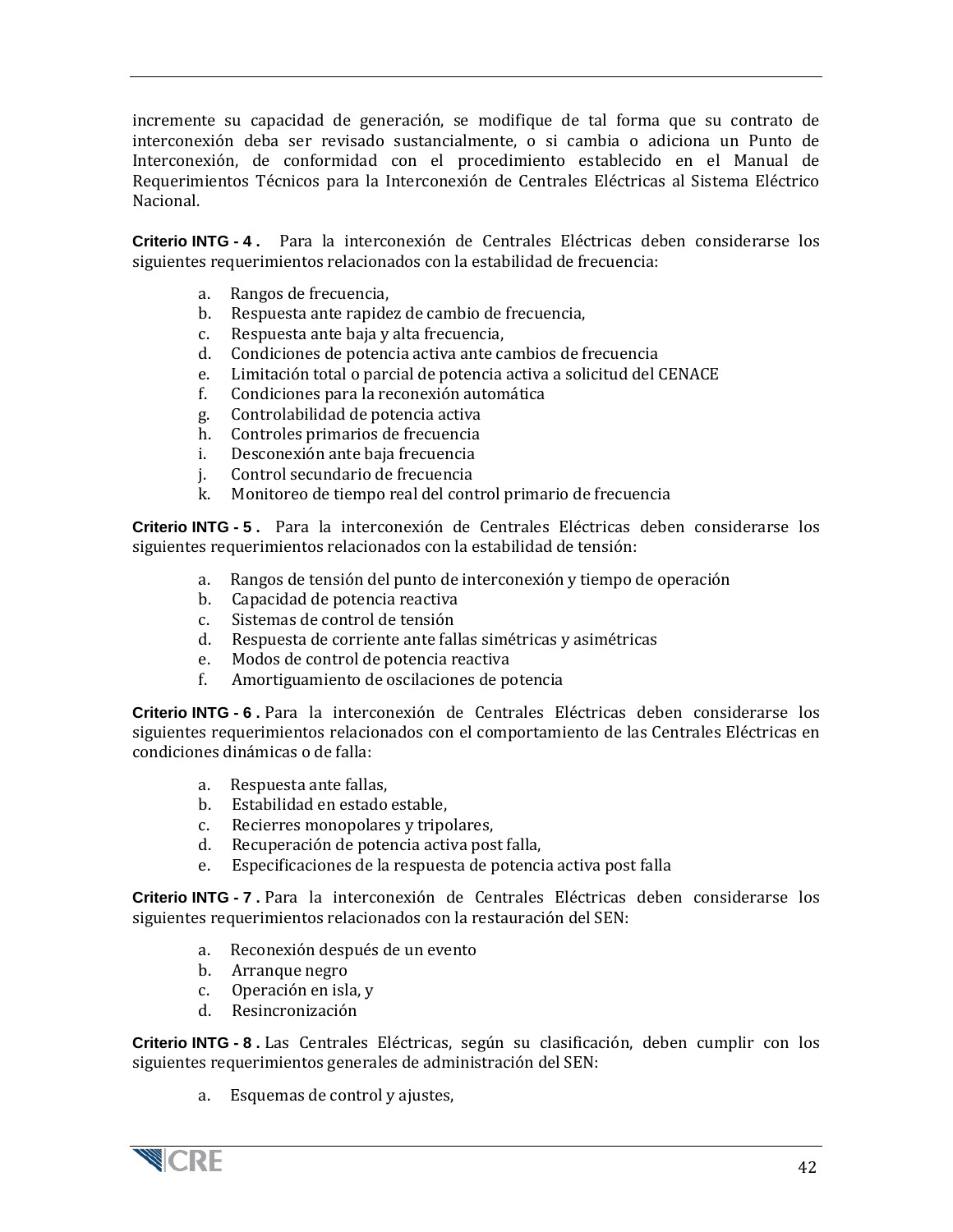- b. Esquemas de protección y ajustes,
- c. Esquemas de Acción Remedial y Esquemas de Protección de Sistema,
- d. Prioridad de protección y control,<br>e. Intercambio de información.
- e. Intercambio de información,
- f. Tasas de cambio de potencia activa,
- g. Pérdida de estabilidad o control angular,
- h. Instrumentación,
- i. Modelos de simulación,
- Equipos para operación o seguridad del sistema,
- k. Métodos de aterrizamiento del neutro,<br>L. Sincronización de Centrales Eléctricas
- Sincronización de Centrales Eléctricas

**Criterio INTG - 9 .** Las Centrales Eléctricas deben cumplir con los valores y rangos definidos durante la operación normal respecto a la Calidad de la energía. Estos requerimientos estarán orientados a atender los siguientes aspectos:

- a. Desbalance máximo en estado estable
- b. Variaciones máximas de tensión,<br>c. Variaciones periódicas de ampliti
- Variaciones periódicas de amplitud de la tensión,
- d. Severidad de parpadeo,
- e. Variaciones rápidas de tensión,<br>f. Contenido armónico máximo.
- f. Contenido armónico máximo,
- g. Inyección de corriente directa

**Criterio INTG - 10 .** La interconexión física de Centrales Eléctricas se realizará por instrucciones del CENACE hacia el Transportista o Distribuidor, según corresponda, previa comprobación realizada por una Unidad Verifacdora o Unidad de Inspección, según corresponda, de que se cumplen con las características específicas de la infraestructura requerida para la interconexión.

**Criterio INTG - 11 .** En el Manual de Interconexión se definirán los arreglos transicionales para la interconexión de Tecnologías emergentes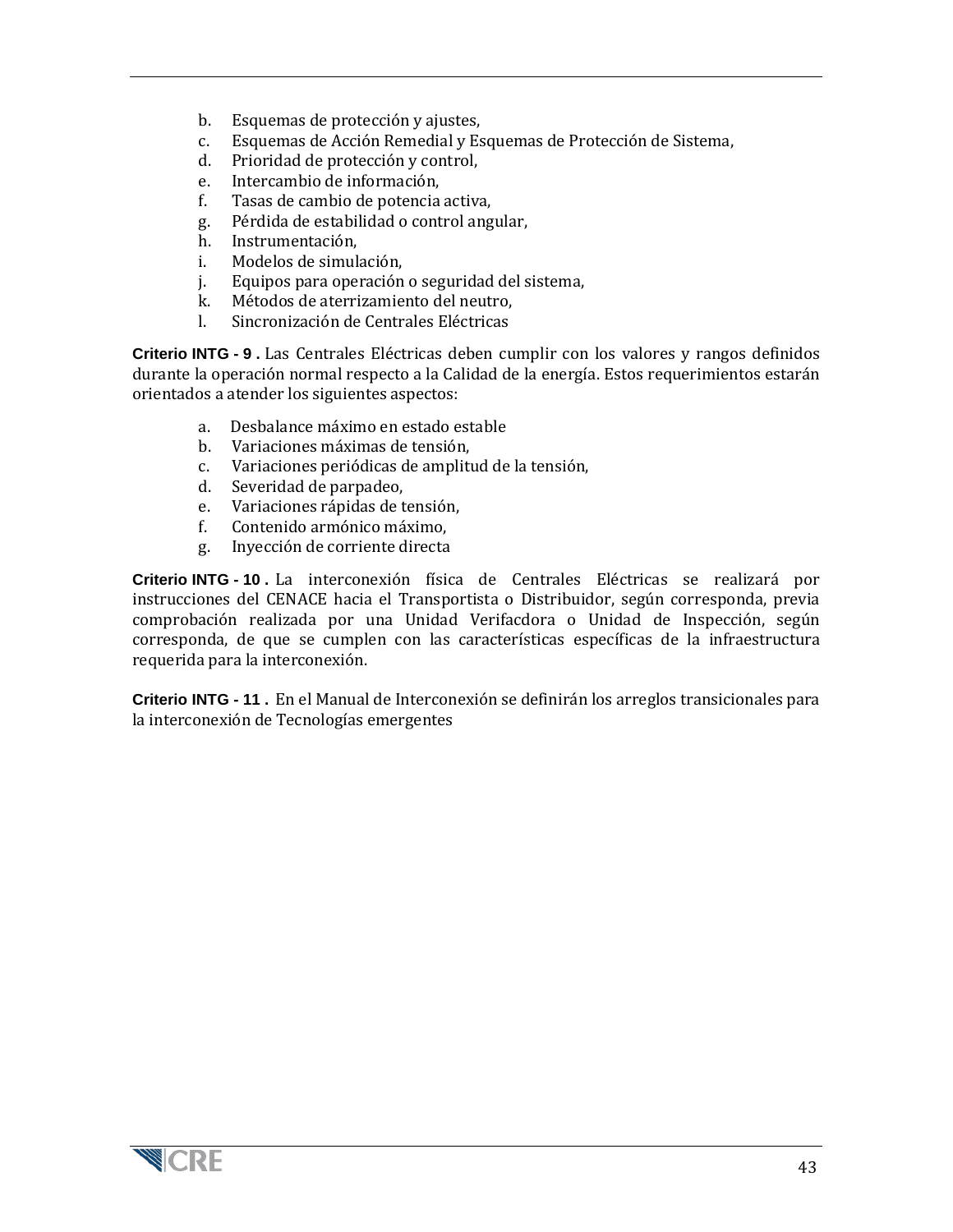# <span id="page-43-0"></span>**4. Criterios de conexión de Centros de Carga (CONE)**

# <span id="page-43-1"></span>**4.1. Objetivo**

Establecer los criterios generales que deben cumplir los Centros de Carga que deseen conectarse al SEN a fin de garantizar el correcto funcionamiento de la red eléctrica en condiciones de eficiencia, Calidad, Confiabilidad, Continuidad, seguridad y Sustentabilidad.

# <span id="page-43-2"></span>**4.2. Alcance y aplicación**

Los Criterios de Conexión son de observancia obligatoria para todos los Centros de Carga conectados en Media y Alta tensión y en los Puntos de transición entre Media y Alta tensión, de conformidad con las definiciones establecidas en el Reglamento de la LIE.

Los Criterios generales establecidos en este Capítulo son complementados por el Manual de Requerimientos Técnicos para la Conexión de Centros de Carga al SEN.

# <span id="page-43-3"></span>**4.3. Criterios para la conexión**

En el Manual de Requerimientos Técnicos para la Conexión de Centros de Carga se establecen los requerimientos técnicos de tensión, frecuencia, niveles de corto circuito, coordinación de protecciones, potencia reactiva que deben cumplir los Centros de Carga que se conecten al SEN, para garantizar la Confiabilidad, Continuidad, Calidad y sustentabilidad del SEN y del suministro eléctrico, tomando en cuenta los efectos que representa la conexión de los Centros de Carga al SEN.

**Criterio CONE - 1.** Los requerimientos de conexión serán aplicables o referidos al Punto de Conexión, a menos que un requerimiento específico indique lo contrario.

**Criterio CONE - 2.** Los Centros de Carga deben soportar variaciones de tensión dentro de los rangos máximos y mínimos establecidos en el Manual de Conexión de Centros de Carga, de acuerdo al nivel de tensión nominal y continuar conectados de manera permanente a la RNT o a las RGD, según sea el caso.

**Criterio CONE - 3.** Los Centros de Carga deben soportar variaciones de tensión temporal durante al menos 20 minutos, fuera de los rangos máximos mínimos establecidos en el Manual de Conexión para cada nivel de tensión nominal y permanecer conectados a la RNT o a las RGD, según sea el caso

**Criterio CONE - 4.** Los Centros de Carga deben ser capaces de soportar las variaciones de frecuencia máxima y mínima establecidas en el Manual de Conexión y permanecer conectados a la RNT o a las RGD, según sea el caso.

**Criterio CONE - 5.** Para dimensionar el equipo eléctrico y coordinar los esquemas de protección de los Centros de Carga y los puntos de transición entre alta y media tensión, se deben utilizar los niveles de cortocircuito máximos y mínimos en los puntos de conexión, calculados y publicados anualmente por el CENACE.

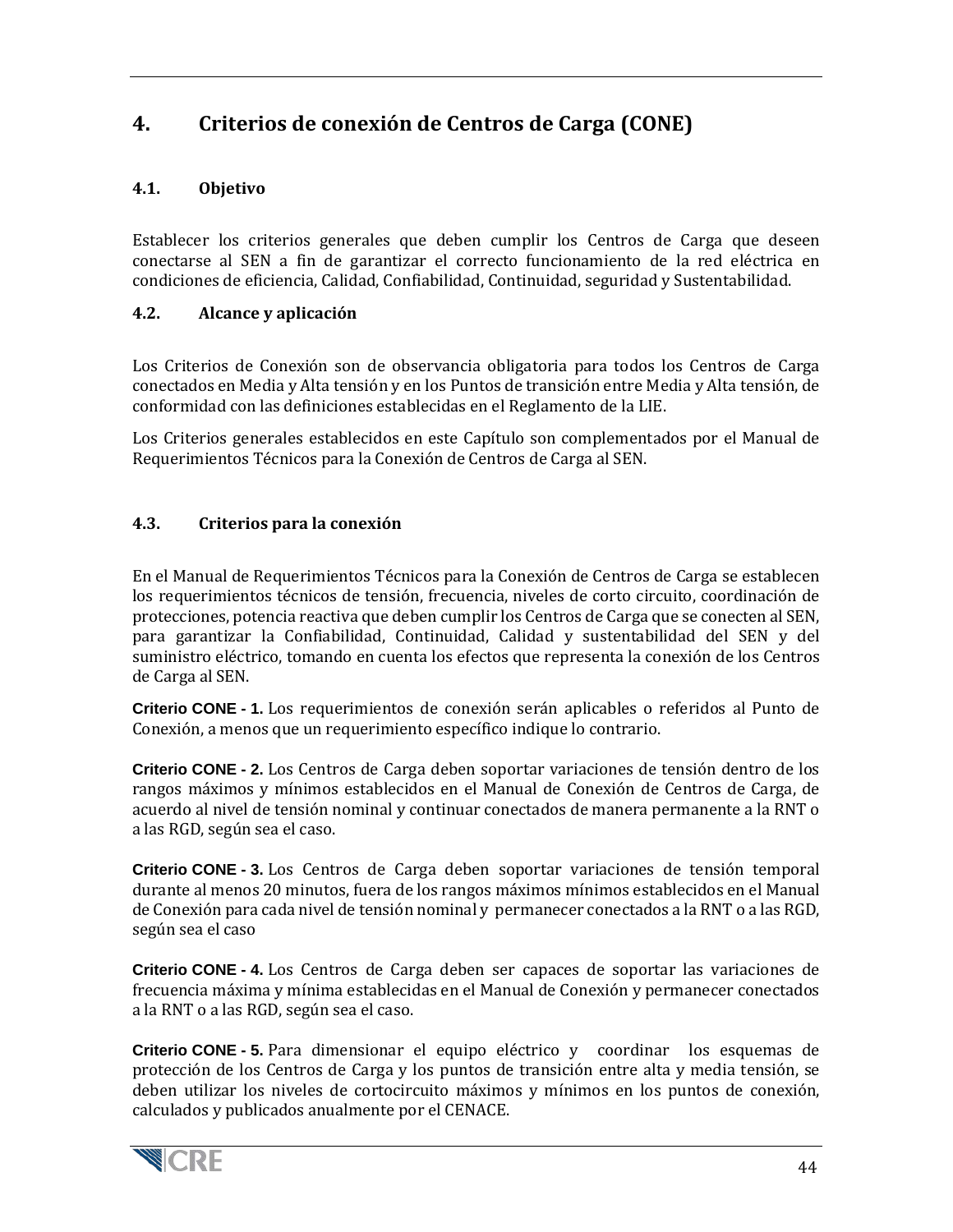**Criterio CONE - 6.** Los Centros de Carga deben cumplir con los valores requeridos de factor de potencia por parte del CENACE y los Distribuidores, para la medición y el control de la potencia reactiva que inyectan y consumen de acuerdo con el Manual de Conexión.

**Criterio CONE - 7.** La responsabilidad para implementar, coordinar y mantener los sistemas de protección, así como definir sus características y puesta en marcha serán establecidos en el Manual de Conexión. En este documento se establecerán las condiciones para el ajuste de los esquemas de protección, los tiempos máximos de liberación de fallas y las protecciones de respaldo.

**Criterio CONE - 8.** El CENACE debe establecer las características del Registro de Instrucciones de Despacho y los Recursos de Demanda Controlable. Los Centros de Carga correspondientes deben contar con la capacidad para recibir dichas instrucciones.

**Criterio CONE - 9.** El CENACE definirá las características del intercambio de información de acuerdo a protocolos de comunicación, definición de las características de los equipos, medios de comunicación requeridos y responsabilidades de mantenimiento y modernización de los mismos.

**Criterio CONE - 10.** Respecto a la Calidad de la energía, el Manual de Conexión establece los requerimientos técnicos que los Centros de Carga deben cumplir respecto a la distorsión armónica en corrientes, parpadeo (flicker), desbalance de corriente y variaciones de tensión.

**Criterio CONE - 11.** Los modelos de simulación y la información que el CENACE solicite a Centros de Carga especiales a fin de realizar las simulaciones pertinentes, serán establecidos en el Manual de Conexión.

**Criterio CONE - 12.** El CENACE determinará el contenido y el formato de los modelos de simulación o información equivalente de las Cargas Especiales que por sus características, tengan potenciales impactos en la Calidad, Confiabilidad y Continuidad del suministro eléctrico.

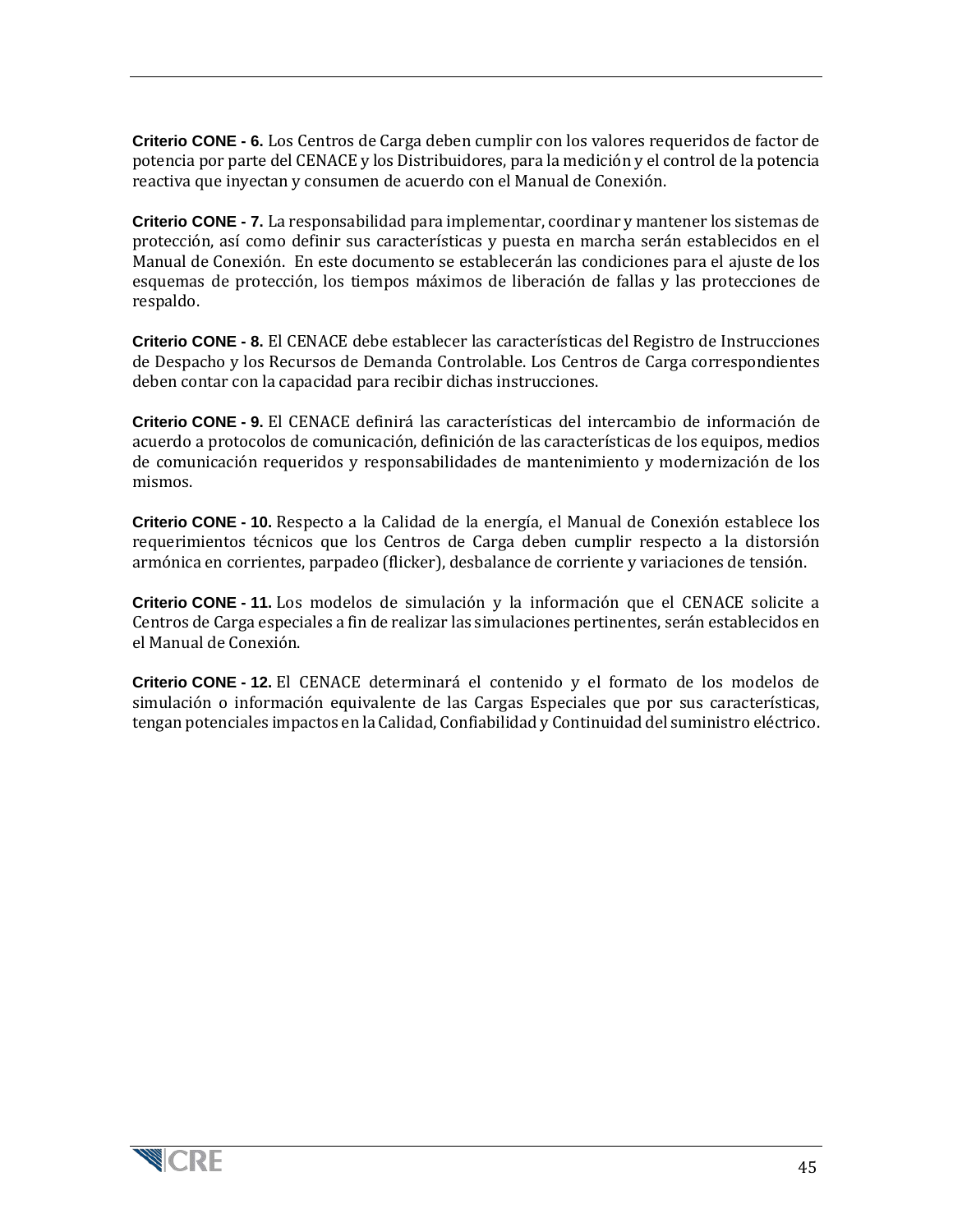# <span id="page-45-0"></span>**5. Criterios de medición y monitoreo del SEN (MED)**

# <span id="page-45-1"></span>**5.1. Objetivo**

Establecer los criterios de la medición y monitoreo en tiempo real (SCADA) para el control de la RNT, RGD y los Participantes del Mercado de acuerdo sus características de conexión o interconexión. Asimismo, estos criterios establecen las características con las que deben de contar los equipos de medición y monitoreo para la entrega de información de liquidación al CENACE.

# <span id="page-45-2"></span>**5.2. Alcance y aplicación**

El presente capitulo hace referencia a la adquisición de datos de Tiempo Real (SCADA), con alcance a los equipos de medición de los Transportistas, Distribuidores y de los Participantes del Mercado de acuerdo a sus características de conexión o interconexión, así como todos sus componentes necesarios para garantizar la obtención de la medición con las características que se definen en los manuales correspondientes pertenecientes a las Disposiciones Operativas del Mercado.

Para efectos de este capítulo los datos de medición y monitoreo en tiempo real son aquellos que se obtienen de los Sistemas de Control Supervisorio y Adquisición de Datos (SCADA),que son utilizados para conocer en forma instantánea el estado operativo actual del SEN. La medición de liquidación o facturación, en cambio, se obtiene en forma diferida de los medidores Multifunción y permite conocer los perfiles de carga de los Integrantes de la Industria Eléctrica durante el periodo de facturación. En caso de disturbios en el SEN, se podrá obtener la información de los eventos en tiempo real que se requieran.

# <span id="page-45-3"></span>**5.3. Medición y monitoreo**

 **Criterio MED - 1.** El CENACE definirá los criterios para determinar las fronteras de medición entre los Integrantes de la Industria Eléctrica, así como la ubicación del punto de medición entre dos y no más participantes, la definición de fronteras y la ubicación de la medición para facturación debe permitir el cálculo del balance de energía para:

- a. Centrales Eléctricas.<br>b Servicios auxiliares qu
- b. Servicios auxiliares de las Centrales Eléctricas.<br>C. Red Nacional de Transmisión
- c. Red Nacional de Transmisión.<br>d. Redes Generales de Distribucion
- Redes Generales de Distribución.
- e. Centro de Carga perteneciente a un participante del Mercado Eléctrico Mayorista.

 **Criterio MED - 2.** Cada punto de medición será identificado por un código único permanente el cual le será asignado por el CENACE, no se reconocerá para ningún efecto aquel punto de medición que no esté registrado ante el CENACE y le haya sido asignado un código.

 **Criterio MED - 3.** Cada punto de medición debe contar con dos medidores, uno de los cuales se declarará como el medidor principal y el otro de respaldo. Los medidores deben de tener la capacidad de medir en un punto determinado el flujo de energía en ambos sentidos (bidireccional), almacenando los datos de medición en forma separada.

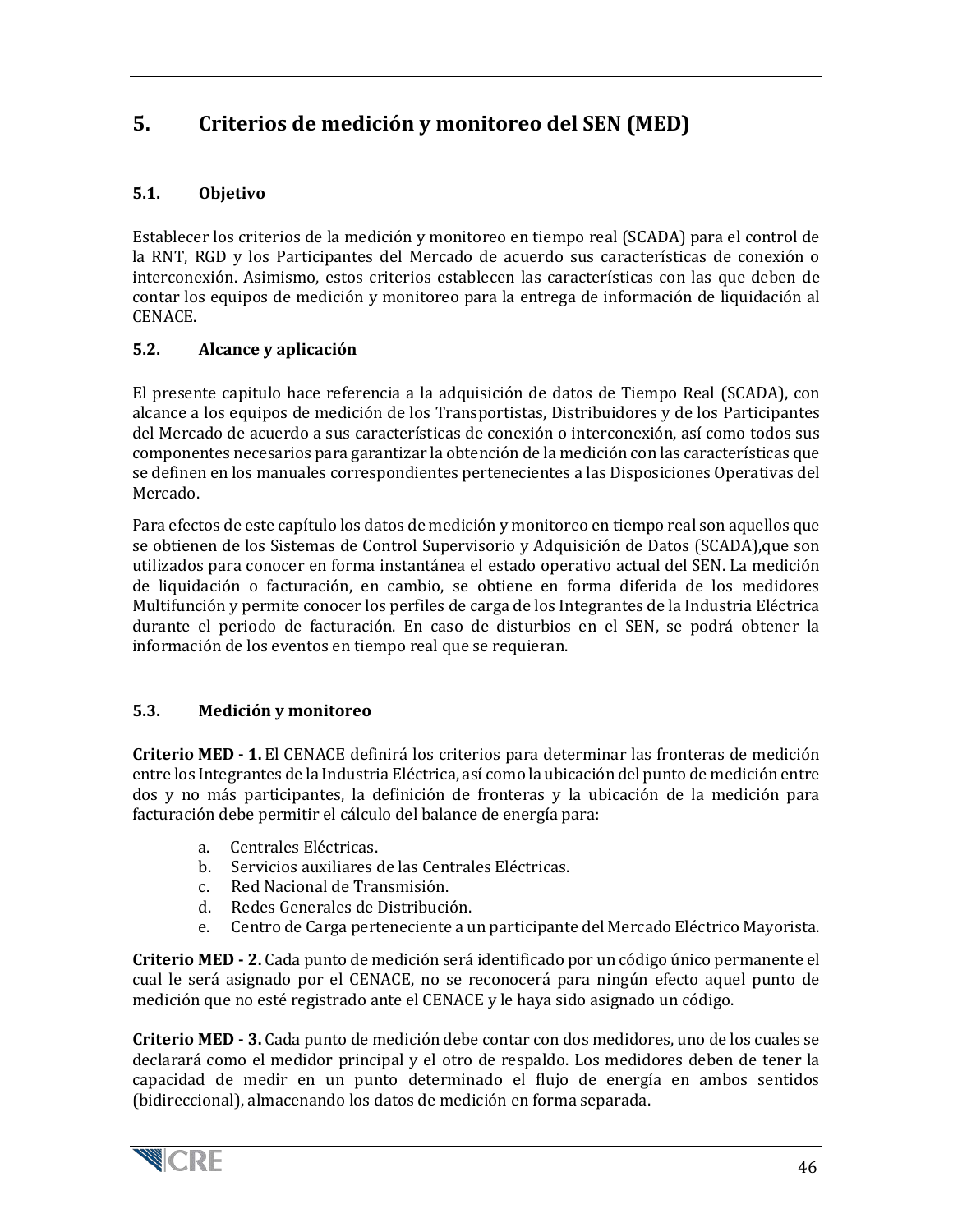**Criterio MED - 4.** Toda medición debe contar con un sistema de sincronización del reloj del medidor con un patrón de hora generado por un dispositivo de alta precisión como un GPS o similar.

 **Criterio MED - 5.** El registro ante el CENACE del esquema de medición se realizará siempre y cuando cumpla satisfactoriamente con todo lo establecido en el manual correspondiente de las Disposiciones Operativas del Mercado.

 **Criterio MED - 6.** El CENACE deberá de contar con un sistema de gestión en tiempo real de los medidores y de los sellos instalados en los equipos de medición, blocks de pruebas y transformadores de instrumento de las centrales eléctricas y las cargas integrantes de la Industria Eléctrica.

#### <span id="page-46-0"></span>**5.3.1. Adquisición de datos en tiempo real (SCADA)**

 **Criterio MED - 7.** Para asegurar la Calidad de la medición debe considerarse los siguientes requisitos:

- a. Visibilidad de la telemetría.
- b. Supervisión de Desempeño, garantizando la exactitud y validez de sus valores, y asegurar precisión de los mismos.
- c. Rapidez de telemetría directa en los tiempos establecidos en el Manual de Disposiciones Operativas del Mercado correspondiente.
- d. 2 segundos máximo desde el RIG (dispositivos de comunicación y control en tiempo real de los PM, a través de los cuales se envían los valores de telemetría) hasta el CENACE.
- e. 2 segundos Máximo desde el RIG hasta el controlador del gobernador.
- f. Desde el CENACE hasta el Controlador de Unidad de generación y retorno no debe exceder los 8 segundos.
- g. Tener un error máximo de 0.1% en las mediciones analógicas.
- h. Tener un error máximo de 1 milisegundo en la estampa de tiempo.
- i. Los voltajes de 400 kV se compararán contra secundarios de TP´s o DP´s aceptándose una desviación máxima de +/- 1 kV.
- j. Los voltajes de 230 kV, se compararán contra secundarios de TP´s o DP´s aceptándose una desviación máxima de +/- 0.5 Kv.
- k. Los voltajes de 115 kV, se compararán contra secundarios de TP´s o DP´s aceptándose una desviación máxima de +/- 0.25 kV.
- l. Para voltajes de 34.5 y 23.9 kV se aceptarán desviaciones máximas de +/- 100 volts
- m. Para voltaje de 13.8 kV se aceptarán desviaciones máximas de +/- 50 volts
- n. Para la medición de frecuencia se aceptará una desviación máxima de +/- 0.02 HZ
- o. Enviarse en forma directa al Centro de Control que defina el CENACE, y en dicha entrega de medición considerar:
- p. La comparación de tensiones se realizara contra los secundarios de TP´S o DP´S, aceptándose como máximo las tolerancias establecidas en el Manual de Disposiciones Operativas del Mercado correspondiente para cada nivel de tensión.

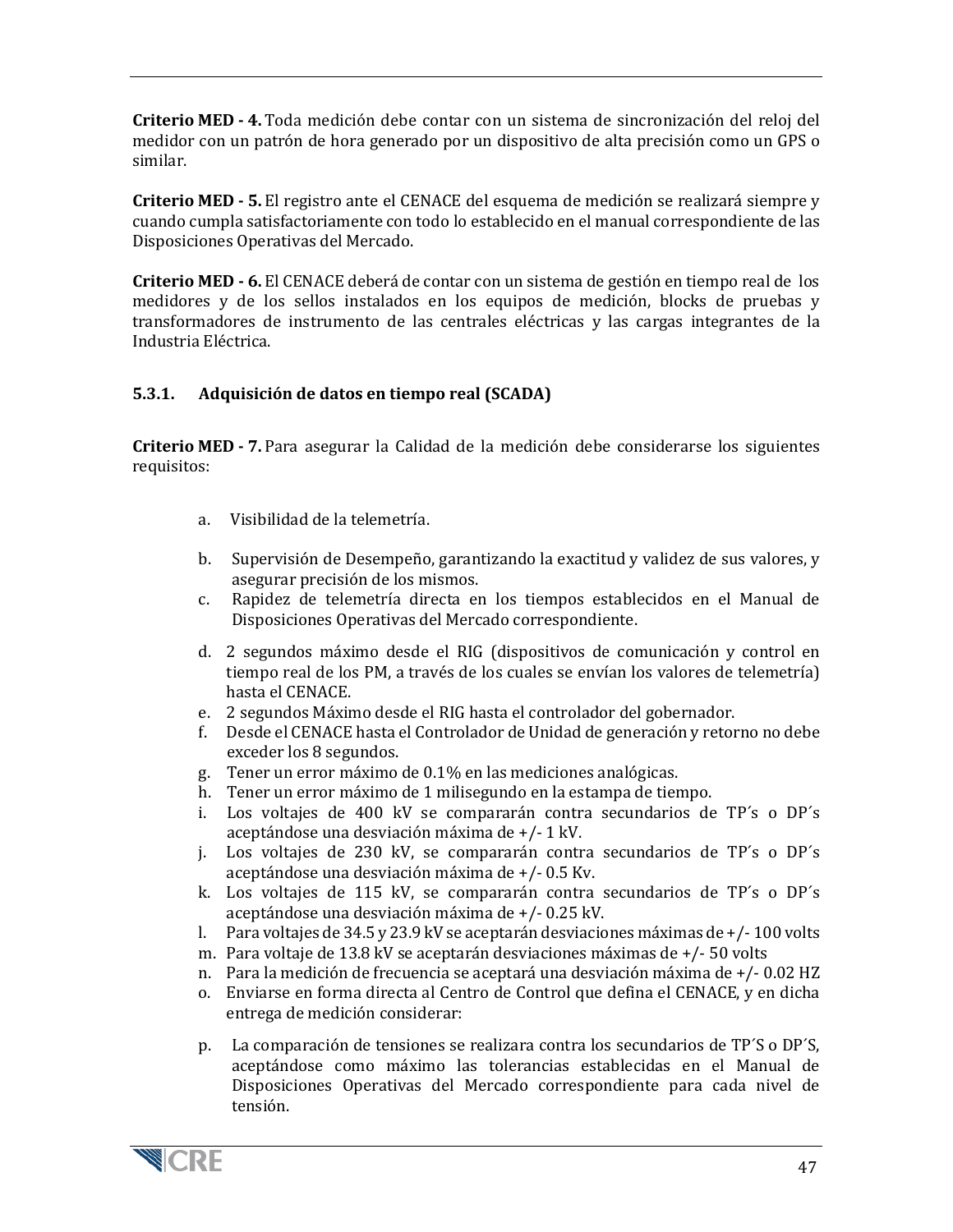q. Para la medición de frecuencia se aceptará una desviación máxima de +/- 0.02 Hz.

 **Criterio MED - 8.** La entrega de las mediciones de los Integrantes de la Industria Eléctrica, deben estar respaldadas por TICs (Tecnologías de Información y Comunicaciones-y Servicios Auxiliares), cuyo diseño proporcione una disponibilidad, desempeño y Alta confiabilidad.

 **Criterio MED - 9.** Requerimientos de TICs, RIGs y Servicios Auxiliares para PM interconectados en redes a partir de 69kVs:

- a. Servidores de Aplicación con fuentes de poder redundantes.<br>b. Bases de Datos con respaldo para pronta recuperación de inf
- b. Bases de Datos con respaldo para pronta recuperación de información.<br>C. Servidores de Adquisición de Datos con pares redundantes para garan
- Servidores de Adquisición de Datos con pares redundantes para garantía de la continuidad donde el CENACE lo requiera para sus funciones.
- d. Canales de comunicación directos, dedicados desde el participante hasta al Centro de Control, con las características y funcionalidades que considere el CENACE, y hacia los Centros de Control indicados por el mismo, contemplando respaldo de comunicación a través de medios independientes.
- e. Equipos de Medición con pares redundantes y respaldo para mantener la continuidad de servicio.
- f. Centrales Eléctricas de respaldo y Servicios Auxiliares del PM para garantizar la entrega de medición.
- g. Protocolos entre RIG y CENACE que deberán ajustarse a necesidades de Tipo Maestra-Esclava con capacidades de respuestas de RIG a preguntas de la SCADA así como también a envío de información del RIG por demanda, o bien, protocolos seguros entre Centros de Control para intercambio de información.
- **Criterio MED - 10.** El CENACE deberá evaluar dependiendo del PM y la importancia para MEM los requerimientos adicionales o exenciones según fuera el caso, para lo cual la CRE dará una resolución.

Para asegurar la confiabilidad en la medición se deberá cumplir con:

- a. La medición de MW y MVAR se comparará en lo posible contra los multimedidores de campo aceptándose una desviación máxima del 5% cuando el flujo de la línea sea menor a 50 MW / MVAR.
- b. La medición de MW y MVAR se comparará en lo posible contra los multimedidores de campo aceptándose una desviación máxima del 1% cuando el flujo de la línea sea mayor a 50 MW / MVAR.
- c. La medición de MW, MVAR y AMP de Unidades Generadoras, Autotransformadores, Transformadores se comparará en lo posible contra lo medido en multimedidores de campo, aceptándose una desviación máxima del 5% para Unidades menores de 150 MVA, cuando el flujo de los equipos es menor al 50% de su capacidad nominal en MVA.<br>La medición de MW, MVAR y AMP de
- d. La medición de MW, MVAR y AMP de Unidades Generadoras, Autotransformadores, Transformadores se comparará en lo posible contra lo medido en multimedidores de campo , aceptándose una desviación máxima del 2% para las Unidades iguales o mayores de 150 MVA cuando el flujo de los equipos es igual ó mayor al 50% de su capacidad nominal en MVA.

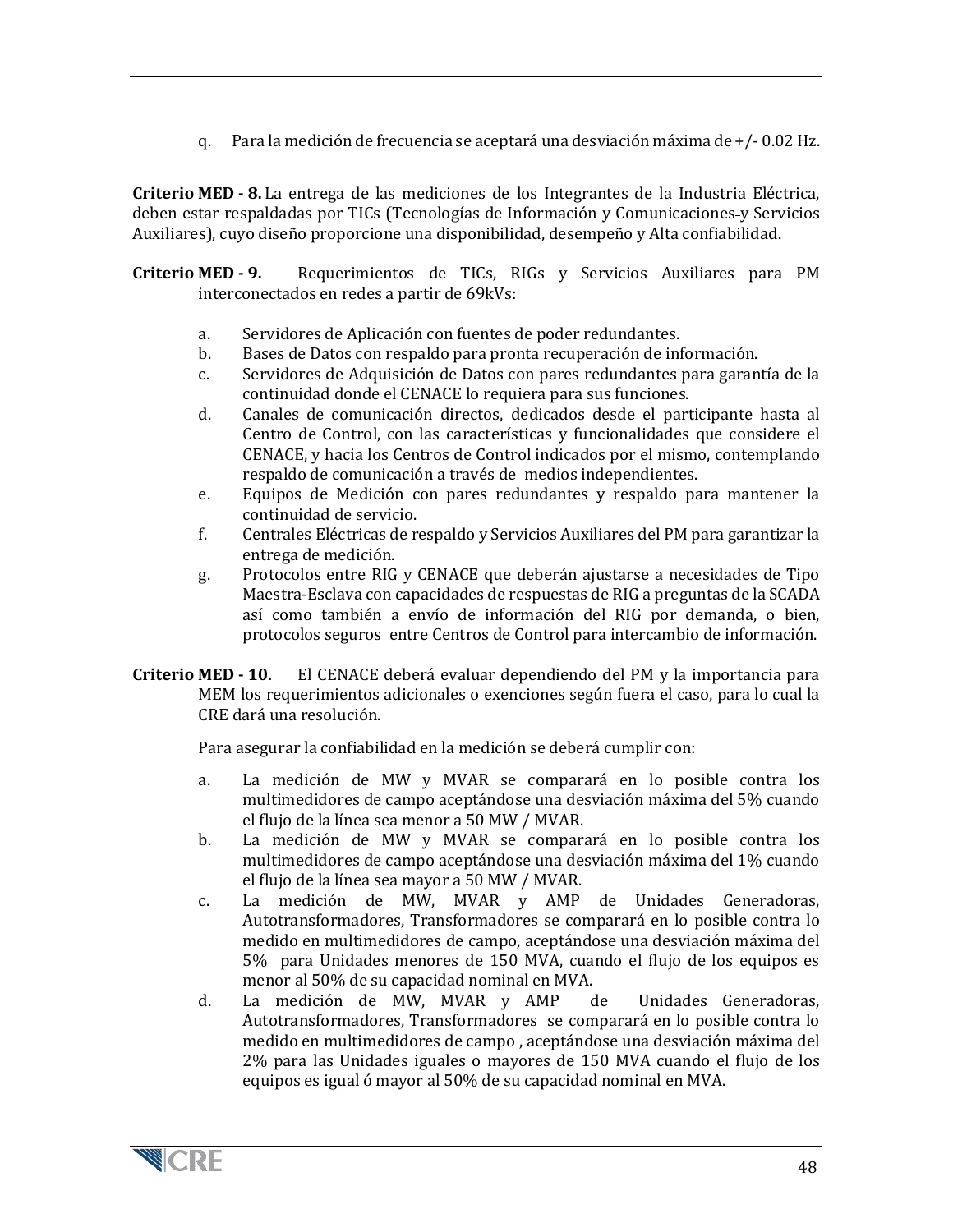- e. La medición de AMP de Alimentadores se comparará en lo posible contra lo medido en secundarios de TC´s de campo, aceptándose una desviación máxima del 7% cuando el flujo del alimentador es menor a 10 Amp.
- f. La medición de AMP de Alimentadores se comparará en lo posible contra lo medido en secundarios de TC´s de campo, aceptándose una desviación máxima del 5% cuando el flujo del alimentador es igual ó mayor a 10 Amp.
- g. En mediciones de temperatura se aceptarán desviaciones máximas de 1 grado centígrado.
- h. La medición de cambiador de Tap en la Maestra, deberá coincidir con la indicación de campo, para esta prueba será necesario pasar de NR a NL o viceversa comprobando el paso por nominal.

#### <span id="page-48-0"></span>**5.4. Procedimientos para pruebas**

#### <span id="page-48-1"></span>**5.4.1. Pruebas de medición de facturación**

 **Criterio MED - 11.** El sistema de medición para facturación debe ser certificado por una unidad de verificación aprobada por la CRE.

 **Criterio MED - 12.** A todo sistema de medición se le realizará una verificación inicial al ser instalado por primera vez, a través de una Unidad de Verificación aprobada por la CRE. Posteriormente podrán realizarse más verificaciones la cuales pueden ser programadas o no programadas, y el periodo de verificación entre una y otra no debe ser mayor a un año.

 **Criterio MED - 13.** Los Transportistas y Distribuidores podrán efectuar la verificación de sistemas de medición de los participantes del mercado eléctrico en el ámbito de su influencia, con base en un programa anual establecido, sin limitar el número de inspecciones que sean necesarias para el aseguramiento de la medición, dando aviso al CENACE y al Participante del Mercado en los tiempos definidos en el Manual de disposiciones operativas de las Bases del Mercado Eléctrico.

 **Criterio MED - 14.** Se debe notificar al CENACE y al PM del resultado de las pruebas y en los casos en los que el sistema de medición no cumpla con lo establecido, se debe notificar en un lapso no mayor a 2 días a la CRE para que coordine a la Entidad Verificadora correspondiente y efectué los trabajos de acuerdo a sus alcances y atribuciones.

 **Criterio MED - 15.** Para los suministros que no participan en el Mercado Eléctrico Mayorista se debe aplicar lo dispuesto en el Manual de Verificación de Sistemas de Medición.

 **Criterio MED - 16.** El costo de cada verificación realizada por una Entidad Verificadora será cubierto por el propietario del medidor, salvo en los casos en que se incurra en lo dispuesto en el artículo 165, sección VI, inciso b) de la Ley de la Industria Eléctrica, en cuyo caso el costo será cubierto por el Usuario Final. El costo de las verificaciones realizadas por Transportistas y Distribuidores será con cargo al CENACE como parte de un servicio, siempre y cuando la verificación corresponda al programa anual establecido por estas entidades, para los casos de verificaciones no programadas, el costo será absorbido por los gastos de operación de transportistas y distribuidores.

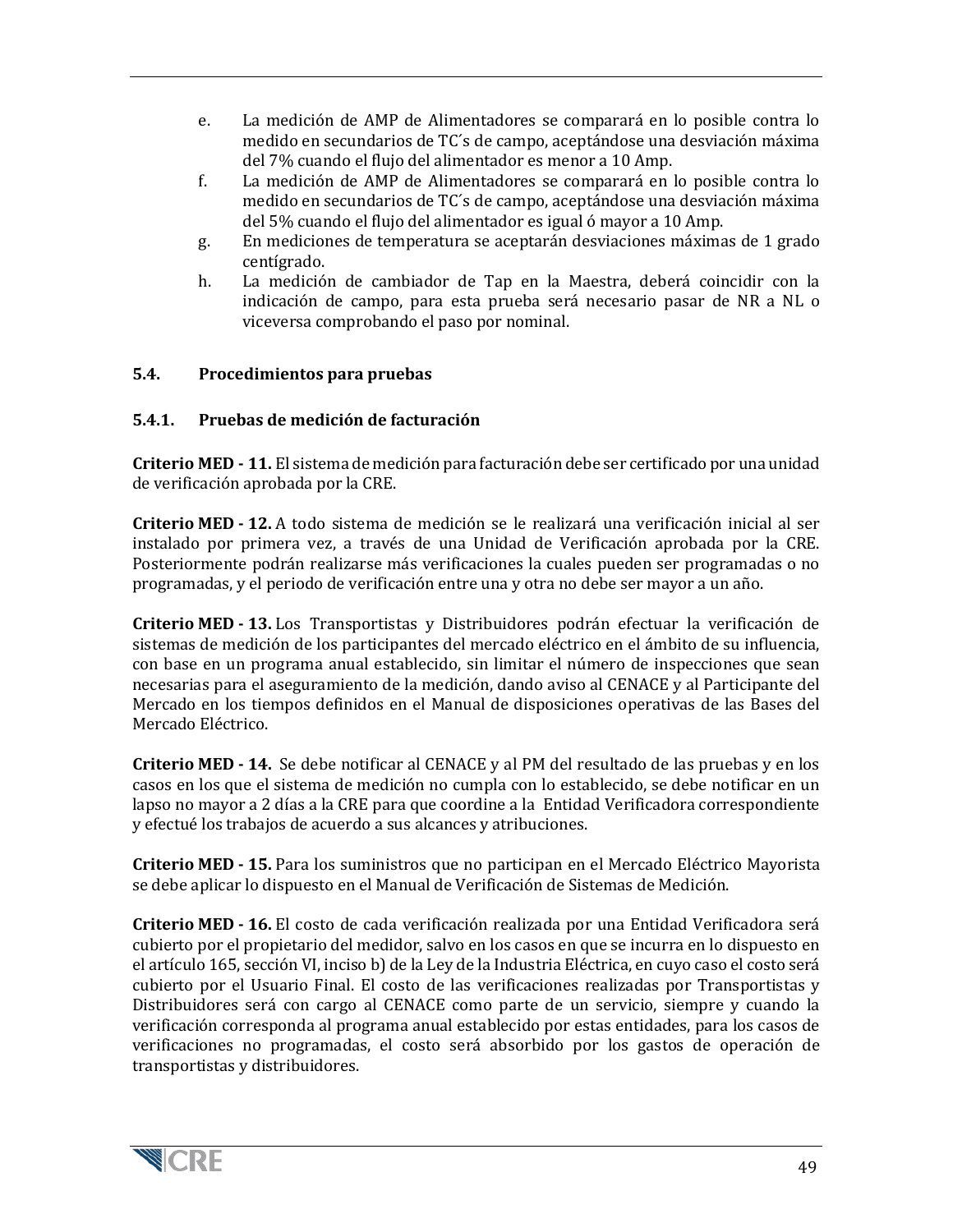**Criterio MED - 17.** Cuando un sistema de medición no cumpla con las especificaciones dispuestas en el Manual de Verificación de Sistemas de Medición, como resultado de la inspección realizada por una Entidad verificadora, debe programarse su corrección conforme a lo establecido en el manual de Medición para liquidaciones de las disposiciones operativas de las bases del mercado eléctrico. Para los suministros que no participan en el Mercado Eléctrico Mayorista y que fueron verificados por transportistas o distribuidores, deberán aplicarse los criterios adecuados para el tratamiento de servicios con anomalía que requieren ajuste a la facturación, en cuyo caso el tiempo para normalizar el sistema de medición y corregir la anomalía detectada no debe ser mayor a 30 días.

## <span id="page-49-0"></span>**5.4.2. Pruebas de datos en tiempo real (SCADA).**

 **Criterio MED - 18.** Los procedimientos de pruebas para aceptación de puntos en el proceso de entrega recepción de variables y estados de elementos como Unidades Generadoras, protecciones, interruptores, cuchillas, controles en subestaciones y controles de CAG, alarmas, mediciones instantáneas, y mediciones acumuladas, et. deben basarse en la norma o procedimiento que establezca el CENACE.

 **Criterio MED - 19.** Los procedimientos de evaluación de calidad de las mediciones analógicas deben de basarse en los lineamientos que establezca el CENACE.

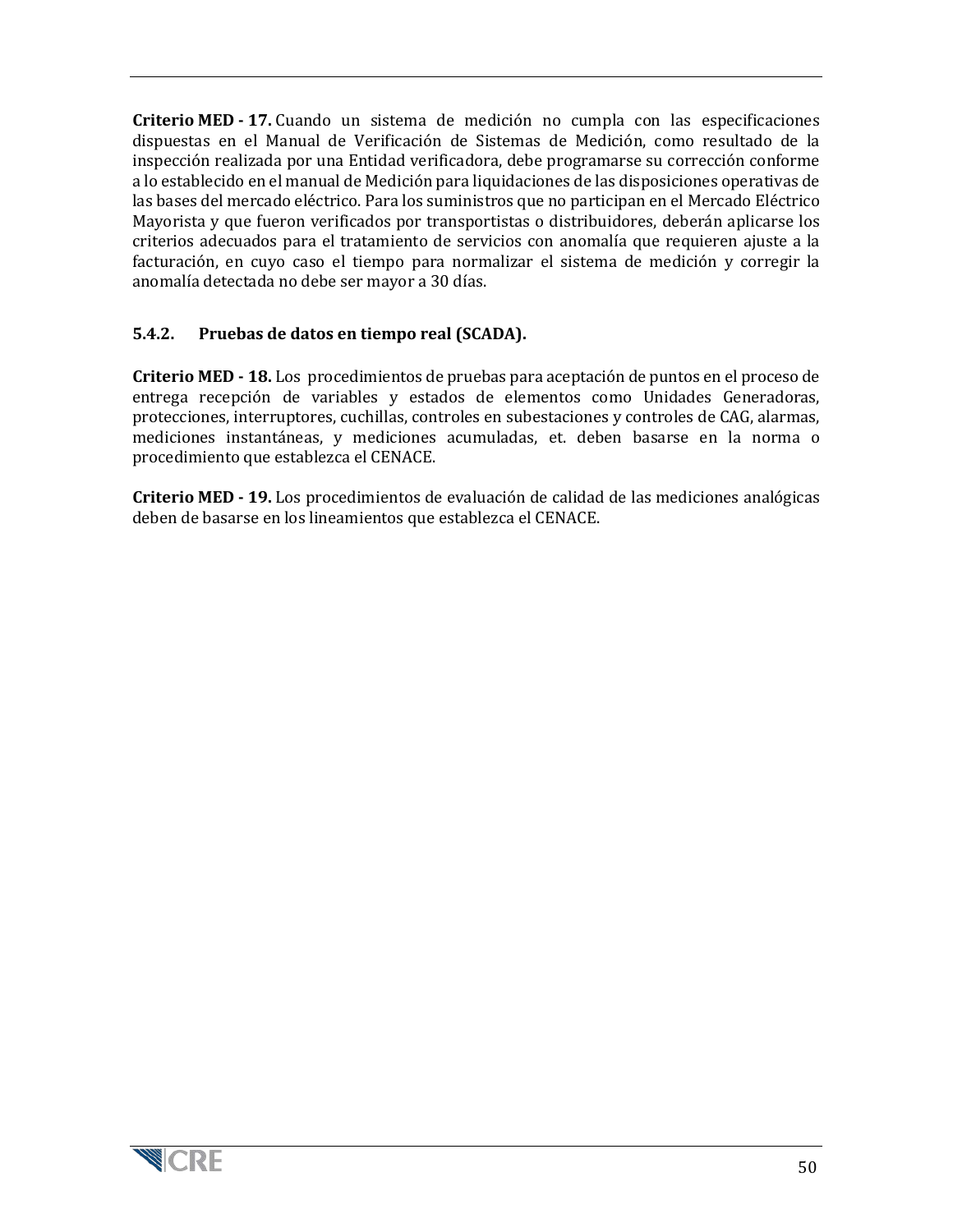# <span id="page-50-0"></span>**6. Criterios generales de Interoperabilidad y Seguridad Informática (ISI)**

# <span id="page-50-1"></span>**6.1. Objetivo**

Con el fin de mejorar la eficiencia, Calidad, Confiabilidad, Continuidad, Sustentabilidad o seguridad del SEN, la LIE establece como una herramienta para el logro de dichos objetivos, la implementación de la Red Eléctrica Inteligente (REI), la cual prevé la integración de tecnologías de información y comunicaciones (TIC) en los elementos de medición, monitoreo y operación del SEN.

En este sentido, los elementos que forman parte del SEN y que contienen TIC deben utilizar arquitecturas y tecnologías basadas en estándares abiertos, que permitan la Interoperabilidad y el máximo aprovechamiento de su potencial. Adicionalmente el uso cada vez mayor de estos elementos tiene como consecuencia natural el aumento de posibilidades de amenazas informáticas que pudieran causar disturbios en el funcionamiento adecuado del SEN.

Por estos motivos, y atendiendo los aspectos que se deben observar en el desarrollo de las Redes Eléctricas Inteligentes establecidos en el PRODESEN, el presente capítulo tiene los siguientes objetivos:

- a. Establecer los criterios generales para la integración de elementos de medición, monitoreo y operación en el SEN que utilizan TIC bajo un marco que promueva e impulse la Interoperabilidad de éstos, a fin de evitar la incompatibilidad de la infraestructura tecnológica e incrementar la eficiencia operativa de la Red Eléctrica.
- b. Establecer los criterios generales para la administración de la Seguridad Informática que minimice la situación de riesgo del SEN ante amenazas a la seguridad de la información derivada del aumento en el uso de TIC, así como disminuir el impacto de eventos adversos de dicha naturaleza, que potencialmente podrían afectar la operación confiable del SEN.

#### <span id="page-50-2"></span>**6.2. Alcance y aplicación**

La aplicación de los criterios generales contenidos en este capítulo corresponde a los Integrantes de la Industria Eléctrica responsables de los elementos y sistemas del SEN que incluyen componentes de TIC.

#### <span id="page-50-3"></span>**6.3. Implementación y desarrollo**

**Criterio ISI - 1.** Los criterios deben de implementarse por los Integrantes de la Industria Eléctrica considerando principalmente el desarrollo de acciones para asegurar:

- a. La Interoperabilidad de los elementos y sistemas de medición, monitoreo y operación del SEN que cuenten con TIC, y
- b. La Seguridad de Informática del SEN.

**Criterio ISI - 2.** Las acciones en materia de Seguridad Informpatica deben estar en armonía con los criterios de Interoperabilidad y ambos a su vez, con los criterios de eficiencia,

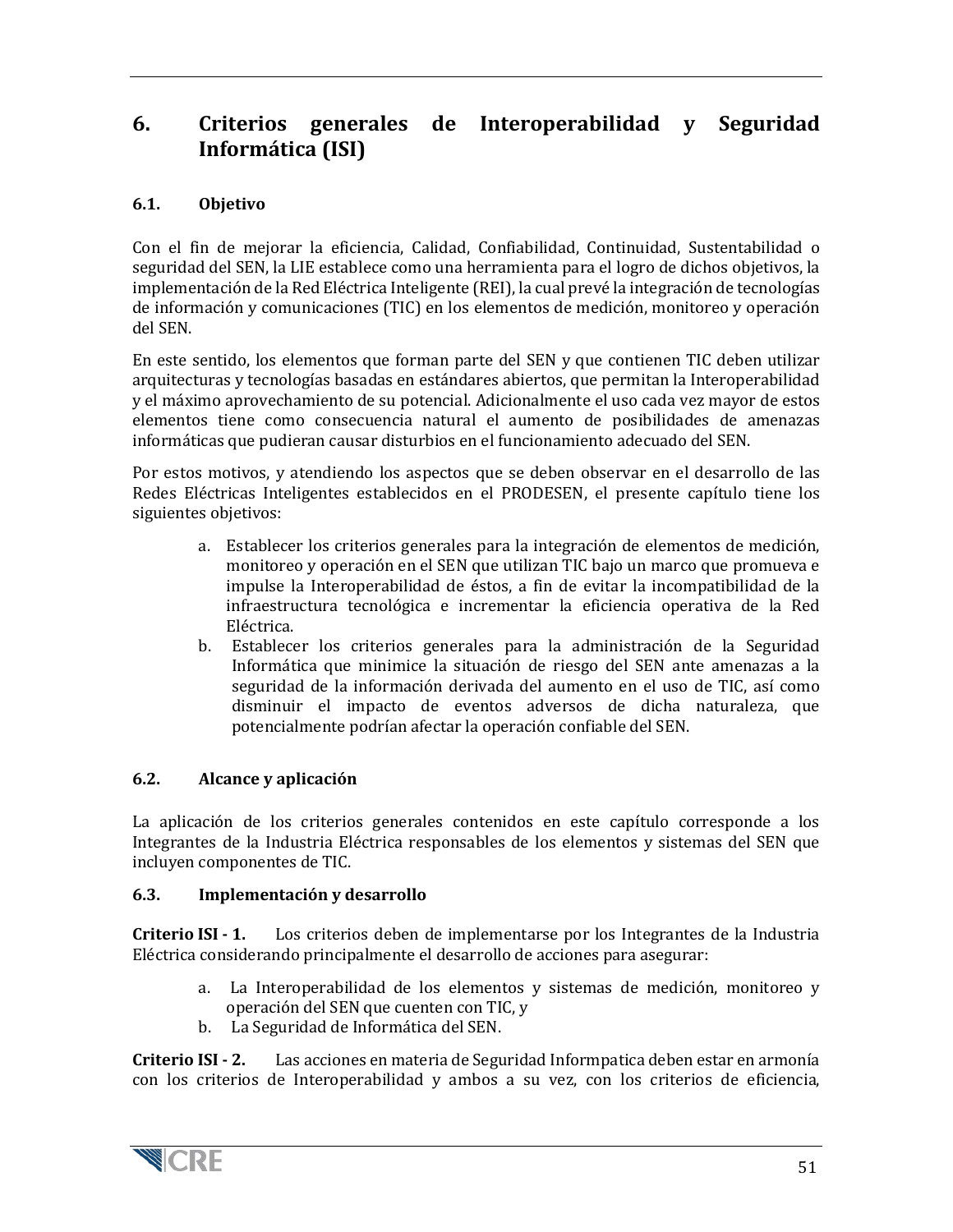Confiabilidad, Calidad, Continuidad, Sustentabilidad y seguridad del SEN establecidos en el presente Código y las disposiciones técnicas del SEN que en su caso, establezca la CRE.

**Criterio ISI - 3.** En el desarrollo de los criterios de Interoperabilidad y Seguridad Informática, los Integrantes de la Industria Eléctrica deben considerar los principios generales siguientes:

- a. Confidencialidad: Deben proteger su Infraestructura de TIC para la no divulgación de datos o información a terceros o sistemas no autorizados;
- b. Conservación: Serán responsables de conservar y mantener en condiciones adecuadas de operación su Infraestructura de TIC, para asegurar la integridad, confidencialidad y disponibilidad de datos e información compartida;
- c. Disponibilidad de datos e información: Serán responsables de que la información o datos de su Infraestructura de TIC sean accesibles y utilizables por los usuarios o procesos autorizados cuando lo requieran, y en su caso, tener la capacidad de recuperar la información en el momento que se necesite;
- d. Equilibrio: Deben asegurar que su Infraestructura de TIC mantenga un balance entre los aspectos de seguridad de los datos e información y los accesos a los mismos, de forma que no sea un obstáculo para la Interoperabilidad;
- e. Integración con sistemas previamente instalados: Deben promover, cuando sea factible, la Interoperabilidad con la Infraestructura de TIC previamente instalada;
- f. Integridad: En su caso, serán responsables de comprobar la validez y consistencia de los datos e información compartida entre Infraestructuras de TIC;
- g. Bidireccionalidad: Serán responsables de permitir y facilitar el flujo bidireccional de información entre Infraestructuras de TIC autorizadas, en términos de las disposiciones generales que en su caso emita la CRE, y
- h. Autenticación: Serán responsables de implementar y administrar los mecanismos de autenticación, señalados por el CENACE, que garanticen su identidad para efectos de obtener o entregar información.

#### <span id="page-51-0"></span>**6.4. Interoperabilidad de los elementos y sistemas de medición, monitoreo y operación de las redes eléctricas que cuenten con tecnologías de la información y comunicación**

**Criterio ISI - 4.** Los Integrantes de la Industria Eléctrica deben utilizar para los sistemas de medición, monitoreo y operación con TIC de los cuales son responsables, estándares o normas nacionales o internacionales, los cuales deben tener, de manera enunciativa más no limitativa, las siguientes características:

- a. Ser un estándar cuya utilización no suponga una dificultad de acceso al estar disponible bajo términos justos, razonables y no discriminatorios;
- b. Que su uso y aplicación no esté condicionada al pago de un derecho de propiedad intelectual o industrial;
- c. Ser estable y maduro a nivel industrial;
- d. Ser aceptados nacional o internacionalmente para el uso en la Red Eléctrica;<br>e. Ser desarrollado y adontado internacionalmente, si es que resulta práctionalmente
- Ser desarrollado y adoptado internacionalmente, si es que resulta práctico, y adaptado al entorno mexicano, si es que se encuentra disponible;
- f. Estar soportados por una organización desarrolladora de estándares o una organización emisora de estándares, para asegurar que son revisados de manera

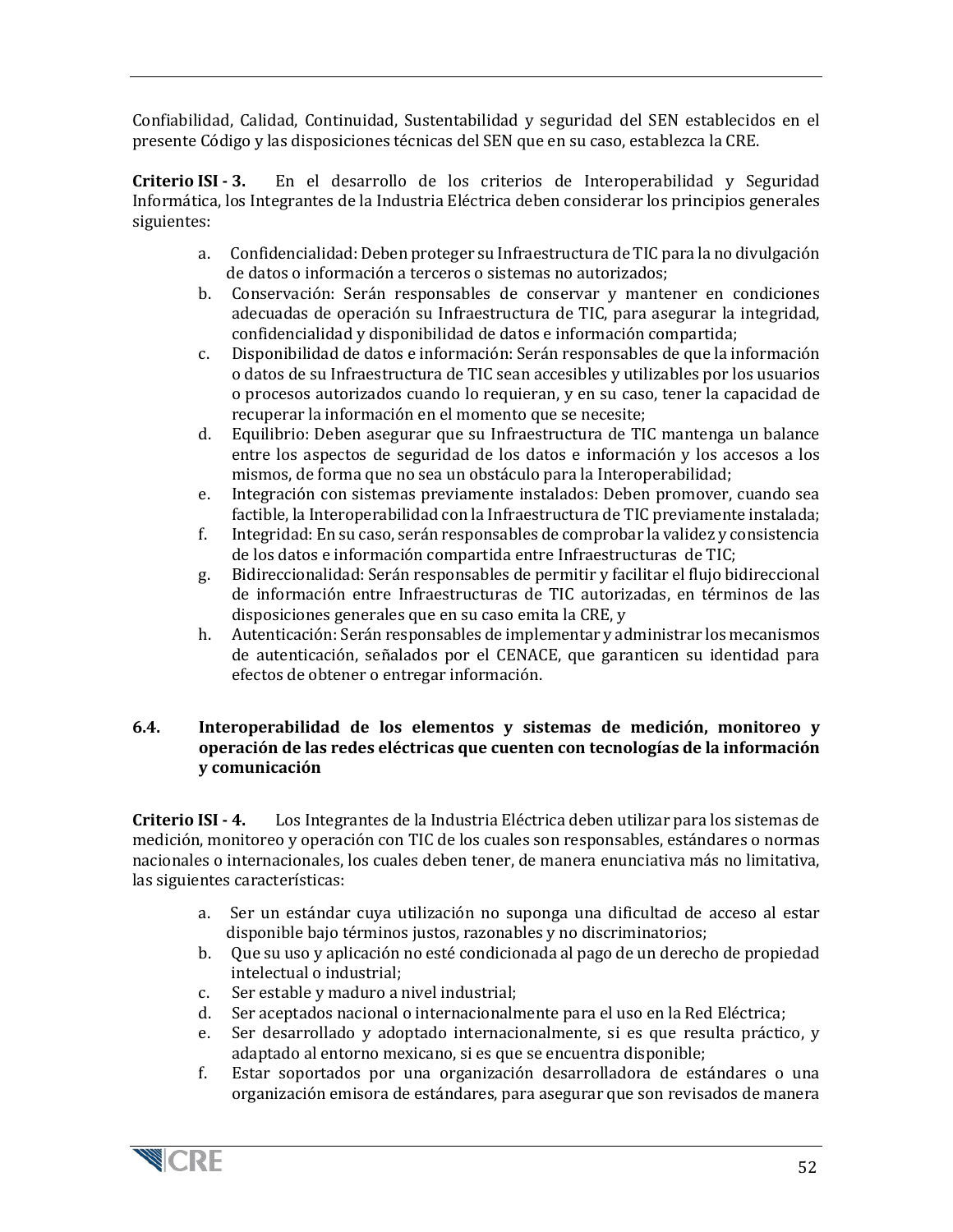periódica y mejorados para adaptarse a requerimientos cambiantes, cuando sea práctico, y

g. Adoptar procesos de Seguridad de la Información conforme a lo que establece la sección siguiente.

# <span id="page-52-0"></span>**6.5. Seguridad Informpatica del SEN**

**Criterio ISI - 5.** Los Integrantes de la Industria Eléctrica que sean dependencias y entidades de la Administración Pública Federal, deben observar en lo conducente el "Acuerdo que tiene por objeto emitir las políticas y disposiciones para la Estrategia Digital Nacional, en materia de tecnologías de la información y comunicaciones, así como establecer el manual Administrativo de Aplicación General en esa materia y en la de Seguridad de la Información", emitido por la Secretaría de la Función Pública.

**Criterio ISI - 6.** Los Integrantes de la Industria Eléctrica, deben observar, implementar y operar mecanismos de Seguridad Informática para la Infraestructura de TIC del SEN de la cual sean responsables, conforme a las disposiciones generales que, en su caso, emita la CRE en concordancia con lo establecido por las entidades de la Administración Pública Federal responsables en la materia.

**Criterio ISI - 7.** Los mecanismos de Seguridad Informática para la Infraestructura de TIC, deben cumplir con las características siguientes:

- a. Establecer, operar y mantener un modelo de gestión de Seguridad de la Información;
- b. Efectuar la identificación de infraestructuras críticas y activos clave del SEN a su cargo y elaborar un catálogo respectivo;
- c. Establecer los mecanismos de administración de riesgos que permitan identificar, analizar, evaluar, atender y monitorear los riesgos de incidentes de ataques o intrusiones a los sistemas de información;
- d. Establecer un sistema de gestión de seguridad de la Infraestructura de TIC que proteja la infraestructura crítica y activos clave con el fin de preservar la operación confiable del SEN;
- e. Establecer mecanismos de respuesta inmediata a incidentes de ataques o intrusiones a los sistemas de información;
- f. Vigilar los mecanismos establecidos y el desempeño del sistema de gestión de seguridad de la Infraestructura de TIC, a fin de prever desviaciones y mantener una mejora continua, y
- g. Fomentar una cultura de Seguridad Informática en los Integrantes de la Industria Eléctrica.

#### <span id="page-52-1"></span>**6.6. Responsabilidades en materia de Interoperabilidad y seguridad de la información**

**Criterio ISI - 8.** Los Integrantes de la Industria Eléctrica responsables de los elementos y sistemas del SEN que cuenten con TIC deben:

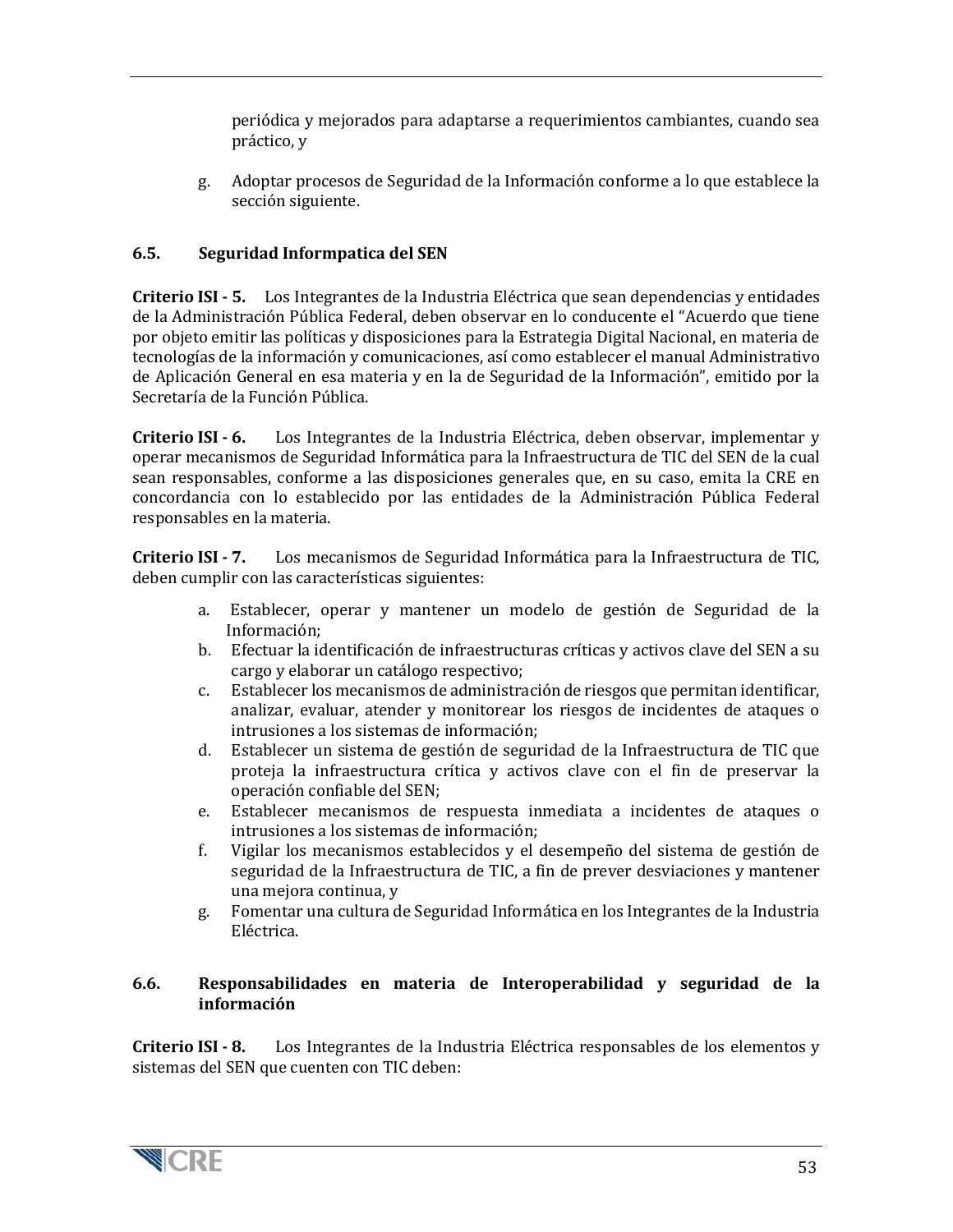- a. Observar y aplicar los documentos técnicos o catálogos de estándares aprobados que en su caso emita la CRE en materia de Interoperabilidad; absteniéndose de implementar, dentro de su ámbito de responsabilidad, componentes y elementos que no cumplan con dichos estándares.
- b. Asegurar que los sistemas a su cargo se mantengan actualizados con respecto a los procesos de administración de Seguridad Informática conforme a las disposiciones generales que, en su caso, emita la CRE en concordancia con lo establecido por las de la Administración Pública Federal responsables en la materia.

**Criterio ISI - 9.** La CRE, en términos del artículo 132 de la LIE, siendo responsable de regular, supervisar y ejecutar el proceso de estandarización y normalización de las obligaciones en materia de eficiencia, Calidad, Confiabilidad, Continuidad, seguridad y Sustentabilidad del SEN, y con el fin de lograr la Interoperabilidad entre los elementos de medición, monitoreo y operación del SEN que permitan mejorar su eficiencia y habilitar la transición hacia una REI, así como mantener un estado de Seguridad Informática que mejore la Confiabilidad del SEN, emitirá, en su caso:

- a. Documentos técnicos o catálogos de estándares aprobados en materia de Interoperabilidad para los elementos y sistemas de medición, monitoreo y operación de la Red Eléctrica con TIC;
- b. Disposiciones generales sobre los procesos de administración de Seguridad de la Información para la Infraestructura de TIC de los sistemas del SEN en concordancia con lo establecido por las entidades de la Administración Pública Federal responsables en la materia.

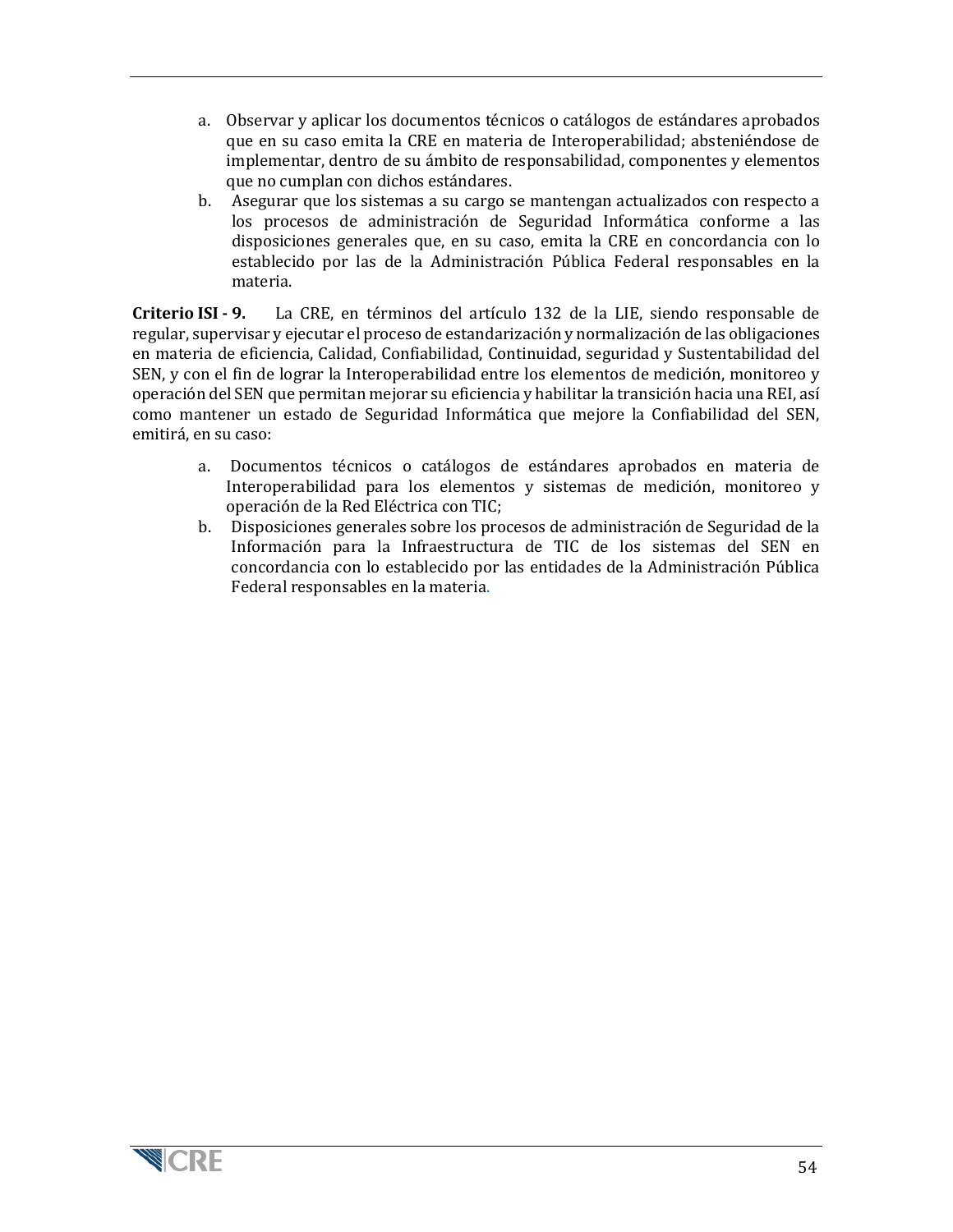# <span id="page-54-0"></span>**7. Criterios aplicables a Sistemas eléctricamente aislados (SEA)**

## <span id="page-54-1"></span>**7.1. Objetivo**

Establecer los Criterios de eficiencia, Calidad, Confiabilidad, Continuidad, seguridad y Sustentabilidad, que deben ser observados durante la operación de sistemas eléctricamente aislados, con el objeto de maximizar su operación en Estado Normal y minimizar el riesgo de daño a equipo durante la operación.

#### <span id="page-54-2"></span>**7.2. Alcance y aplicación**

Los Criterios que se establecen en este Capítulo serán aplicables a los Sistemas que se encuentran eléctricamente aislados.

#### <span id="page-54-3"></span>**7.3. Criterios mínimos de operación de sistemas aislados**

#### <span id="page-54-4"></span>**7.3.1. Procedimientos operativos**

**Criterio SEA - 1.** El Operador del sistema aislado coordinará de forma integrada la operación de las instalaciones de generación y transmisión con el despacho de carga en tiempo real, atendiendo la demanda horaria en forma segura, confiable y a costo mínimo.

**Criterio SEA - 2.** El Operador del sistema aislado garantizara la operación confiable y segura del SEN por medio del uso adecuado de la generación, suministro y administración de los recursos de potencia reactiva.

**Criterio SEA - 3.** El Operador del sistema aislado coordinara los recursos de generación, márgenes de reserva, demanda controlable y esquemas remediales de manera eficiente, confiable y segura para mantener el control de la frecuencia.

**Criterio SEA - 4.** El Operador del sistema aislado mantendrá la Cargabilidad de la red de acuerdo a los límites operativos definidos para cada estado operativo maximizando el uso de la red y evitando la congestión de esta misma.

**Criterio SEA - 5.** El Operador del sistema aislado realizara una supervisión permanente del estado operativo del sistema, aplicando las políticas preventivas y/o correctivas que permitan mantener y/o restablecer las condiciones operativas de acuerdo a los criterios de Confiabilidad.

**Criterio SEA - 6.** El Operador del sistema aislado contara con procedimientos que le permita restablecer parcialmente o totalmente el sistema a condiciones de operación segura dentro de los límites que establezcan los criterios de Confiabilidad.

**Criterio SEA - 7.** El Operador del sistema aislado realizara una administración estricta de las licencias que concede sobre los elementos del sistema evitando crear condiciones de operación no planeadas que demeriten la seguridad del sistema.

**Criterio SEA - 8.** El Operador del sistema aislado realizara la planeación de la operación de corto plazo de acuerdo al pronóstico de demanda y evaluando la Confiabilidad, seguridad,

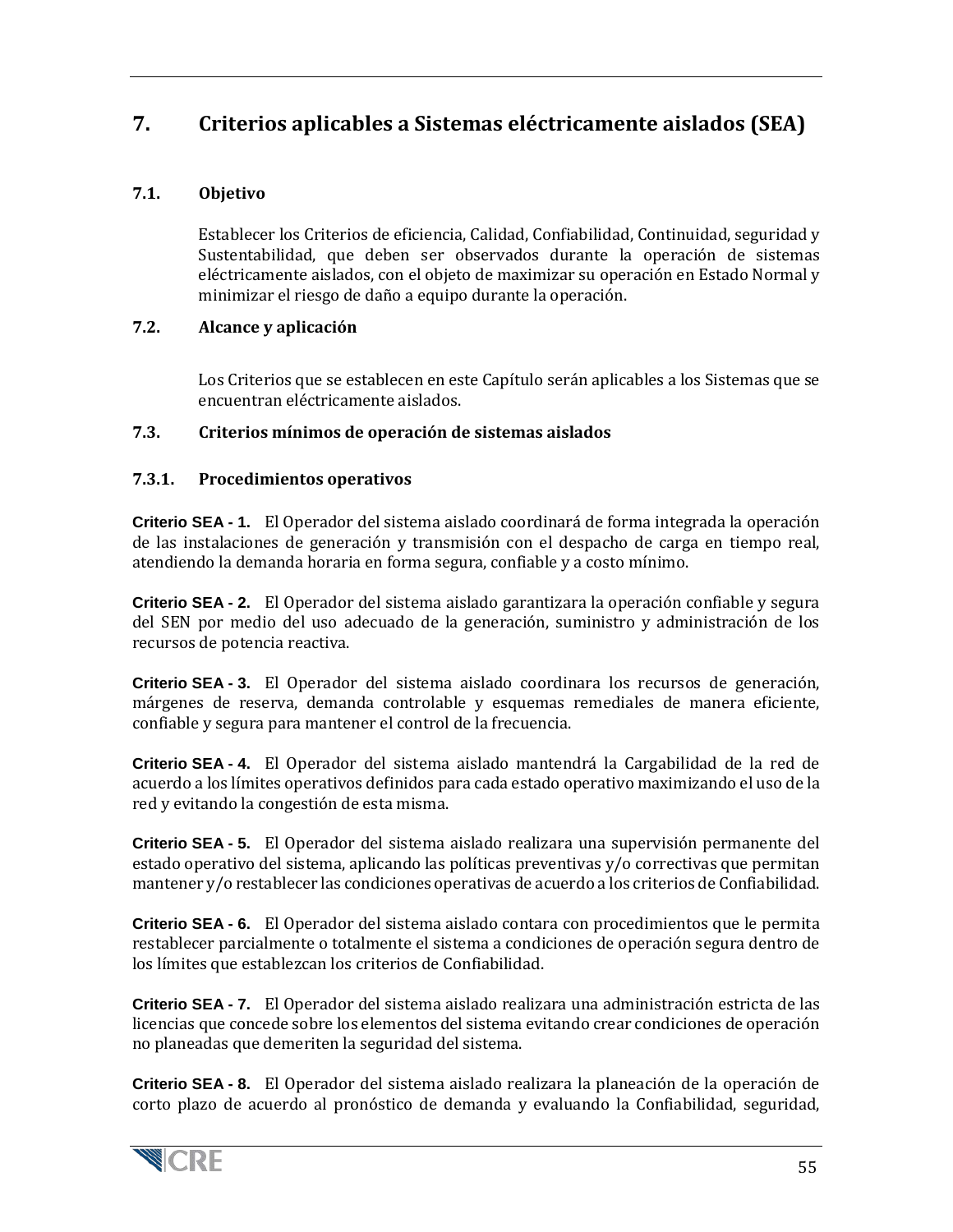haciendo un uso eficiente de los recursos de generación y de red, de acuerdo al programa de licencias que esté firme para el escenario de estudio, asegurando el suministro de energía y en cumplimiento con los criterios de confiablidad.

**Criterio SEA - 9.** El Operador del sistema aislado realizara la planeación de la operación de mediano plazo de acuerdo al pronóstico de demanda y evaluando la Confiabilidad, seguridad, buscando maximizar el uso de los recursos de generación y de red, de acuerdo al programa de licencias programado para el escenario de estudio, asegurando el suministro de energía y en cumplimiento con los criterios de confiablidad.

#### <span id="page-55-0"></span>**7.3.2. Rangos permisibles de tensión en estado estable**

**Criterio SEA - 10.** Para niveles de tensión mayor o igual a 13.8 kV. En estado permanente el sistema debe operar y mantenerse en un rango de calidad de tensión de +5% a -5% de la tensión nominal que en su caso aplique.

**Criterio SEA - 11.** Para niveles de tensión por debajo del límite inferior de la banda operativa definida en el Criterio SEA-10, las cargas podrán desconectarse de acuerdo a los tiempos de retraso y rangos de tensión definidos por el esquema de desconexión de carga por bajo tensión que los estudios de planeación de mediano plazo determinen.

**Criterio SEA - 12.** Para niveles de tensión por debajo del límite inferior de la banda operativa definida en el Criterio SEA-10, los generadores podrán desconectarse de acuerdo a los tiempos de retraso y rangos de tensión definidos por las reglas de interconexión.

**Criterio SEA - 13.** Para niveles de tensión por encima del límite superior de la banda operativa definida en el Criterio SEA-10, las cargas podrán reconectarse de acuerdo a los tiempos de retraso y rangos de tensión definidos por el esquema de reconexión de carga por alto tensión que los estudios de planeación de mediano plazo determinen.

**Criterio SEA - 14.** Para niveles de tensión por encima del límite superior de la banda operativa definida en el Criterio SEA-10, los generadores podrán desconectarse de acuerdo a los tiempos de retraso y rangos de tensión definidos por las reglas de interconexión.

# <span id="page-55-1"></span>**7.3.3. Rangos permisibles de frecuencia en estado estable**

**Criterio SEA - 15.** En estado permanente el sistema debe operar y mantenerse en un rango de calidad de frecuencia de 60.3 a 59.7 Hertz.

**Criterio SEA - 16.** Para niveles de frecuencia por debajo del límite inferior de la banda operativa definida en el Criterio SEA-15., las cargas podrán desconectarse de acuerdo a los tiempos de retraso y rangos de frecuencia definidos por el esquema de desconexión de carga por baja frecuencia que los estudios de planeación de mediano plazo determinen.

**Criterio SEA - 17.** Para niveles de frecuencia por debajo del límite inferior de la banda operativa definida en el Criterio SEA-15, los generadores podrán desconectarse de acuerdo a los tiempos de retraso y rangos de frecuencia definidos por las reglas de interconexión.

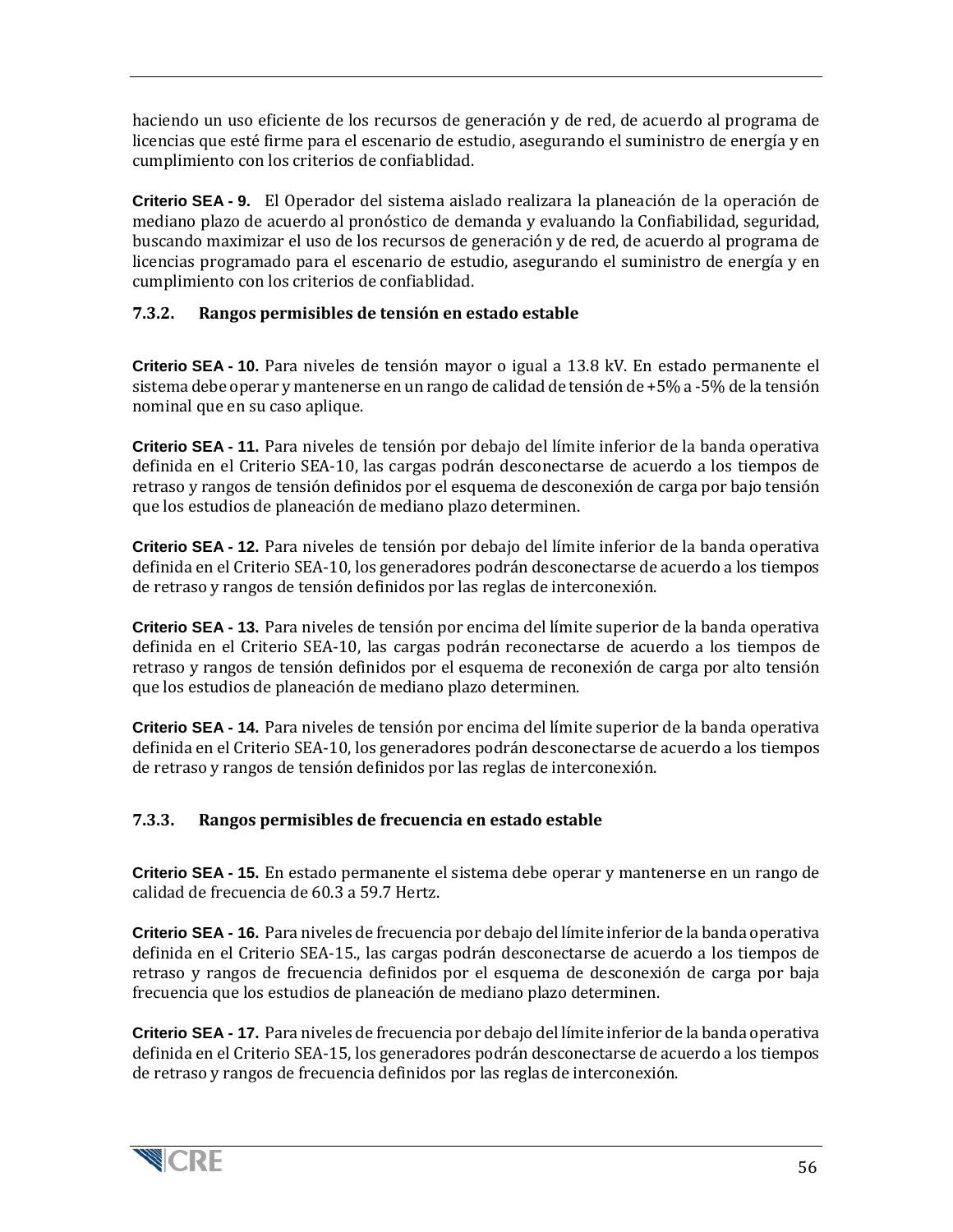**Criterio SEA - 18.** Para niveles de frecuencia por encima del límite superior de la banda operativa definida en el Criterio SEA-15, las cargas podrán reconectarse de acuerdo a los tiempos de retraso y rangos de frecuencia definidos por el esquema de reconexión de carga por alta frecuencia que los estudios de planeación de mediano plazo determinen.

**Criterio SEA - 19.** Para niveles de frecuencia por encima del límite superior de la banda operativa definida en el Criterio SEA-15, los generadores podrán desconectarse de acuerdo a los tiempos de retraso y rangos de frecuencia definidos por las reglas de interconexión.

#### <span id="page-56-0"></span>**7.3.4. Criterio de seguridad determinístico n-1**

**Criterio SEA - 20.** El Operador debe planear y operar el sistema eléctrico basado en el análisis de contingencia del criterio a la N-1, para mantener adecuados márgenes operativos, que le permitan proporcionar el suministro de energía en todo momento con calidad en el tensión y frecuencia.

**Criterio SEA - 21.** Las variables de control de la seguridad del sistema deben permanecer dentro de los límites establecidos, evitando interrupciones en el suminsitro.

**Criterio SEA - 22.** Ante la contingencia sencilla (criterio N-1), no se permite sobrecargas de tensión permanentes en líneas de trasmisión, bajo las siguientes excepciones:

- a. Si la sobrecarga es mayor al 115%, por un periodo de 10 minutos
- b. Si la sobrecarga es mayor al 100%, pero menor o igual que el 115%, por un periodo de 20 minutos

**Criterio SEA - 23.** Ante la contingencia sencilla (criterio N-1), no se permiten sobrecargas de tensión permanentes en transformadores, bajo las siguientes excepciones:

- a. Si la sobrecarga es mayor al 115%, por un periodo de 20 minutos
- b. Si la sobrecarga es mayor al 100%, pero menor o igual que el 115%, por un periodo de 20 minutos

#### <span id="page-56-1"></span>**7.3.5. Regulación primaria**

**Criterio SEA - 24.** La regulación primaria se basará en la actuación de los gobernadores de velocidad (controladores o reguladores primarios) de las unidades de generación ante variaciones de frecuencia. Después de la ocurrencia de un desbalance de potencia, la acción conjunta de los generadores buscará restablecer el balance y estabiliza la frecuencia del sistema en un valor estacionario, pero sin retornarla a su valor nominal.

**Criterio SEA - 25.** En los sistemas aislados por las características que tiene, debe poner un énfasis muy especial en la respuesta de la regulación primaria de las unidades de central eléctricas, por lo que el requerimiento para garantizar la Confiabilidad son:

- a. El estatismo (R) en %, debe de estar entre el siguiente rango  $3 \le R \le 7.5$ .
- b. La mínima desviación de frecuencia necesaria para activar la regulación primaria debe estar entre 0 y  $\pm 20$  mHz, considerando la insensibilidad propia de los

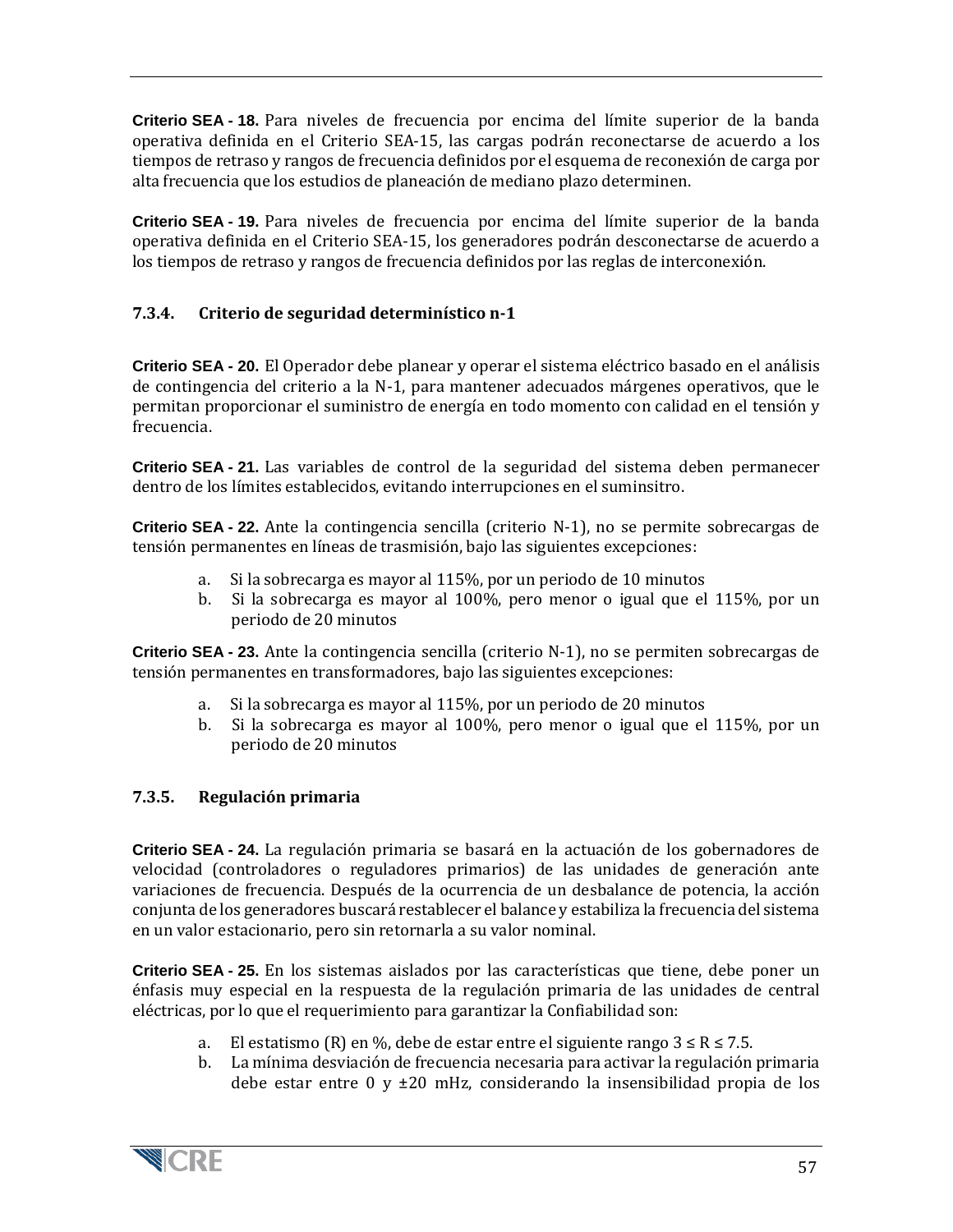controladores y la precisión en la medición de frecuencia. En total se debe tener una banda muerta no intencional no superior a ±20 mHz.

c. La acción de regulación primaria debe comenzar inmediatamente al detectarse una desviación de frecuencia. Para desviaciones de frecuencia mayores a 0.2 Hz el 50% del total de la reserva de regulación primaria (reserva rodante) debe emplearse en máximo 20 segundos y debe alcanzarse el 100% de la actuación antes de 30 segundos.

**Criterio SEA - 26.** Todas las unidades de generación conectadas al un Sistema Eléctricamente aislado deben operar sin bloqueo de sus gobernadores de velocidad (en modo libre).

**Criterio SEA - 27.** La reserva de regulación primaria debe estar distribuida físicamente entre los distintos generadores del sistema aislado.

**Criterio SEA - 28.** La reserva de regulación primaria mínima podrá variar estacionalmente y por períodos de carga.

**Criterio SEA - 29.** El total de la reserva de regulación primaria mínima requerida debe activarse completamente para desviaciones cuasi-estacionarias de frecuencia iguales o superiores a ±200 mHz.

#### <span id="page-57-0"></span>**7.3.6. Rangos permisibles de reservas de potencia activa en estado estable**

**Criterio SEA - 30.** El requerimiento de reserva rodante deberá de ser al menos del 50% de la Reserva Operativa y deberá responder en razón de la rampa especificada en MW/minuto.

**Criterio SEA - 31.** Las unidades generadoras deberán sincronizarse en un tiempo máximo de 10 minutos y contribuir a la reserva de acuerdo a la rampa en MW/Min establecida.

**Criterio SEA - 32.** Los recursos de Demanda Controlable deberán tener la capacidad de reducir la demanda en un tiempo máximo de 10 minutos.

**Criterio SEA - 33.** Los recursos de Demanda Controlable deberán contar con la telemedición necesaria, para que sea incluida en el cálculo de la reserva no rodante.

**Criterio SEA - 34.** El requerimiento de reserva suplementaria será del 50% de la segunda Contingencia Sencilla más Severa.

**Criterio SEA - 35.** Las unidades generadoras que se encuentren sincronizadas que no son consideradas de reserva rodante, deben entregar la potencia en un máximo de 30 minutos por al menos 2 horas, para dar cumplimiento a los criterios de Confiabilidad y a los requerimientos de reserva operativa.

**Criterio SEA - 36.** Las unidades generadoras que no estén sincronizadas, deben realizar el proceso de arranque y sincronizar en periodo máximo de 30 minutos y durar sincronizadas por lo menos 2 horas, para dar cumplimiento a los estándares de Confiabilidad y cumplimento a los requerimientos de reserva operativa.

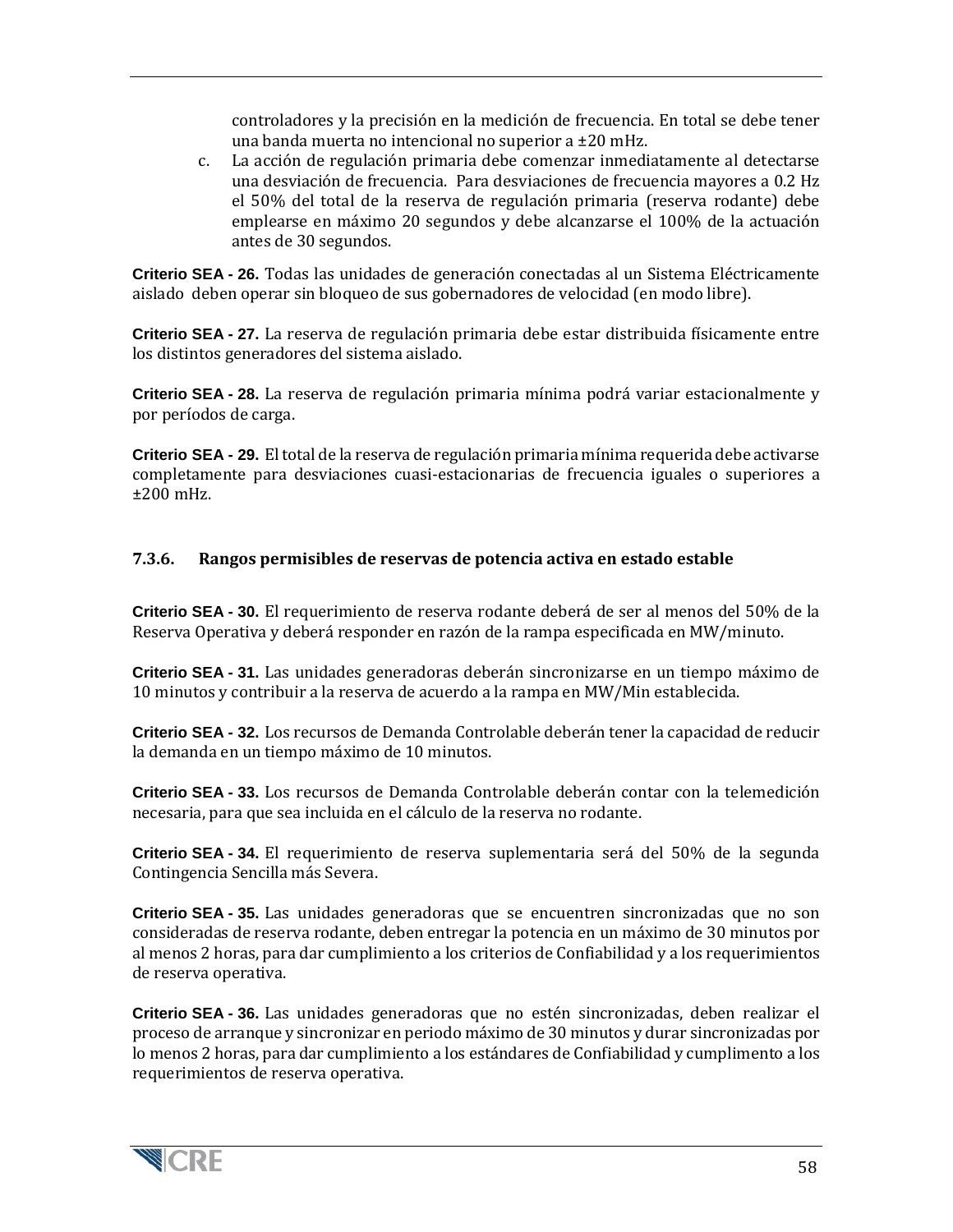## <span id="page-58-0"></span>**7.3.7. Rangos permisibles de reservas de potencia reactiva en estado estable**

**Criterio SEA - 37.** El servicio de apoyo de Potencia Reactiva para el control de tensión dentro del Sistema Eléctricamente aislado se realizará en forma coordinada mediante todos los elementos que pueden aportar o absorber Potencia Reactiva, como por ejemplo, bancos de capacitores en derivación, compensadores estáticos de VAR, reactores en derivación, Unidades de Central Eléctrica y condensadores síncronos, o apertura y cierre de líneas.

**Criterio SEA - 38.** El Operador del sistema aislado como responsable del control operativo de la red, debe asegurar que se cumplan todos los estándares de Confiabilidad aplicables a control de tensión y Potencia Reactiva.

**Criterio SEA - 39.** Los elementos que pueden aportar o absorber potencia reactiva y que forman parte de la Red Nacional de Transmisión o las Redes Generales de Distribución, como por ejemplo, bancos de capacitores en derivación, compensadores estáticos de VAR, reactores en derivación, etc., deben estar a disponibilidad del Operador del sistema aislado para cuando se requieran conectar o desconectar o modificar sus características.

**Criterio SEA - 40.** Los elementos que pueden aportar o absorber potencia reactiva de característica fija o discreta que forman parte de la Red Nacional de Transmisión o de las Redes Generales de Distribución, como ejemplo, Capacitores o Reactores en Derivación, deben ser operados de manera constante como Reserva Reactiva Fija.

**Criterio SEA - 41.** El requerimiento de Reserva Reactiva del Sistema eléctrico aislado que el operador debe mantener y asegurar debe ser tal que, al presentarse la contingencia sencilla más severa (CSMS) el sistema aislado no pase a una condición de inestabilidad de tensión.

**Criterio SEA - 42.** La distribución en porcentaje de la Reserva Reactiva Fija y la Reserva Reactiva Dinámica será tal que el 85% de la Reserva Reactiva del Sistema se encuentre disponible en Reserva Reactiva Dinámica.

#### <span id="page-58-1"></span>**7.3.8. Despacho de Generación**

**Criterio SEA - 43.** El operador del sistema aislado debe contar oportunamente con información actualizada del crecimiento o reducción de las demandas de energía, así como los requerimientos de uso de red.

**Criterio SEA - 44.** Para la elaboración del predespacho el operador del sistema aislado debe contar con información de disponibilidad de unidades, derrateos, restricciones y todo aquello que afecte la despachabilidad de una unidad generadora.

**Criterio SEA - 45.** El operador del sistema recibirá las ofertas de cubrir la demanda por parte de las Centrales Eléctricas con los que dicha entidad tenga convenio.

**Criterio SEA - 46.** El despacho se realizará estrictamente en el orden creciente de su respectivo costo total de corto plazo o precio propuesto, según sea, hasta lo que se requiera para satisfacer en cada momento la demanda.

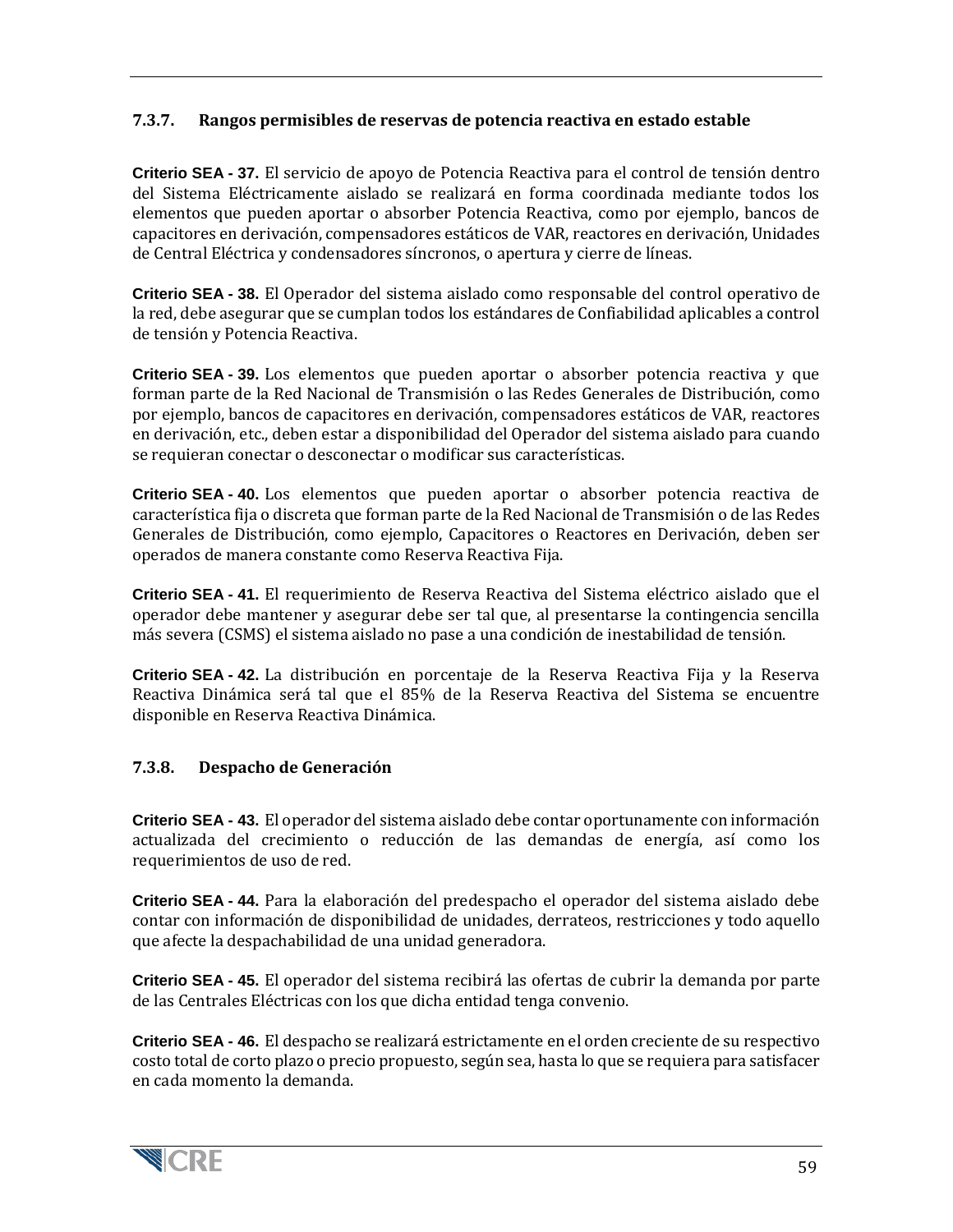**Criterio SEA - 47.** El despacho se elaborará tomando en consideración la estimación de la demanda, el área geográfica del productor y las restricciones de red; la disponibilidad de renovables; la disponibilidad de todas las unidades generadoras; las cargas interrumpibles; y los costos de producción de la energía eléctrica o precios ofertados por todos los productores.

**Criterio SEA - 48.** El operador del sistema aislado proporcionará a cada uno de los productores de energía, por los medios idóneos, a más tardar a las quince horas de cada día el programa de despacho, hora por hora para el día siguiente, detallado para dicho productor.

**Criterio SEA - 49.** Se respetarán en todo momento las restricciones del SEN, así como los flujos máximos derivados de las restricciones de red entre regiones.

**Criterio SEA - 50.** Si durante la aplicación del predespacho horario las condiciones del sistema cambian, el Operador del sistema aislado hará un redespacho, el cual contendrá la información actualizada de asignación y valor de generación de las unidades generadoras.

**Criterio SEA - 51.** Cuando por falla o situaciones imprevistas, disminuya la capacidad disponible, el responsable de la Central Eléctrica afectada debe informar de inmediato al Operador del sistema aislado.

**Criterio SEA - 52.** Cualquier generador sólo podrá sincronizar al sistema con la autorización del Operador del sistema aislado.

**Criterio SEA - 53.** Ningún generador podrá modificar su generación por decisión propia a menos que sea de carácter emergente.

#### <span id="page-59-0"></span>**7.3.9. Coordinación de programas de mantenimiento**

**Criterio SEA - 54.** Los trabajos de mantenimiento, modificaciones, ampliaciones y otras actividades necesarias para el correcto funcionamiento de los elementos del sistema, deben coordinarse a través de licencias, a fin de adecuar de la mejor forma la disponibilidad de generación, transmisión y transformación para mantener dichos elementos dentro de los límites operativos en todo momento.

**Criterio SEA - 55.** El operador del sistema aislado debe coordinarse con las entidades que elaboran los programas de obras (mediano y corto plazo) con la finalidad de considerar en su planeación operativa, el impacto de estas obras en el sistema.

**Criterio SEA - 56.** Los responsables de los diferentes elementos conectados al SEN, deben proporcionar al operador del sistema aislado las necesidades de mantenimiento en forma mensual, trimestral y anual para que, de acuerdo a las condiciones del sistema, se programe de manera conjunta, su mantenimiento.

**Criterio SEA - 57.** El Operador del sistema aislado debe contar durante la última semana del mes de mayo de cada año, con las necesidades de mantenimiento de unidades generadoras y elementos de transmisión y transformación de la red troncal para el año siguiente. Esta información debe ser actualizada al Operador del sistema aislado en el mes de octubre de cada año.

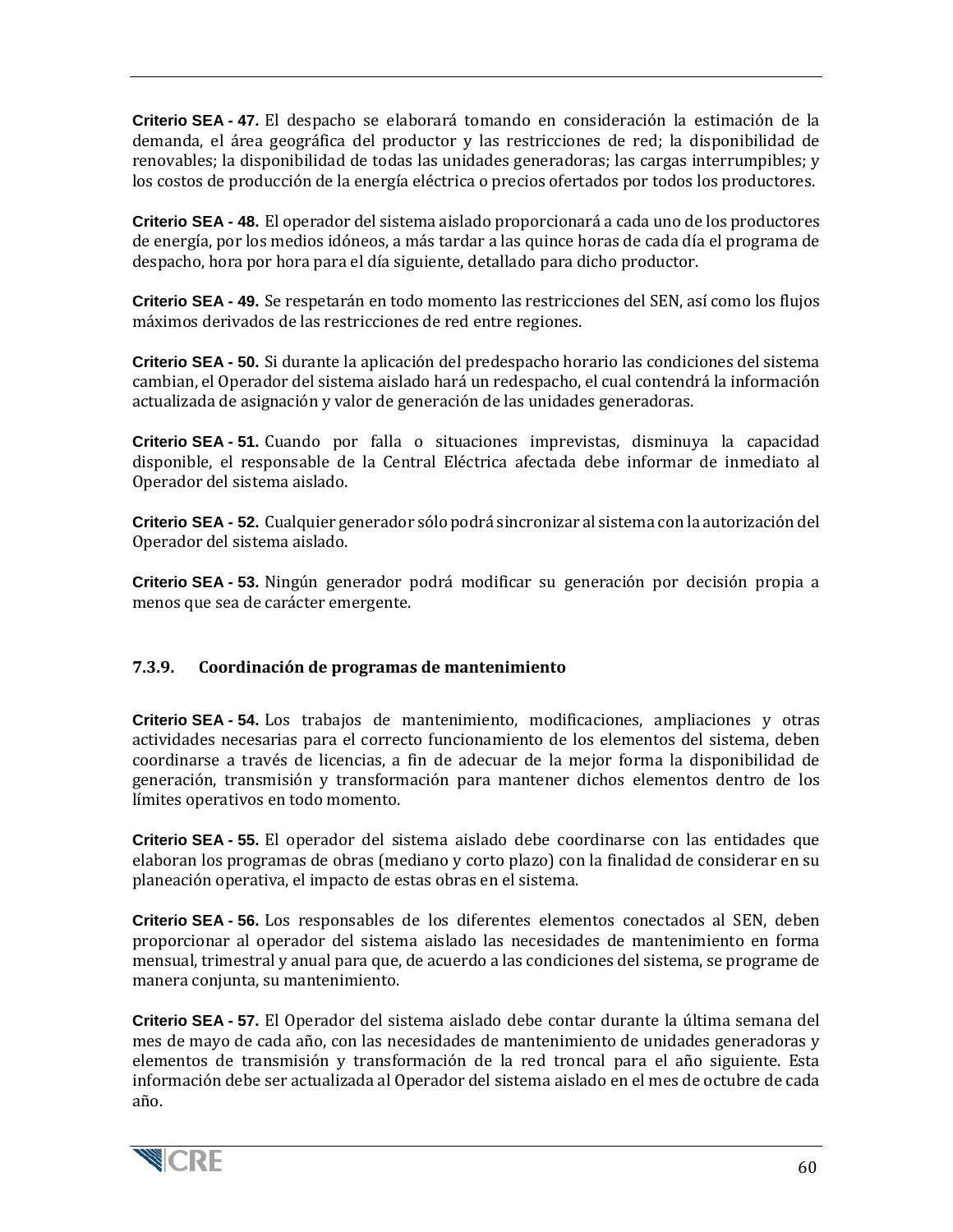**Criterio SEA - 58.** Todo equipo en operación debe estar en Servicio, en disponibilidad o en licencia. De esta forma, si un equipo se encuentra desconectado por requerimientos de operación, no se podrá trabajar en él si no se ha tramitado previamente una licencia, ya que se considera que dicho equipo está disponible y listo para entrar en servicio en cualquier momento.

**Criterio SEA - 59.** Si un equipo no puede ser puesto en servicio por presentar algún daño, éste debe tomar la licencia respectiva de inmediato.

**Criterio SEA - 60.** Las licencias se clasifican en vivo o en muerto y podrán ser programadas o de emergencia.

**Criterio SEA - 61.** A fin de optimizar el tiempo que el equipo está bajo licencia, el operador del sistema aislado debe coordinar a las diferentes entidades para lograr que las licencias se aprovechen al máximo. Asimismo, para los casos de licencias sobre elementos comunes entre entidades, el operador del sistema aislado debe realizar la coordinación necesaria.

**Criterio SEA - 62.** Las licencias programadas deben solicitarse al operador del sistema aislado con una anticipación adecuada a la importancia del elemento a librar y del trabajo a realizar.

**Criterio SEA - 63.** Además las solicitudes se harán a más tardar a las 12:00 horas del día laborable previo. Las licencias para trabajos a ejecutarse en fin de semana, en lunes o días festivos, se solicitarán antes de las 12:00 horas del penúltimo día laborable.

**Criterio SEA - 64.** El operador del sistema aislado proporcionará un número de registro para cada solicitud de licencia y dará su resolución a la mayor brevedad.

**Criterio SEA - 65.** Si la licencia ocasiona interrupción a los usuarios, la solicitud debe hacerse con la suficiente anticipación y en ningún caso menor a 96 horas, para estar en condiciones de avisar a los usuarios en los términos que señalan la LIE y la LSPEE y sus reglamentos correspondientes.